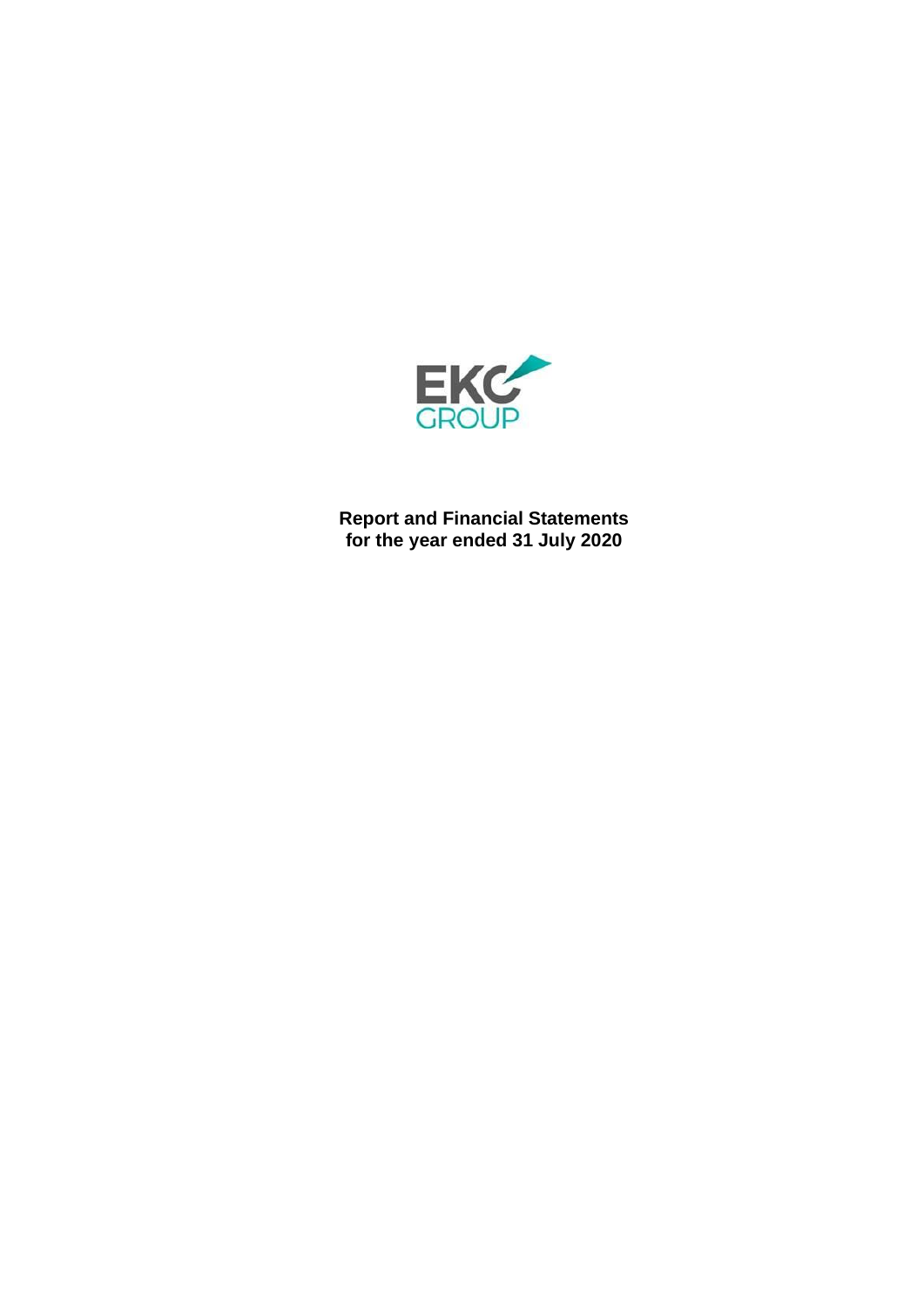

## **Key Management Personnel, Board of Governors and Professional advisers**

### **Key management personnel**

Key management personnel are defined as members of the Group Executive Team and were represented by the following in 2019/20:

Graham Razey, Chief Executive Officer; Accounting officer Anne Leese, Deputy Chief Executive Officer Chris Legg, Chief Financial Officer Paul Sayers, Chief Strategy Officer Tammy Mitchell, Chief Education Officer Andrew Stevens, Chief Operating Officer

### **Board of Governors**

A full list of Governors is given on pages 15 to 17 of these financial statements.

Ms S Hollingsworth acted as Director of Governance and Clerk to the Corporation from 24 February 2020 and was appointed as Director of Governance from 1st July 2020.

### **Professional advisers**

### **Financial statements auditors and reporting accountants:**

Buzzacott LLP 130 Wood Street London EC2V 6DL

### **Internal auditors:**

Wilkins Kennedy 35 Station Road Ashford Kent TN23 1PP

### **Bankers:**

Santander South East 3 rd Floor Santander House 100 Ludgate Hill London EC4M 7RE

### **Solicitors:**

Cripps LLP Wallside House 12 Mount Ephraim Rd Tunbridge Wells TN1 1EG

Eversheds 1 Wood St London EC2V 7WS Gillian Howard Associates C/o Howard & Howard Solicitors 43 Wimpole Street London W1M 7AF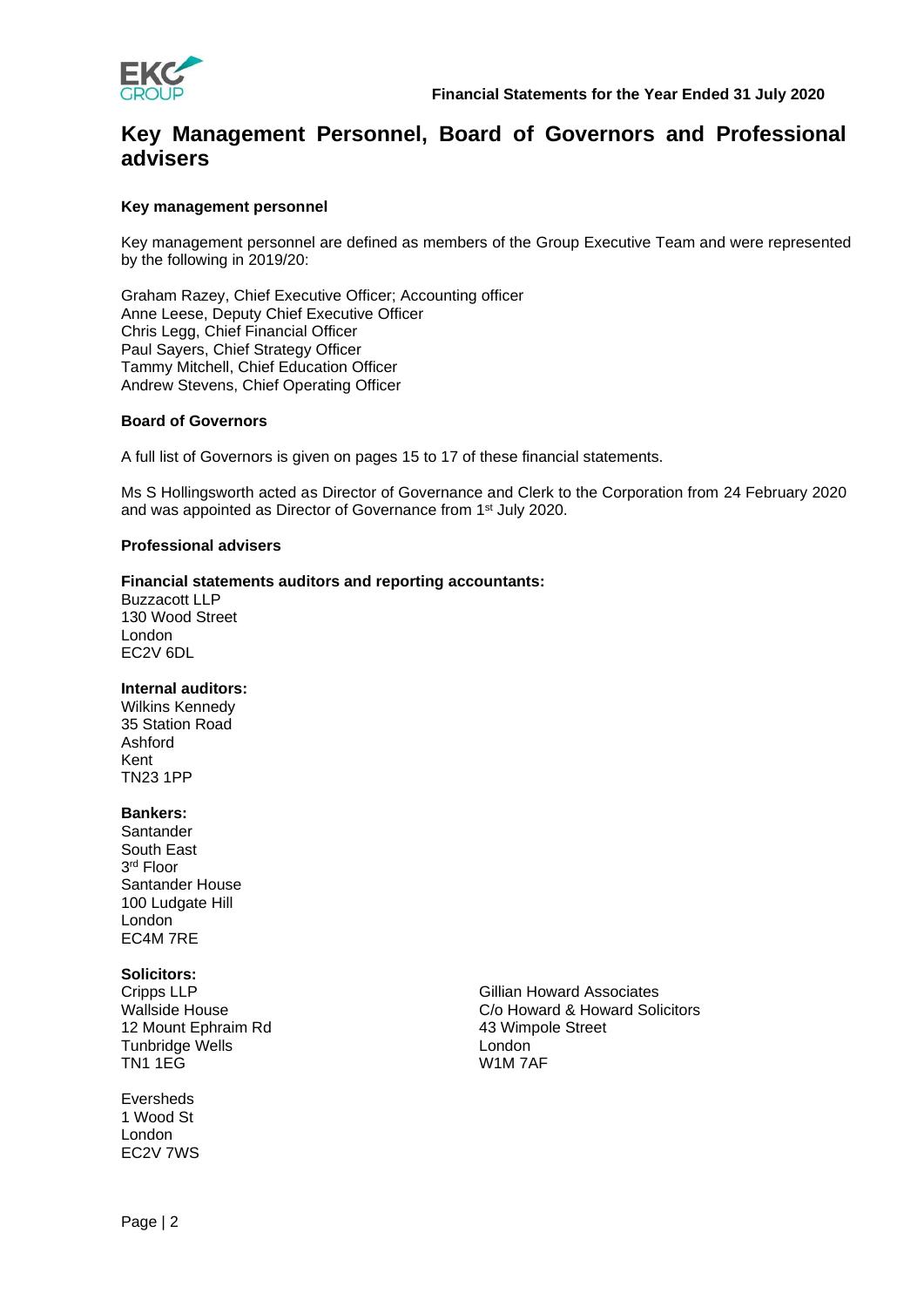

# Strategic Report of the Governing Body

## **OBJECTIVES AND STRATEGY**

The Governors present their report and the audited financial statements for the year ended 31 July 2020.

### **Legal status**

The Corporation was established under The Further and Higher Education Act 1992 for the purpose of conducting EKC Group. The Group is an exempt charity for the purposes of the Charities Act 2011. On 1 February 2018, a 'Type B' merger was completed between East Kent College and Canterbury College. This resulted in the transfer of assets, liabilities and rights of Canterbury College to East Kent College and the dissolution of the Corporation of Canterbury College. On 1 August 2018 East Kent College was renamed EKC Group. On 1 April 2020 EKC Group also acquired Ashford College and the Canterbury Spring Lane campus following the education administration of Hadlow College and the West Kent and Ashford College corporations (the Hadlow Group).

### **Mission**

To play a leading role for East Kent in developing the economic and social prosperity of the communities we serve.

### **Introduction – Financial Statements**

This past Academic Year has been a busy one, with significant operational changes as the entire Group was required to pivot at pace to meet the challenges brought by the coronavirus pandemic.

In the first half of the Academic Year the Group continued to build on the work it had started, ensuring a growth in brand awareness, the improved performance of its Colleges and Business Units and the development of its work to enrich learners studies. Within this the Group was shortlisted (prior to winning later in the year) for a coveted national Beacon Award for its work to deliver a sector leading programme of social action for students. The award was made following a rigorous assessment process that saw Association of Colleges assessors visit the Group to explore the impact of the programme on students, staff and wider community stakeholders.

The Group has continued to develop its offering, launching the EKC Schools Trust on 1 March 2020 to help deliver its ambition of providing access to high quality technical and vocational opportunities for students at an earlier age. The Trust launched with four inaugural primary schools but aims to grow by three schools every year.

On 1 April 2020, the Group welcomed Ashford College and the Canterbury Spring Lane campus into the organisation following their acquisition from the former Hadlow College and West Kent and Ashford College. The Group had been working to bring them onboard after the two former corporations were placed in education administration.

As part of the work the Group has undertaken to develop technical and vocational education opportunities for everyone within the communities it serves, it has built on its successful delivery of 14 to 16-year-old provision at its Broadstairs College by adopting the same model of a 'Junior College' at its Folkestone site. The new College was on track to launch for the beginning of the new Academic Year 2020-2021, giving younger learners the opportunity to engage with technical and vocational subjects at an earlier age, and breaking down barriers to joining further education provision.

EKC Group also launched its new Strategic Plan which will run until 2024. The plan had undergone a series of consultations with both internal and external stakeholders and had received widespread support. It retains the same core mission, vision and values, but has sought to give sharper relief to the core goals and objectives of the Group in order to provide stakeholders with a greater clarity and understanding of what it is attempting to achieve.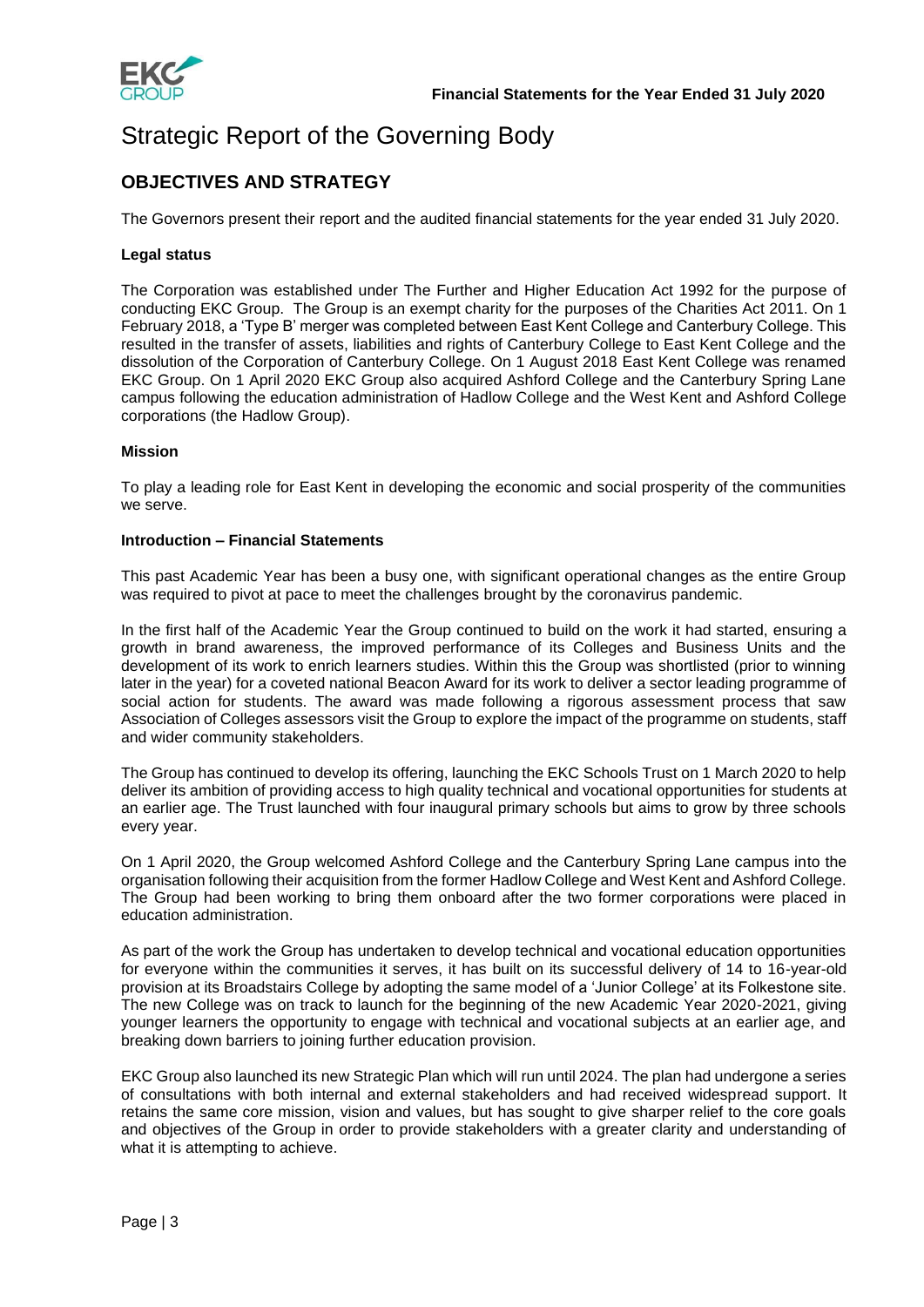

### **Financial Statements for the Year Ended 31 July 2020**

The Group also rallied following the pandemic, pivoting its offer to remote delivery for its 12,000 students and maintaining an inspirational student experience despite an increasingly complex environment. Within this work the Group developed an online portal, EKC Online, to help learners access their education more easily. It also placed a significant emphasis on ensuring that vulnerable learners remained safeguarded, with regular support given to them. As an anchor organisation in East Kent the Group also developed a 'Recovery Package' to support its communities economic regeneration, with additional support for those who had been made redundant due to coronavirus and a greater range of support for businesses which faced an uncertain future.

### **Resources**

The Group has various resources that it can deploy in pursuit of its strategic objectives.

### *Tangible*

Tangible resources include the main College sites, currently stated at a net book value of £166,158,000; equipment, plant and machinery with a net book value of £6,787,000; and assets under construction with a net book value of £892,000.

### *Financial*

The Group has £59,700,000 of net assets (after deducting a £55,302,000 pension liability) and long-term debt of £11,648,000.

### *People*

The Group employs 901 people (expressed as full-time equivalents), of whom 575 are teaching staff.

### **Stakeholders**

EKC Group has many stakeholders who are vitally important to supporting the achievement of its strategic goals. These include, but are not limited to:

- students;
- education sector funding bodies;
- staff;
- local employers;
- local schools;
- subcontracting partners;
- **Local Authorities:**
- South East Local Enterprise Partnership;
- umbrella bodies such as the chambers of commerce;
- local media providers;
- community and voluntary organisations;
- other FE institutions:
- Trade Unions; and
- professional bodies.

The Group recognises the importance of these relationships and engages in regular communication through its website, its recently launched quarterly stakeholder newsletters and through its membership of forums and other strategic partnerships.

### **Public Benefit**

EKC Group is an exempt charity under the Part 3 of the Charities Act 2011 and is regulated by the Secretary of State for Education. The members of the Governing Body who are trustees of the exempt charity are disclosed on pages 13-15.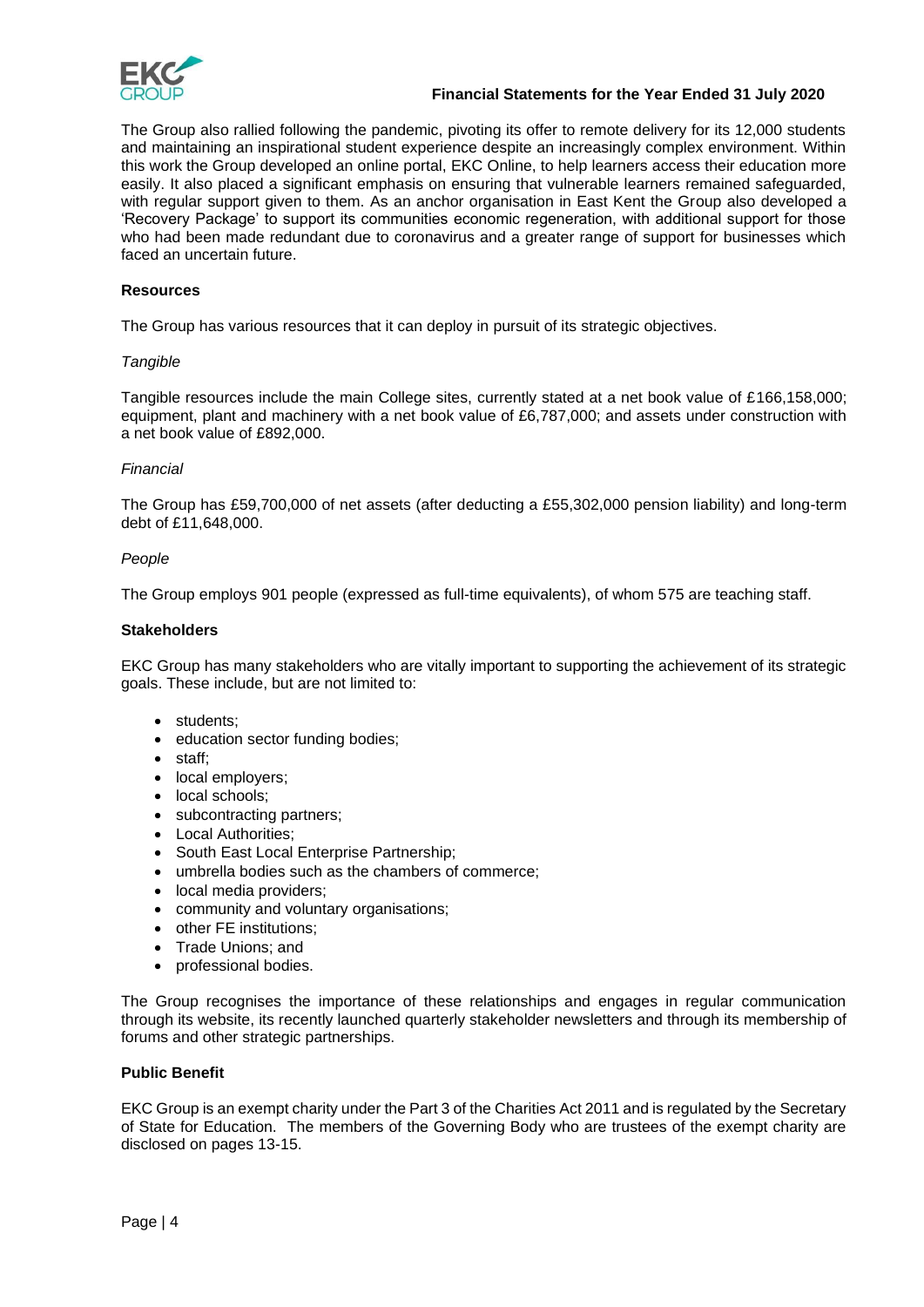

### **Financial Statements for the Year Ended 31 July 2020**

In setting and reviewing the Group's strategic objectives, the Governing Body has had due regard for the Charity Commission's guidance on public benefit and particularly upon its supplementary guidance on the advancement of education. The guidance sets out the requirement that all organisations wishing to be recognised as charities must demonstrate explicitly that their aims are for the public benefit.

In delivering its mission, the Group provides the following identifiable public benefits through the advancement of education:

- high-quality teaching;
- widening participation and tackling social exclusion;
- strong links with the communities the Group serves;
- excellent employment and progression opportunities for students, including apprenticeships;
- strong student support systems; and
- partnerships with employers, industry and commerce.

### **Implementation of strategic plan**

Throughout the past academic year, the Group has worked to develop a new Strategic Plan, whilst continuing to deliver against its three existing goals and objectives. The three strategic goals of its former plan were:

- To drive educational change with the communities we serve
- To provide exceptional learning opportunities
- To achieve outstanding outcomes for students and employers

These goals are underpinned by objectives with a number of performance indicators being used to track and measure performance against them.

The Group has worked hard to deliver on each of these key goals. It has regularly reviewed and, where necessary, altered its service level strategies to ensure every area is delivering on its objectives. Alongside this, the Group has worked to develop a new Strategic Plan which runs between 2020-2024. The Strategic Plan launched at the beginning of the Academic Year 2020-2021. The work undertaken to deliver the plan included significant consultation, with two internal rounds with staff and one external round with stakeholders. The plan received significant support in its consultations.

### **Curriculum developments**

EKC Group had 5,117 students on 16-19 study programmes across 14 subject areas 4,028 students on funded Adult Education provision, 663 High Need students and 67 students on 14-16 programmes in our Junior College at Broadstairs.

On 1 April, the Group acquired Ashford College and the Canterbury Spring Lane campus from the Hadlow Group. This brought both a greater geographical spread to the Group's portfolio covering the whole of East Kent as well as land-based provision, an exciting new addition which forms a key development priority within the newly launched Strategic Plan.

EKC Group continued to improve and develop its study programmes focusing on their relevance and impact with more young people than ever participating in social action projects pre lockdown. Our exceptional approach to social action was recognised on the UK stage with us being awarded a national Beacon Award in June 2020.

English and mathematics continued to be developed and improved with a new entry point system implemented, maximising positive progress and ensuring students were suitably stretched and challenged. A new regular checkpoint assessment process meant we were well placed to accurately predict and evidence grades for GCSE outcomes.

New provision developed during 2019-20 included creative arts at Dover Technical College, sport, leisure, finance and performing arts at Broadstairs, civil engineering at Canterbury, sport at Folkestone along with a new Junior College and a number of higher apprenticeships through EKC WorkHigher. EKC IntoWork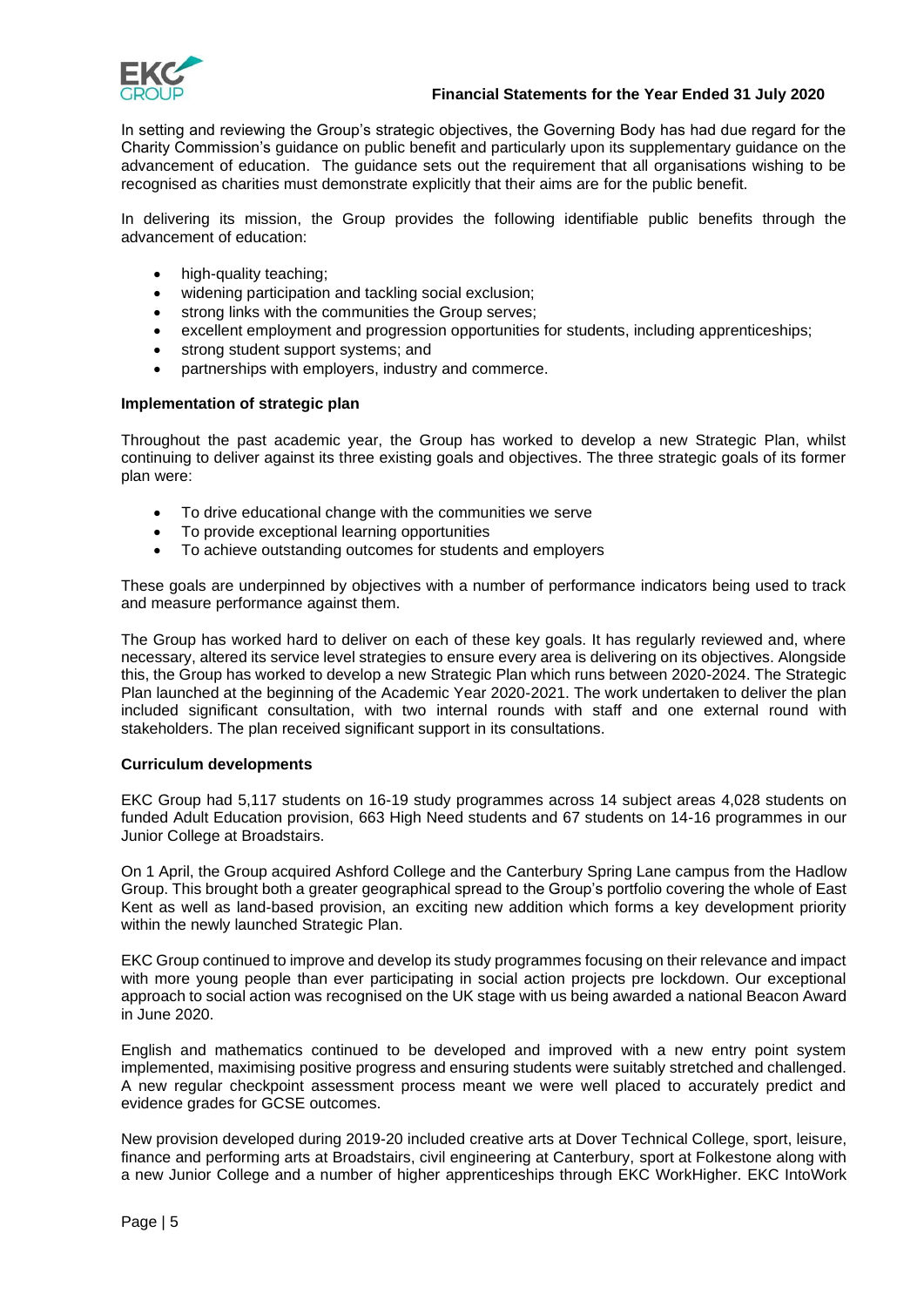

also opened a new adult community learning centre in Sittingbourne with a further one planned to open in Ashford.

A new project with Rail Track was successfully delivered and a bid to engage in the Erasmus project was also successful.

EKC Group delivered T-Level work placements in 2019-20 as part of the national pilot and continue to develop T-Levels across 5 routes for delivery from September 2021.

EKC Group gained approval for its highly successful Centre of Excellence for Mathematics to continue for a further two years.

## **FINANCIAL POSITION**

### **Financial Objectives**

The Group financial objectives are:

- to achieve the budgeted EBITDA outcome for the year;
- to improve working capital to cover expenditure with a current ratio of 1.0; and
- to control expenditure on staff salaries so that the total cost represents no more than 65% of income.

These objectives have been monitored throughout the year by the Governors and the Group's Executive Team. The Group over-performed against its budgeted EBITDA outcome of £3,976,000 for the year, with an EBITDA of £5,276,000, out-performed the current ratio objective for the year ended 31 July 2020 with an adjusted current ratio of 1.23:1 but came in above the 65% target level of staff costs as a percentage of income at 68.3%.

### **Financial Results**

The Group reports an operating deficit of £2,367,000 after pensions adjustments (£4,076,000) have been taken into the Statement of Comprehensive Income. At 31 July 2020, the Group had accumulated income and expenditure reserves before pension reserve of £115,002,000 and a cash at bank balance of £4,785,000. The impact of the pension deficit on the Local Government Pension Scheme has been incorporated into the balance sheet and is reflected as a reduction in reserves of £55,302,000. This is a deterioration on the previous year-end position, with an in-year actuarial loss of £17,551,000.

Tangible fixed asset additions during the year amounted to £1,983,000. This was mostly on a number of smaller value projects, with the more significant capital projects during the year being the continuation of the Folkestone College new build, various IT investments and some boiler replacements.

### **Cash flow and liquidity**

The net cash inflow for the year is  $£2,997,000$  (2018/19: net cash inflow of £1,180,000). This is predominantly made up of an operating cash inflow of £6,451,000 (2018/19: £4,626,000), capital expenditure of £1,983,000 (2018/19: £2,031,000) and loan capital repayments of £1,054,000 (2018/19: £937,000).

The size of the Group's total borrowing and its approach to interest rate cover have been calculated to ensure a reasonable cushion between the total cost of servicing debt and operating cash flow. The Group carried a much-reduced level of trade payables at the 2018/19 year-end (£238,000), which has now risen to a more expected level of £503,000 at the 2019/20 year-end. This is still a relatively low level of trade payables and is as a result of a front-loading of some revenue expenditure budgets and a low number of on-going capital projects.

### **Developments**

Plans are on-going to develop a new building at Folkestone College, with costs incurred during the year on professional fees of £461,000. The design stage has now been completed and the main contractor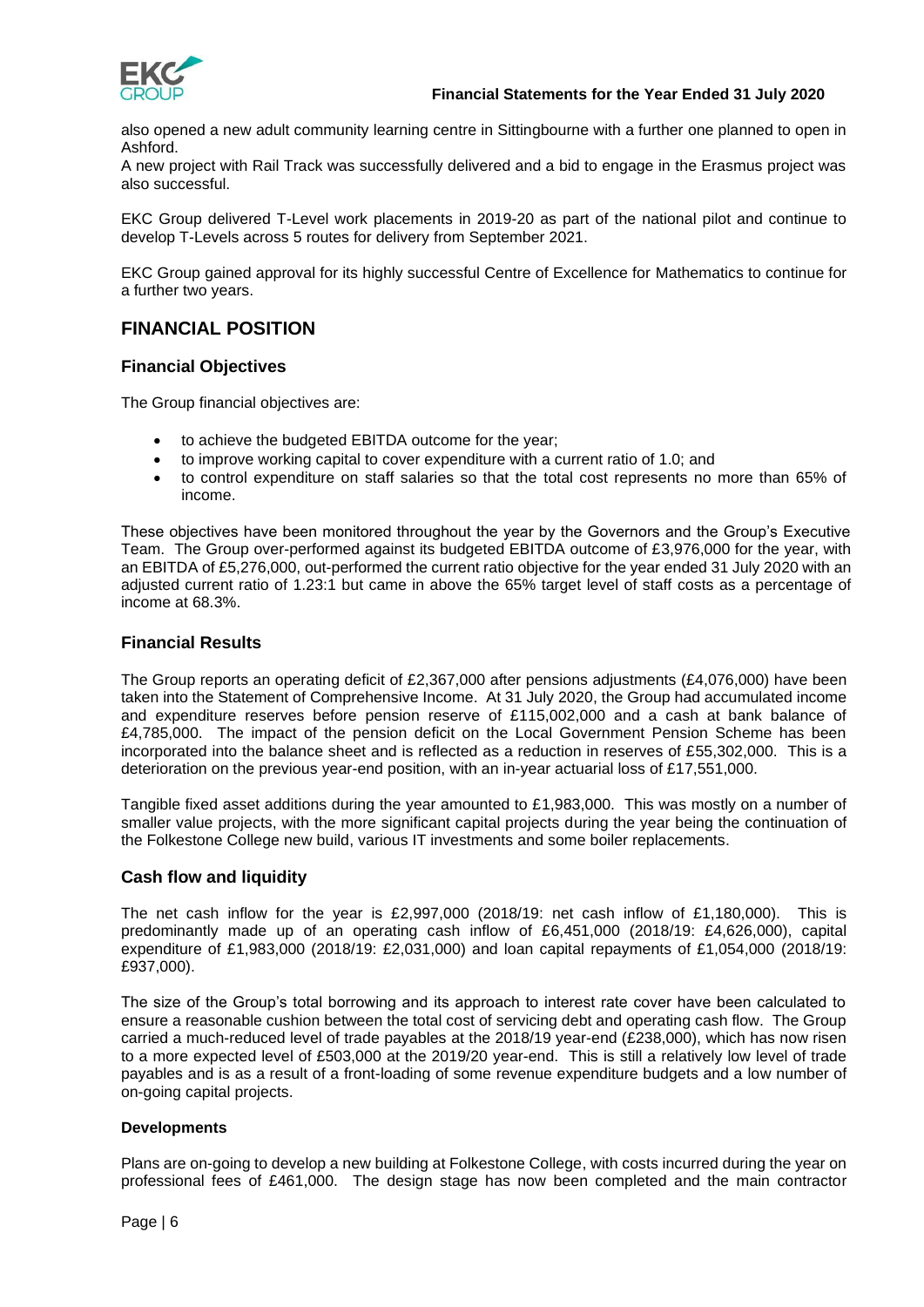

procurement exercise will be completed in the early months of the 2020/21 academic year, with work expected to begin on-site before the end of the 2020 calendar year.

The Group also received grant funding in-year to implement improvements to the Ashford College and Canterbury Spring Lane sites, amounting to £1,277,000. These funds are to be expended before 31 March 2021 with any unspent funds returned to the ESFA.

### **Reserves**

The Group continues to be reliant on its core government grant funding, which has seen annual real-term funding reductions in recent years, although there is a 4.7% rates increase to the core 16-19 funding in 2020/21. However, it continues to be important to ensure there are sufficient reserves to maintain the ongoing solvency of the Group.

The Group already has substantial positive unrestricted reserves of £56,478,000, so the financial plan focuses on following a strategy of maintaining the Group's underlying cash holdings to deliver a current ratio of between 1:1 and 1.2:1, whilst continuing to invest in improvements to the Group estate and technology. The current cash balance of £4,785,000 is forecast to reduce during the 2020/21 academic year, with a forecasted cash balance of £3,274,000 by July 2021, through a mixture of cash inflow from operating activities of £4,340,000, new capital expenditure of £9,359,000 (of which, £2,803,000 will be grant-financed) and loan repayments offset by the beginning of the drawdown of the new loan facility to finance the capital development at Folkestone College.

### **Sources of income**

The Group has significant reliance on the education sector funding bodies for its principal funding source, largely from recurrent grants. In 2019/20, there was an increase in the reliance on ESFA income to 81.7% (2018/19: 80.2%).

### **PRINCIPAL RISKS AND UNCERTAINTIES**

The Group strives to continuously develop and improve its systems and processes for internal controls, particularly risk management.

The Group has an established risk control system that links the identified high risks to the Group's strategic aims and objectives, with progress being monitored by the key performance indicators. This direct linkage brings a sharp focus to key risks and has ensured that all actions are mitigating these.

The current risks include:

### **1. Government funding**

The Group has a dependency on government funding of 81.7%. This is higher than the benchmarked average for general further education colleges (72.1% as per the ESFA Finance Record 2018/19 for all General FE Colleges). The Group has been following the strategy below to diversify its income:

- To develop a broader portfolio of courses in the Group's specialisms to include pre 16 and higher education, already evidenced by the Group's 14-16 Junior College and HE offer, and the creation of EKC Schools Trust.
- To grow the commercial income by implementing business ventures and commercialism as part of the curriculum, for example The Yarrow Hotel, community cafés, commercial salons, and other entrepreneurial student-led enterprises.
- To be outstanding in all aspects of our work to raise the Group's profile with employers and stakeholders.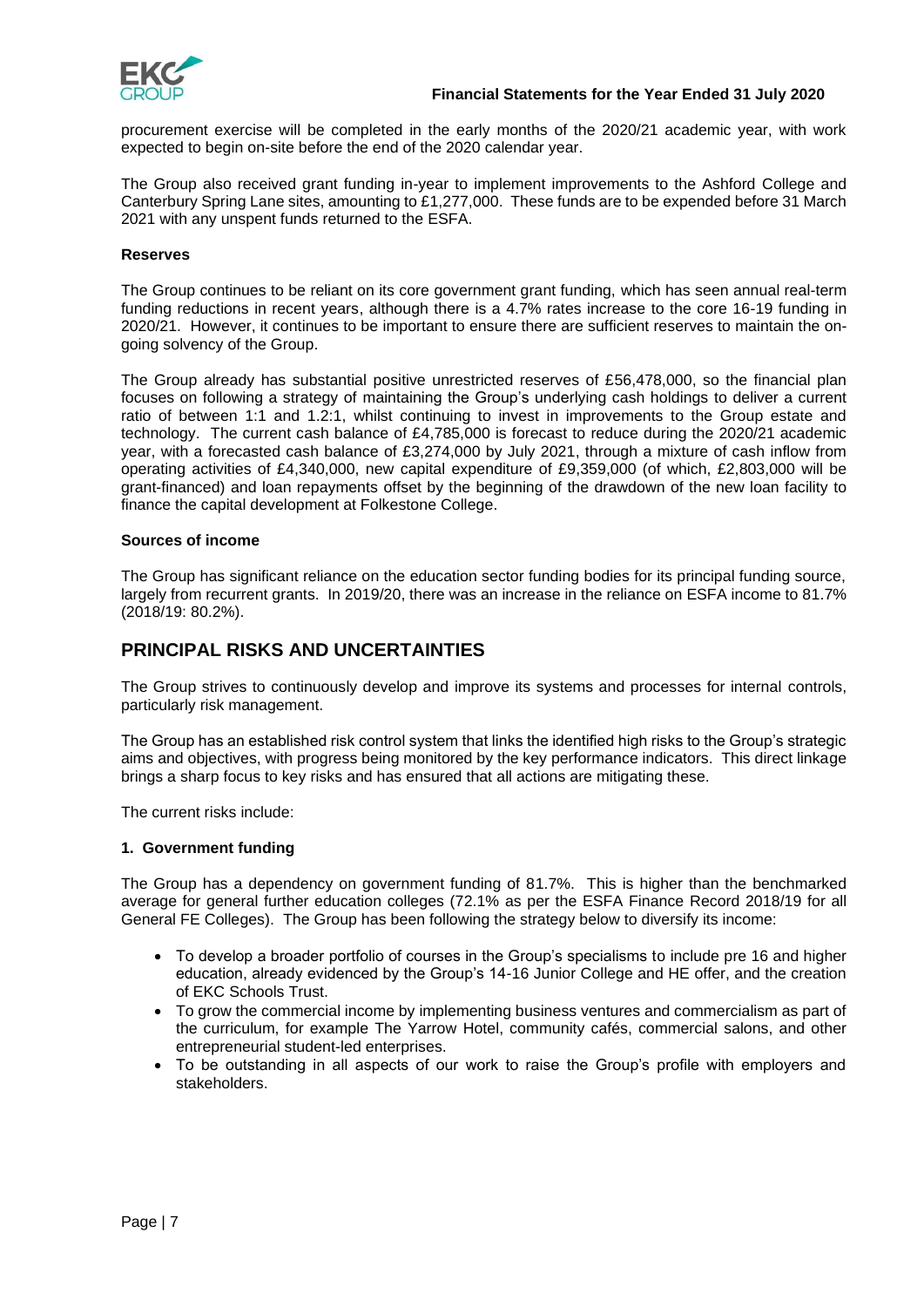

### **2. Tuition fee policy**

In line with the majority of other colleges, EKC Group will seek to increase tuition fees in accordance with Government's fees policy. The risk for the Group is that demand falls off. This is mitigated in a number of ways:

- By ensuring the Group is rigorous in delivering high quality education and training, thus ensuring value for money for students.
- Close monitoring of the demand for courses due to changes in price.

### **3. Maintain adequate funding of pension liabilities**

The financial statements report the share of the Local Government Pension Scheme deficit on the Group's balance sheet in line with the requirements of FRS102.

### **4. Student experience**

With growing choice and competition for students, the experience that is delivered is often the determinant to differentiate between providers. EKC Group is managing this with the following key strategies:

- To deliver outstanding teaching and learning making the learning experience relevant, coherent and attractive.
- To deliver an outstanding, innovative study programme which encompasses; English, mathematics, work experience, social action, and skills competitions, alongside the main qualification aim.
- To build an estate that is safe, current and fit for the delivery of outstanding teaching and learning.
- To provide increased commercial opportunities that reflect industry standards and practices and to ensure links with employers provide relevant experience and insight.
- To deliver support services that remove all barriers to learning and embrace individuality and provide inclusivity by putting learners at the heart of decision-making.
- To support students in making the right life choices for them to achieve positive progression into employment/higher level study.
- To stretch and challenge students to be the best they possibly can be.

### **5. The effect of coronavirus on our local economies and communities**

Whilst the pandemic is an ongoing operational challenge it remains a key and significant risk for the Group. The full effects of the pandemic are, as yet, unknown. However, it is clear that they will be significant as we move forward. As a large organisation within East Kent the Group has a clear responsibility to the communities it serves, and has formulated a 'recovery group' to help ensure that it supports the continued growth and development of its local areas.

### **KEY PERFORMANCE INDICATORS**

The Group has an established and comprehensive suite of performance indicators (GPIs), which are used by managers and Governors at both full and Local Board to track and monitor performance against set targets. Monthly progress reports are issued for all indicators and are scrutinised at respective Management and Governor Committees. The performance indicators cover a range of measures including; student recruitment, finance, quality, staffing, safety, safeguarding and Governor membership/attendance.

A new Governor Education Committee was formed during 2019-20 adding a further layer of scrutiny to academic performance and tracking of the Group's improvement plan.

Ofsted's review of leadership at the Group in January 2017 was particularly complimentary about these:

*"The innovative and highly effective 'college performance indicators' (CPIs) dashboard gives leaders and governors a very clear and reliable picture of performance. Senior staff and governors use the CPIs well to gain a view of comparative performance across the year and for the previous three years. When required, improvement action is rapid and generally highly effective."*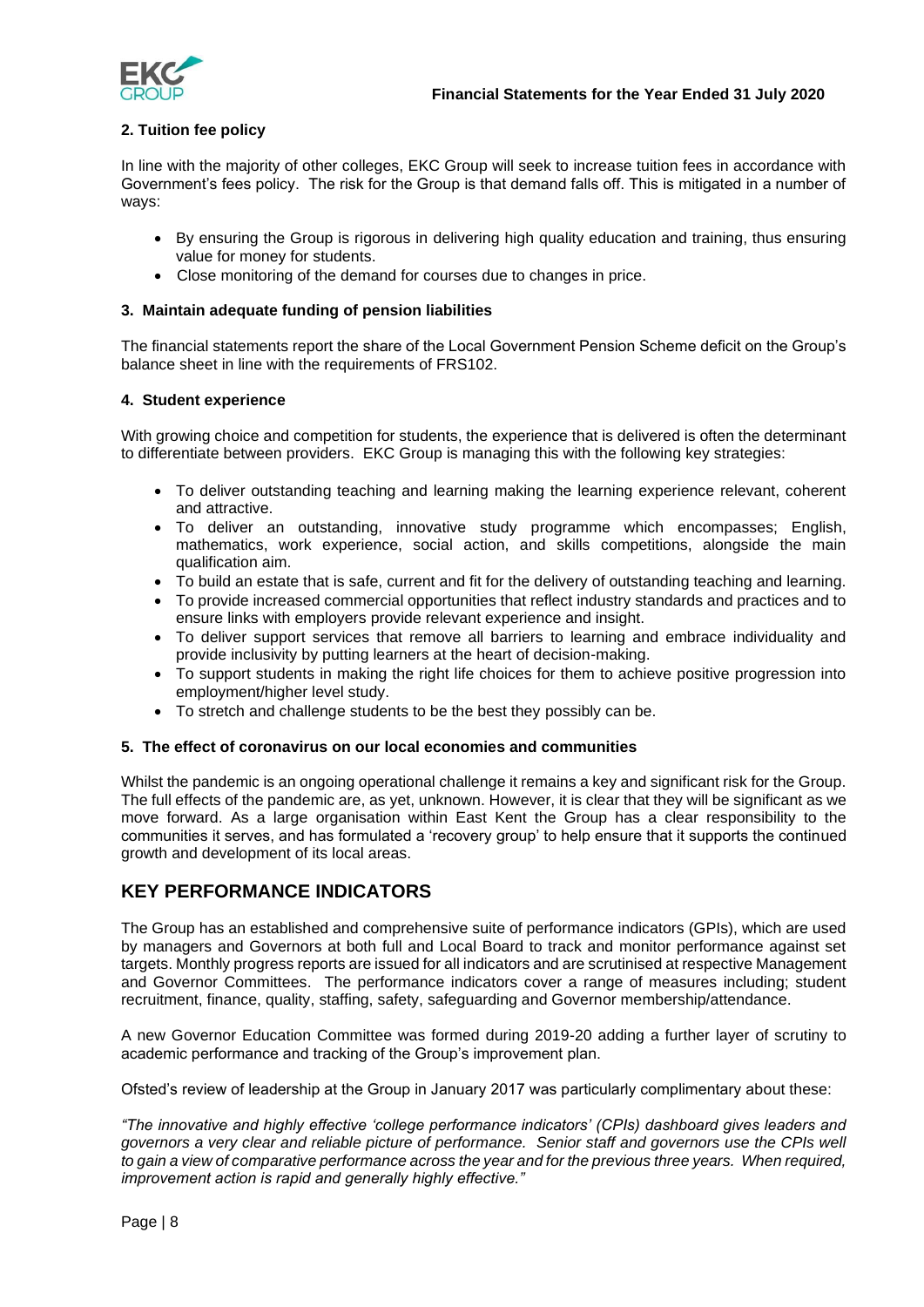

### **Student numbers**

In 2019/20, the Group has delivered activity that has produced £40,390,000 in funding body main allocation funding (2018/19 - £39,865,000). The Group had approximately 10,500 funded and 6,500 non-funded students.

### **Student achievements**

EKC Group, at the point of lockdown, was showing improved retention and attendance rates for both young people and adults. More students than ever had achieved a high grade in the November re-sits for English and mathematics.

Apprenticeships similarly showed improved achievement rates compared to the previous year.

### **Ofsted Result**

The Group was last inspected by Ofsted in January 2017 against the Common Inspection Framework and the grades awarded were:

| Aspect                                    | Grade       |
|-------------------------------------------|-------------|
| <b>Overall effectiveness</b>              | Good        |
| <b>Leadership &amp; Management</b>        | Outstanding |
| <b>Teaching Learning &amp; Assessment</b> | Good        |
| Personal Development, Behaviour and       | Outstanding |
| <b>Welfare of Students</b>                |             |
| Outcomes for learners                     | Good        |
| 16-19 Study Programmes                    | Good        |
| Adult provision                           | Outstanding |
| <b>High Needs</b>                         | Outstanding |
| Apprenticeships                           | Outstanding |
| <b>Technical School</b>                   | Good        |

Key findings by Ofsted included:

"Outstanding leadership strategies meet the economic and social needs of students across the region and in local communities, have improved the standing and reputation of the college following the acquisition of Dover and Folkestone campuses, and recognise and meet employers' skills needs."

"The provision for work experience is outstanding and is highly rated by employers and other stakeholders. An exceptionally high number of students take part in purposeful and challenging work experience."

"Almost all students enjoy very good levels of progression with the vast majority progressing successfully to further education, training or employment because of successful completion of their qualifications and excellent support and preparation for their next steps."

"Students benefit from good teaching, learning and assessment and are highly motivated to succeed in well-planned and equipped learning environments that enhance their learning and inspire them."

"Apprentices across all subject areas make outstanding progress in developing good job skills and knowledge."

"Leaders and managers work very closely with local authorities, special schools and other agencies to maintain outstanding provision for students with high needs."

"As a result of exceptionally effective and productive community engagement and partnership working, adult students from significantly disadvantaged backgrounds develop skills, enabling them to progress into sustainable employment or further learning."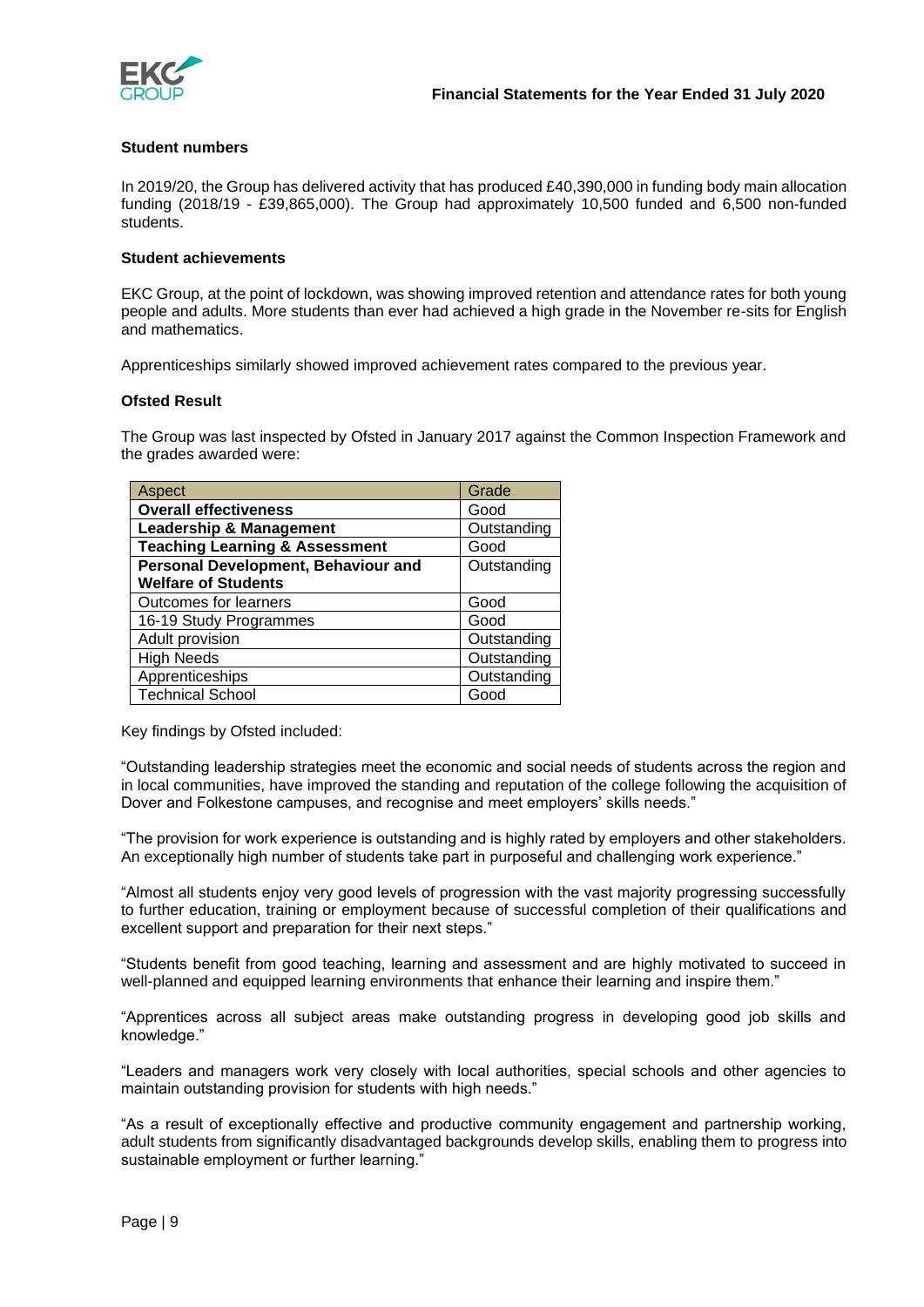

"14- to 16-year-old full-time students gain good levels of confidence and a renewed positive attitude to learning through the effective development of their personal, social and work-related skills."

"In a small minority of lessons, across all provision types, work set is too easy and students do not make the progress they should. In addition, a small minority of students in all provision types are unaware of the progress they are making and unsure of the steps they need to take in order to achieve." The nursery based at Broadstairs College was inspected in May 2019 and was graded "Good". Similarly,

the nursery at Canterbury College was last inspected in 2018 and was graded "Good".

### **Payment Performance**

The Late Payment of Commercial Debts (Interest) Act 1998, which came into force on 1 November 1998, requires colleges, in the absence of agreement to the contrary, to make payments to suppliers within 30 days of either the provision of goods or services or the date on which the invoice was received. The target set by the Treasury for payment to suppliers within 30 days is 95 per cent. The Group does not have the ability to accurately monitor this KPI, but it does estimate that it pays the vast majority of its invoices within 30 days. The Group incurred no interest charges in respect of late payment for this period.

### **Employer Engagement**

Respective Colleges and business units have continued to develop partnerships with employers across East Kent and to grow their Apprenticeship provision through EKC WorkHigher. Our EKC IntoWork business unit has also been particularly successful in developing community-based adult provision to best meet employer need and has been very successful in working with a range of employers to help meet their staff recruitment needs such as Wetherspoon and Café Rouge. EKC IntoWork has also grown its provision, launching a new site in Sittingbourne that offers a range of provision for those within the town.

The Group has also developed a more robust strategic engagement programme to develop wider collaborative workstreams with employers. Its new 'Key Accounts Strategy' will empower it to leverage its work with employers, improving outcomes for even more within the communities it serves.

### **Taxation**

As an exempt charity for the purposes of the Charities Act 2011 the Group is not liable to Corporation Tax.

## **EQUALITY AND DIVERSITY**

### **Equal Opportunities**

EKC Group is committed to ensuring equality of opportunity for all who learn and work here. The Group respects and values positively differences in race, gender, sexual orientation, able-bodiedness, class and age. The Group strives vigorously to remove conditions that place people at a disadvantage and will actively combat bigotry. This policy will be resourced, implemented and monitored on a planned basis.

EKC Group considers all applications for employment from disabled persons, bearing in mind the aptitudes of the individuals concerned. Where an existing employee becomes disabled every effort is made to ensure that employment with the Group continues. The Group's approach is to provide training, career development and opportunities for promotion that are accessible to all staff.

The Organisation Culture Development Group has been formed for 2020-21 to focus on how we make sure our day to day represents these core values.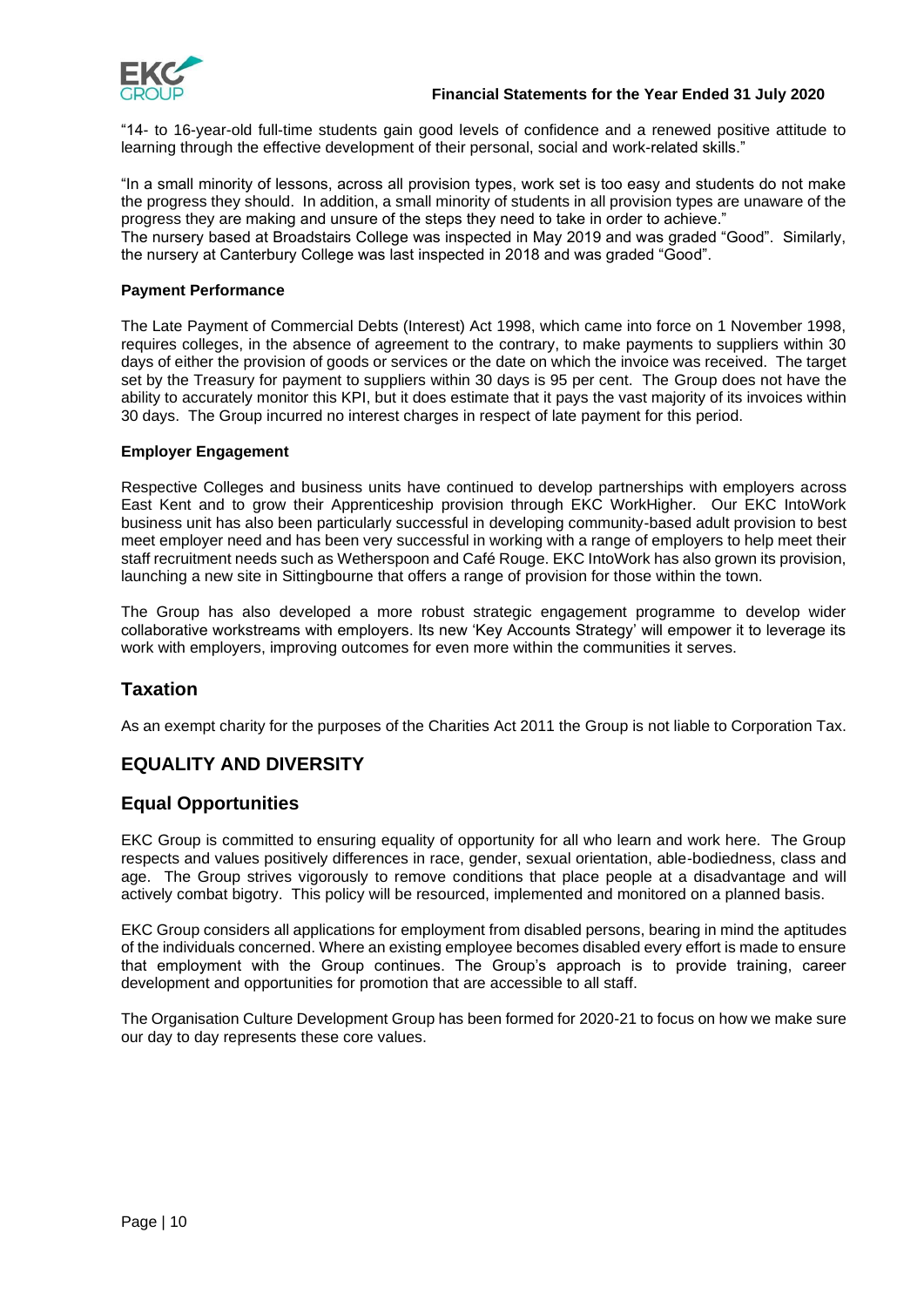

## **Disability Statement**

EKC Group seeks to achieve the objectives set down in the Equality Act 2010 and in particular makes the following commitments;

- as part of the redevelopment of the buildings it has installed lifts and ramps so that most of the facilities allow access to people with a disability;
- there is a list of specialist equipment, such as lighting for audio facilities, which the Group can make available for use by students;
- the admissions policy ensures all needs are fully assessed prior to the start of the course ensuring full inclusivity. Appeals against a decision not to offer a place are dealt with under the admissions policy;
- the Group has made a significant investment in the appointment of specialist staff to support students with learning difficulties and/or disabilities. There are a number of student support practitioners who can provide a variety of support for learning. There is a continuing programme of staff development to ensure the provision of a high level of appropriate support for students who have learning difficulties and/or disabilities;
- specialist programmes are described in programme information guides, and achievements and destinations are recorded and published; and
- counselling and welfare services are readily available for staff and students.

### **Trade union facility time**

The Trade Union (Facility Time Publication Requirements) Regulations 2017 require the Group to publish information on facility time arrangements for trade union officials at the Group

| Numbers of employees who were relevant period | FTE employee number |
|-----------------------------------------------|---------------------|
|                                               | 5.16                |

| Percentage of time | Number of employees |
|--------------------|---------------------|
| 0%                 |                     |
| $1 - 50%$          |                     |
| 51-99%             |                     |
| 100%               |                     |

| Total cost of facility time                     | £27,090     |
|-------------------------------------------------|-------------|
| Total pay bill                                  | £36,374,000 |
| Percentage of total bill spent on facility time | $0.07\%$    |

| Time spent on paid trade union activities   97.5% |  |
|---------------------------------------------------|--|
| as a percentage of total paid facility time       |  |

## **GOING CONCERN**

The financial statements have been prepared on a going concern basis. The Group continues to deliver a strong EBITDA of 9.5%, significantly above sector norms, the Group still maintains a significant operating cash inflow and has therefore been able to improve the current ratio to above 1.2:1 through this healthy cash generation.

The Group has prepared a financial plan, including a cash-flow forecast, which shows that the Group will be able to meet its debts as they fall due, can deliver a positive EBITDA position in every year of the plan and can maintain a satisfactory level of cash throughout. It should also be noted that the level of EBITDA that the Group continues to deliver is maintained at significantly ahead of sector norms. It is therefore appropriate for these financial statements to be prepared on a going concern basis.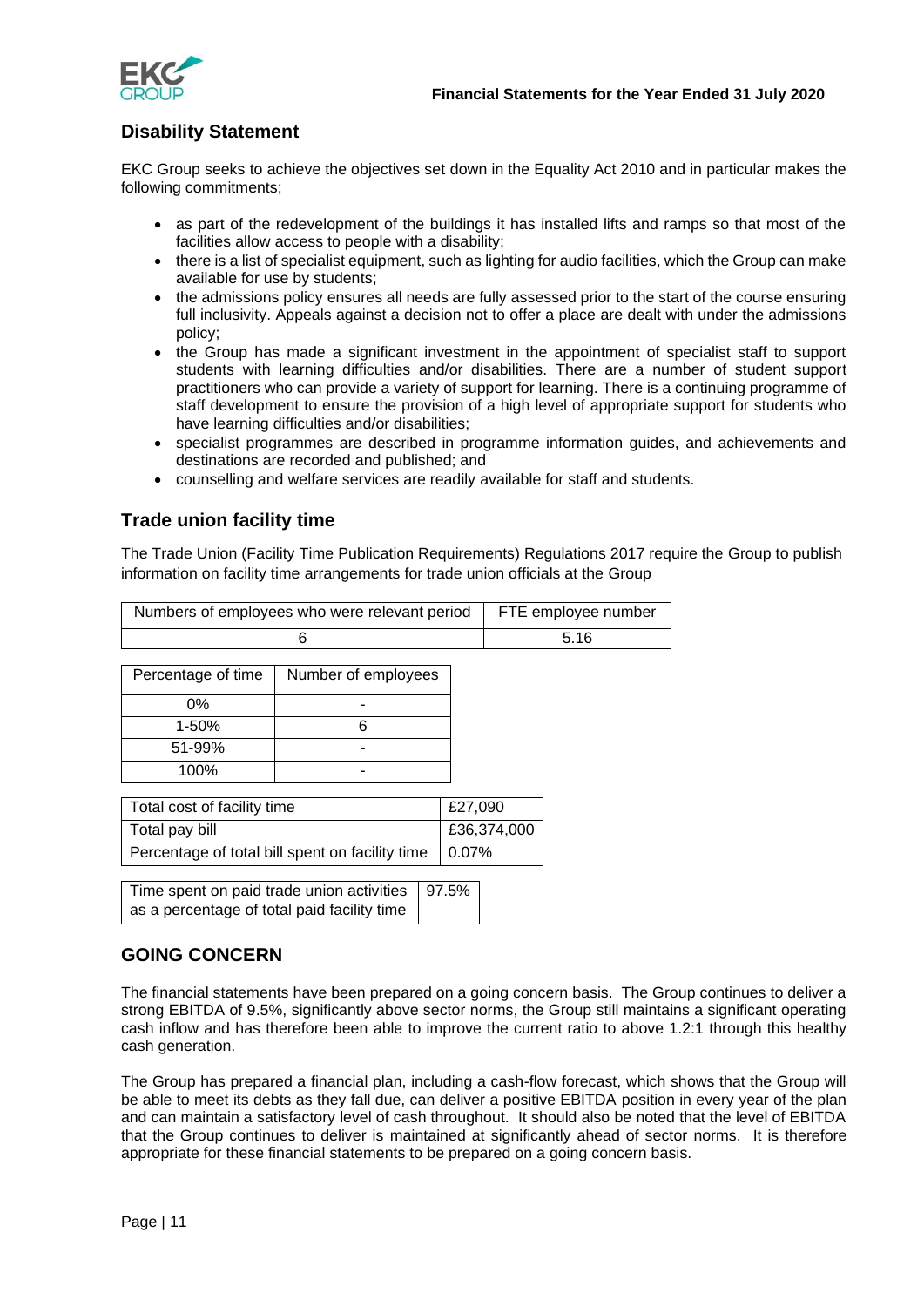

## **FUTURE DEVELOPMENT AND PERFORMANCE**

### **Future prospects**

The Group has just launched its new Strategic Plan which will guide its direction for the next four years. Within it, the Group will seek to continue to develop its estate, with a focus on improving its Colleges in Dover and Folkestone, whilst also engaging in new capital developments at its newly acquired Ashford College and Spring Lane sites. Alongside this, the Group will seek to engage in other anchor developments within the communities it serves, looking to work to shape exciting new developments that could offer opportunities for our students such as potentially at the Newtown Works development in Ashford and the regenerated Manston Airport in Thanet. The Group will also seek to expand its nursery provision, breaking down barriers to education through high quality childcare which meets the needs of the communities it serves.

The Group will also seek to drive growth within its communities in light of the current coronavirus pandemic. It will do this through the implementation of Government schemes at a local level, as well as its dynamic and responsive recovery package which seeks to support both individuals and employer stakeholders alike.

The Group is also getting ready to launch a new business unit, EKC DigitalLearn, which will unlock education for a new segment of the market. This 100 per cent on-line provision will empower those, who find attendance on a College campus challenging, to access training through remote learning platforms, leveraging technology and systems to deliver an inspirational education experience.

### **Reputation**

Over the past year EKC Group has continued to develop its reputation, growing awareness of its distinctive brand whilst also promoting its individual Colleges and business units within their localities. Despite a challenging environment it has retained a positive reputation sentiment through its continued delivery of a high-quality learning experience and commitment to delivering for its communities. The Group has continued to deliver a set of core business activities such as its East Kent Apprenticeship Awards, growing its reputation with community stakeholders, local media providers and employers within the area. Its media strategy has also delivered impactful, positive coverage, highlighting the positive effects of high quality technical and vocational education within East Kent. The Group has also continued to refine and develop its stakeholder engagement, building on work to grow its prominence within its locality, and enhance the broader reputation of technical and vocational education within East Kent.

The Group's continued commitment to its sector leading social action programme was also rewarded this year, when it won the AoC Beacon Award in the Pears #iwill Award for Social Action and Student Engagement category. The award rewarded staff and students for their continued engagement in social action, highlighting the considerable positive effects the programme has had across the communities which we serve. This resulted in a significant boost to the Group's reputation, with excellent awareness being raised throughout the sector, and with other key stakeholders and media providers.

## **STAFF AND STUDENT INVOLVEMENT**

### **Students**

During 2019/20, EKC Group had Student Union Presidents for each College. Students were able to provide feedback on College progress through national and College surveys, regular student question time with Senior Managers, three student experience reviews a year and the student class representative structure.

Student Union Presidents were also members of the newly formed Local College Boards where they actively engaged in shaping the future direction of respective Colleges.

The Group continued to implement a series of "progress weeks" during which students participated in social action programmes including work in the community, volunteering and charity events. A National Beacon Award was won by the Group in recognition of the unique and extensive impact of our social action programmes.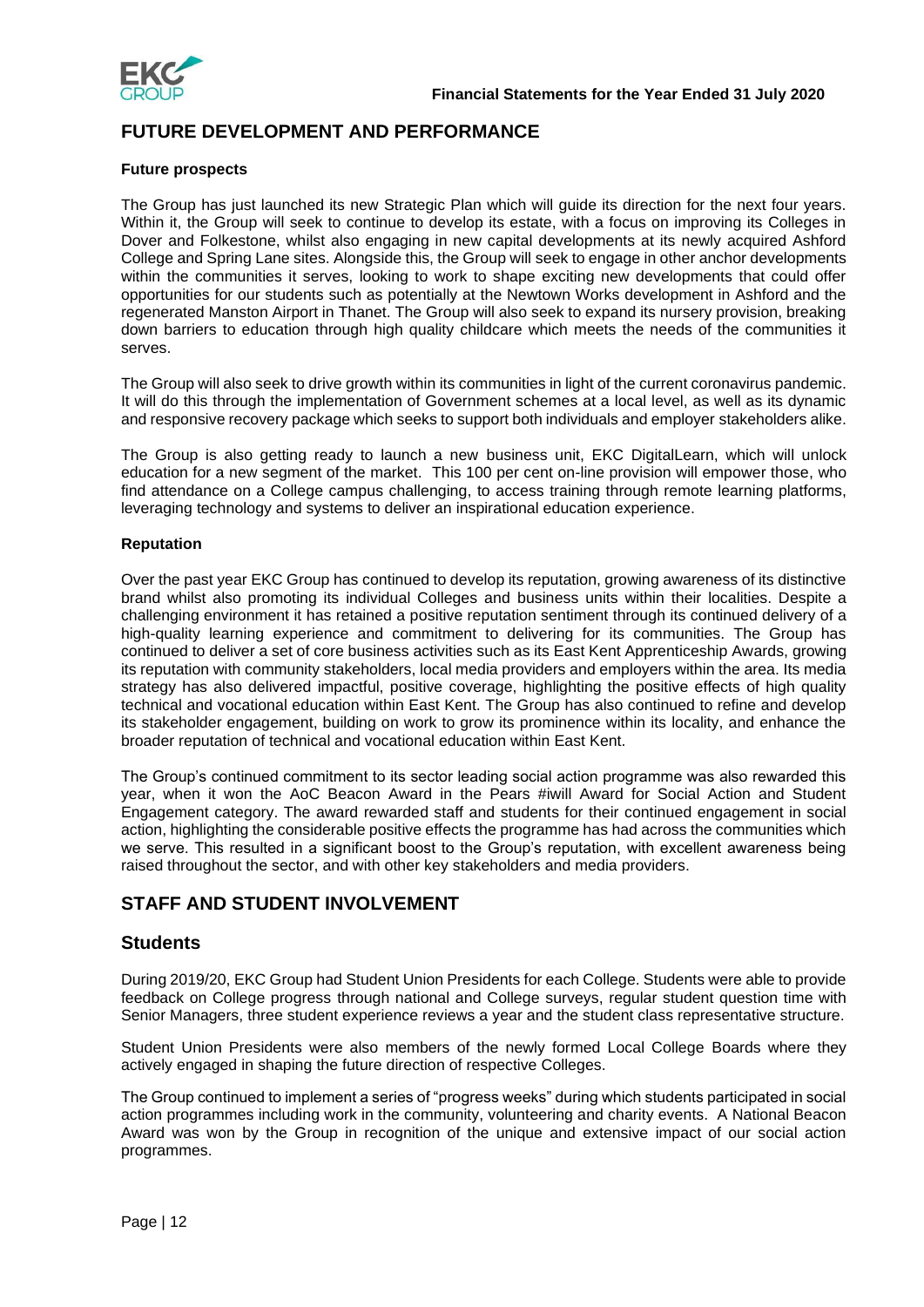

### **Financial Statements for the Year Ended 31 July 2020**

During the lockdown period all vulnerable students were contacted daily to check on their wellbeing and to ensure any safeguarding concerns were picked up quickly. In addition, two student surveys were undertaken to gauge the impact of lockdown on students' mental wellbeing and to better understand the impact of our wellbeing centres.

### **Staff**

It has been a difficult and challenging year for staff, given the lockdown measures in place since March 2020. During this time, a daily CEO update kept staff in touch with developments, celebrated successes and shared experiences. Microsoft Teams was used extensively to keep in touch and to continue business wherever possible.

A whole staff body online consultation on pay, terms and conditions and workload was undertaken with live meetings engaging upwards of 150 staff at any one time. Never have more staff contributed to a consultation process and in doing so really influenced the final outcomes.

EKC Group signed a new recognition agreement with the University and College Union (UCU) and worked extensively with them throughout the consultation process. In doing so, a number of benefits and changes were agreed including a 2-year pay deal, time off for staff at Christmas, an extended delivery year, increased remission and additional Programme Director roles.

Staff absence rates fell to their lowest ever during the lockdown period with the end of year staff survey showing a significant and dramatic increase in levels of staff satisfaction.

## **DISCLOSURE OF INFORMATION TO AUDITORS**

The Governors who held office at the date of approval of this report confirm that, so far as they are each aware, there is no relevant audit information of which the Group's auditors are unaware; and each Governor has taken all the steps that he or she ought to have taken to be aware of any relevant audit information and to establish that the Group's auditors are aware of that information.

### **Approved by order of the members of the Governing Body on 15 December 2020 and signed on their behalf by:**

Charles Buchanan

**Chair of Governors**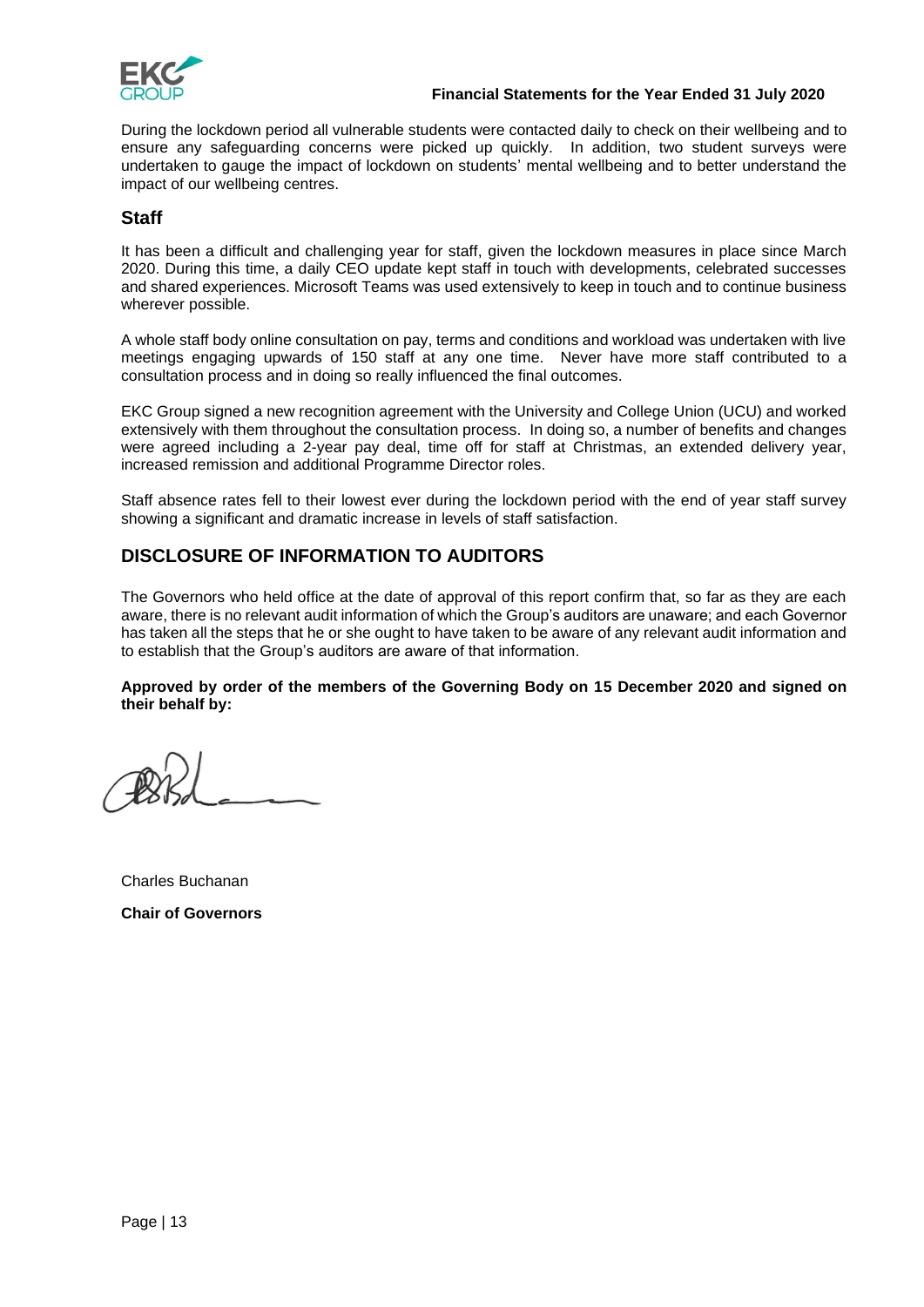

## **Governance Statement**

The following statement is provided to enable readers of the annual report and financial statements of the EKC Group to obtain a better understanding of its governance and legal structure. This statement covers the period from 1 August 2019 to 31 July 2020 and up to the date of approval of the annual report and financial statements.

### **Governance Code**

EKC Group endeavours to conduct its business:

- in accordance with the seven principles identified by the Committee on Standards in Public Life (selflessness, integrity, objectivity, accountability, openness, honesty and leadership);
- in accordance with the guidance to colleges from the Association of Colleges in The Code of Good Governance for English Colleges; and
- having due regard to the UK Corporate Governance Code 2016 ("the Code") insofar as it is applicable to the further education sector.

The Group is committed to exhibiting best practice in all aspects of corporate governance. This summary describes the manner in which the Group has applied the principles set out in the Code. Its purpose is to help the reader of the accounts understand how the principles have been applied.

In the opinion of the Governors, the Group complies with all the provisions of the Code in so far as they apply to the further education sector, and it has complied throughout the year ended 31 July 2020. The Governing Body recognises that, as a body entrusted with both public and private funds, it has a particular duty to observe the highest standards of corporate governance at all times. In carrying out its responsibilities, it takes full account of The Code of Good Governance for English Colleges issued by the Association of Colleges in March 2015.

The Group is an exempt charity within the meaning of Part 3 of the Charities Act 2011. The Governors, who are also the Trustees for the purposes of the Charities Act 2011, confirm that they have had due regard for the Charity Commission's guidance on public benefit and that the required statements appear elsewhere in these financial statements.

In 2018 the Charity Commission for England and Wales authorised the remuneration of a trustee for work undertaken for the Group under the power given in section 105 of the Charities Act 2011. This order is for the Chair of Governors and has been approved for two years in the first instance.

### **The Governing Body**

The composition of the Governing Body is set out in the table below. The Governing Body operated under the Carver model of governance until April 2020 and then reverted to a traditional committee structure from May 2020, so the committees served information is shown for both models of governance as "Pre-May 2020" and "Post-May 2020" where they differ.

It is the Governing Body's responsibility to bring independent judgement to bear on issues of strategy, performance, resources and standards of conduct.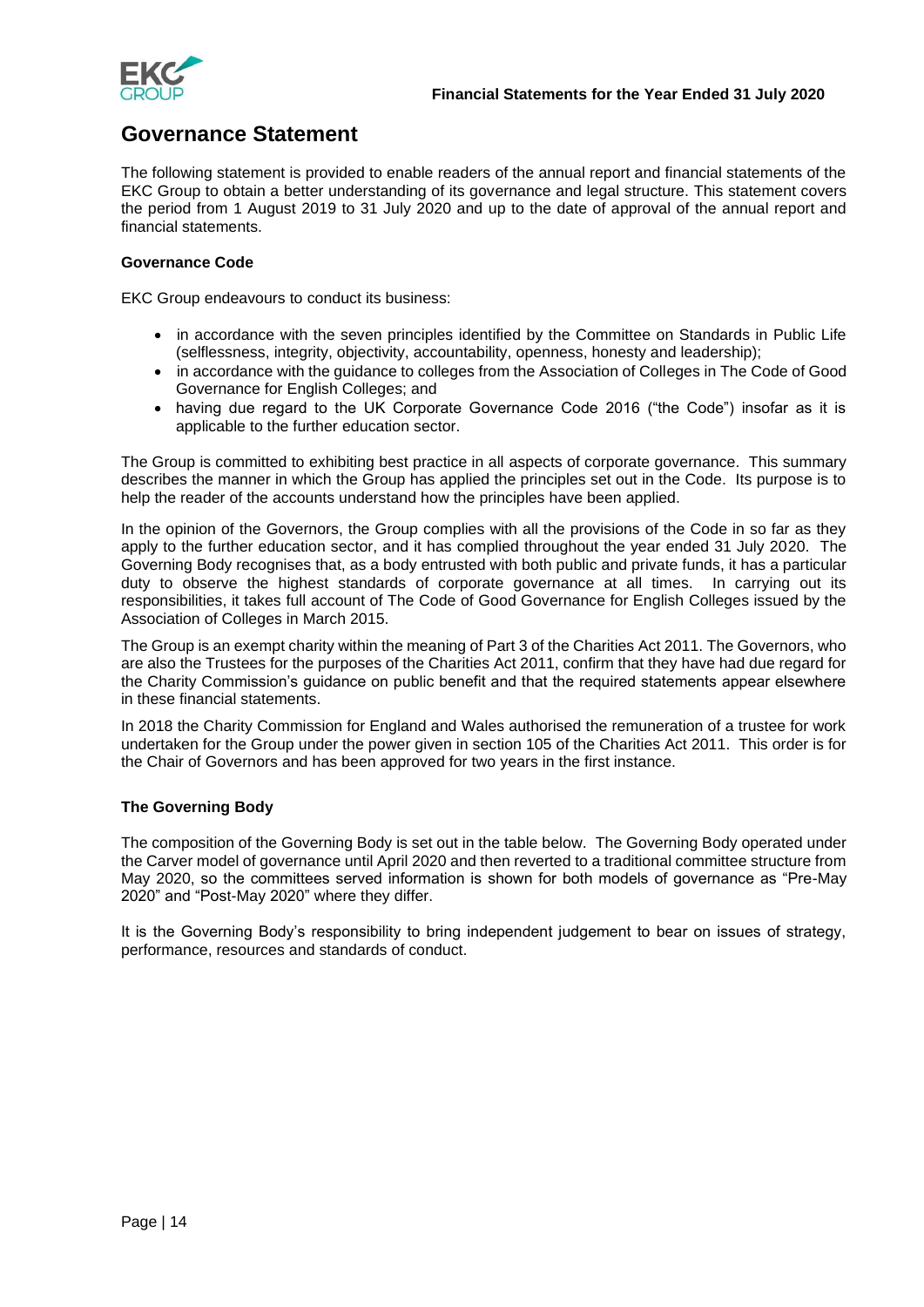

## **Financial Statements for the Year Ended 31 July 2020**

| <b>Name</b>                                    | Date of<br>appointment<br>$/$ re-<br>appointment | <b>Term of</b><br>office          | Date of<br>resignation | <b>Status of</b><br>appointment | <b>Committees</b><br>served                                                                                                                     | Corporation<br>Attendance | Attendance<br>Meeting |
|------------------------------------------------|--------------------------------------------------|-----------------------------------|------------------------|---------------------------------|-------------------------------------------------------------------------------------------------------------------------------------------------|---------------------------|-----------------------|
| Charles<br>Buchanan<br>(Chair of<br>Governors) | 01.02.2018                                       | 4 years<br>01.02.2022             |                        | Independent<br>member           | Pre-May 2020:<br>Search &<br>Governance,<br>Remuneration<br>Post-May 2020:<br>Business, Search<br>and Governance,<br>Remuneration               | 100%                      | 100%                  |
| <b>Tim Kent</b>                                | 01.02.2018                                       | 4 years<br>01.02.2022             |                        | Independent<br>member           | Pre-May 2020:<br>Audit (Chair),<br>Remuneration,<br>Search and<br>Governance<br>Post-May 2020:<br>Business (Chair),<br>Search and<br>Governance | 100%                      | 100%                  |
| Jonathan<br>Clarke                             | Re-appointed<br>30.06.2019                       | 3 years 2<br>months<br>31.08.2022 |                        | Independent<br>member           | Search and<br>Governance<br>(Chair),<br>Remuneration<br>(Chair)                                                                                 | 71%                       | 100%                  |
| <b>Gail Clarke</b>                             | Re-appointed<br>30.06.2020                       | 3 years 2<br>months<br>31.08.2023 |                        | Independent<br>member           | Pre-May 2020:<br>Audit<br>Post-May 2020:<br>Audit, Business                                                                                     | 100%                      | 100%                  |
| Miranda<br>Chapman                             | 01.02.2018                                       | 3 years 5<br>months<br>30.06.2021 |                        | Independent<br>member           | Post-May 2020:<br>Education                                                                                                                     | 100%                      | 100%                  |
| Peter Wood                                     | Re-appointed<br>30.06.2019                       | 3 years 2<br>months<br>31.08.2022 |                        | Independent<br>member           | Audit                                                                                                                                           | 71%                       | 100%                  |
| Peter Troke                                    | Re-appointed<br>30.06.2020                       | 3 years 2<br>months<br>31.08.2023 |                        | Independent<br>member           | Post-May 2020:<br>Education                                                                                                                     | 100%                      | 100%                  |
| John<br>Korzeniewski                           | Re-appointed<br>30.06.2020                       | 3 years 2<br>months<br>31.08.2023 |                        | Independent<br>member           | Post-May 2020:<br>Education (Chair)                                                                                                             | 100%                      | 100%                  |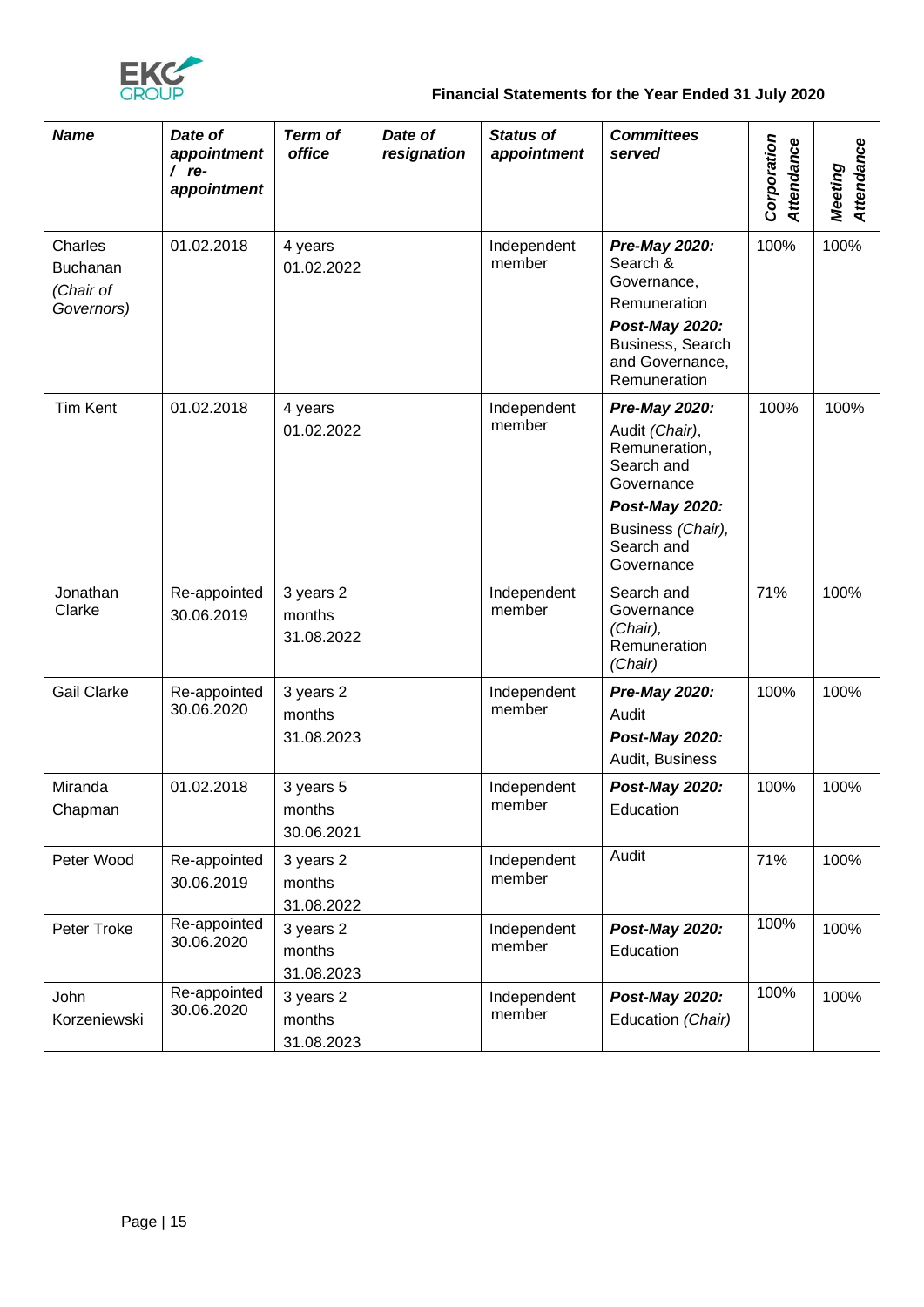

## **Financial Statements for the Year Ended 31 July 2020**

| <b>Name</b>                           | Date of<br>appointment<br>$/$ re-<br>appointment | <b>Term of</b><br>office          | Date of<br>resignation        | <b>Status of</b><br>appointment | <b>Committees</b><br>served                                                                                   | Corporation<br>Attendance | Attendance<br>Meeting |
|---------------------------------------|--------------------------------------------------|-----------------------------------|-------------------------------|---------------------------------|---------------------------------------------------------------------------------------------------------------|---------------------------|-----------------------|
| Peter<br>Cheney                       | Re-appointed<br>30.06.2020                       | 3 years 2<br>months<br>31.08.2023 |                               | Independent<br>member           | Pre-May 2020:<br>Audit<br>Post-May 2020:<br>Audit (Chair),<br>Remuneration,<br>Search and<br>Governance       | 100%                      | 80%                   |
| Joanna Worby                          | Re-appointed<br>30.06.2020                       | 2 years 2<br>months<br>31.08.2022 |                               | Independent<br>member           | Post-May 2020:<br>Business,<br>Remuneration                                                                   | 100%                      | 50%                   |
| Richard<br><b>Brooks</b>              | Re-appointed<br>30.06.2020                       | 3 years 2<br>months<br>31.08.2023 |                               | Independent<br>member           | Post-May 2020:<br>Education                                                                                   | 57%                       | 100%                  |
| <b>Allan Baillie</b>                  | 30.06.2020                                       | 1 year 2<br>months<br>31.08.2021  |                               | Independent<br>member           | Audit                                                                                                         | 100%                      | N/A                   |
| Ella<br><b>Brocklebank</b>            | 30.06.2020                                       | 1 year 2<br>months<br>31.08.2021  |                               | Independent<br>member           | Education                                                                                                     | 100%                      | N/A                   |
| Jason Howard                          | 30.06.2020                                       | 1 year 2<br>months<br>31.08.2021  |                               | Independent<br>member           | Education                                                                                                     | 100%                      | N/A                   |
| Graham<br>Razey                       | 01.02.2018                                       | N/A                               |                               | Chief<br>Executive<br>Officer   | Pre-May 2020:<br>Search &<br>Governance<br>Post-May 2020:<br>Business,<br>Education, Search<br>and Governance | 100%                      | 100%                  |
| Nicola Kelly                          | 01.02.2018                                       | 2 years                           | Term<br>expired<br>31.01.2020 | <b>Staff Governor</b>           |                                                                                                               | 100%                      | N/A                   |
| Gregg<br>Skinsley-<br><b>Stephens</b> | 28.01.2020                                       | 2 years<br>28.01.2022             |                               | <b>Staff Governor</b>           | Post-May 2020:<br><b>Business</b>                                                                             | 100%                      | 100%                  |
| Lucas<br>Hammond                      | 01.08.2019                                       | 1 year<br>31.07.2020              | Term<br>expired<br>31.07.2020 | Student<br>Governor             | Post-May 2020:<br>Education                                                                                   | 86%                       | 0%                    |

## **Board Diversity**

| $\circ$<br>. .<br>◡<br>7 U<br>$\tilde{ }$<br>. |  |
|------------------------------------------------|--|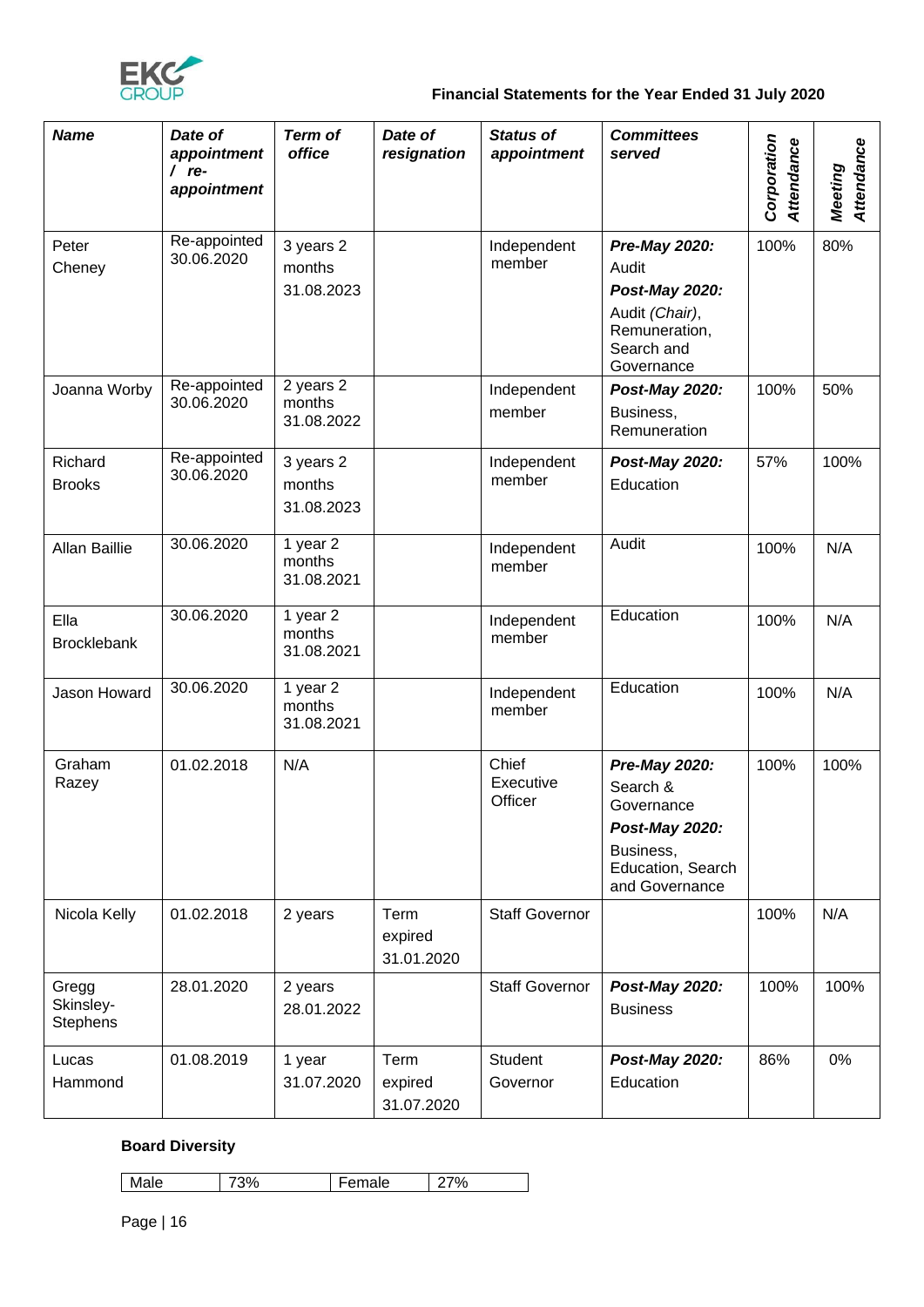

### **SENIOR OFFICERS ATTENDING**

|                                                                                                                              | Date of<br>appointment /<br>re-appointment                        | <b>Term</b><br>οf<br>office | Date of<br>resignation | <b>Status of</b><br>appointment   | <b>Committees</b><br>served               | <b>Attendance</b> |
|------------------------------------------------------------------------------------------------------------------------------|-------------------------------------------------------------------|-----------------------------|------------------------|-----------------------------------|-------------------------------------------|-------------------|
| Anne Leese                                                                                                                   | 01.02.2018                                                        | N/A                         |                        | <b>Group Deputy</b><br>CEO        | Education,<br>Corporation                 | 89%               |
| Chris Legg                                                                                                                   | 01.02.2018                                                        | N/A                         |                        | <b>Chief Financial</b><br>Officer | Audit,<br>Business,<br>Corporation        | 92%               |
| Paul Sayers                                                                                                                  | 01.02.2018                                                        | N/A                         |                        | <b>Chief Strategy</b><br>Officer  | Audit,<br>Corporation                     | 100%              |
| Tammy<br>Mitchell                                                                                                            | 03.09.2018                                                        | N/A                         |                        | <b>Chief Education</b><br>Officer | Corporation,<br>Education                 | 100%              |
| Andrew<br><b>Stevens</b>                                                                                                     | 16.09.2019                                                        | N/A                         |                        | Chief<br>Operations<br>Officer    | Corporation,<br>Audit,<br><b>Business</b> | 100%              |
| Tara Ashman                                                                                                                  | Clerk appointed 01.02.2018 left the organisation on 04.10.2019    |                             |                        |                                   |                                           |                   |
| Sandy Foster                                                                                                                 | Interim Director of Governance 4 November 2019 - 28 February 2020 |                             |                        |                                   |                                           | 100%              |
| Sharon<br>Interim Director of Governance February 2020 - 30 June 2020<br>Hollingsworth<br>Director of Governance 1 July 2020 |                                                                   |                             |                        |                                   | 100%                                      |                   |

The Governing Body is provided with regular and timely information on the overall financial performance of the Group together with other information such as performance against funding targets, proposed capital expenditure, quality matters and personnel related matters such as health and safety and environmental issues. The Governing Body meets at least six times per academic year.

During the majority of the 2019/2020 academic year the Governing Body conducted its business through a Carver model structure and additional agreed committees. Each committee has terms of reference, which have been approved by the Governing Body. These committees are Audit, Remuneration, and Search & Governance. Full minutes of all meetings, except those deemed to be confidential by the Governing Body, are available from the Clerk by writing to 'The Director of Governance, EKC Group, Ramsgate Road, Broadstairs, Kent, CT10 1PN or from the Group's website at [https://www.ekcgroup.ac.uk/group/about](https://www.ekcgroup.ac.uk/group/about-us/governance)[us/governance](https://www.ekcgroup.ac.uk/group/about-us/governance)

In May 2020, the Governing Body took the decision to move away from the Carver model to adopt a more traditional governance structure to support the improvement trajectory of the Group. The new governance devolved model with committees has been designed to build upon the emerging strength of the Local College Board model. These committees are Audit, Remuneration, Search & Governance, Education, and Business. Each committee has clearly defined devolved responsibilities from the Governing Body, and each has terms of reference, which have been approved by the Governing Body. The newly formed Education Committee and the Business Committee held their inaugural meetings in June 2020. The Governing Body meets at least four times per academic year.

The Director of Governance maintains a register of financial and personal interests of the Governors. The register is available for inspection at the above address.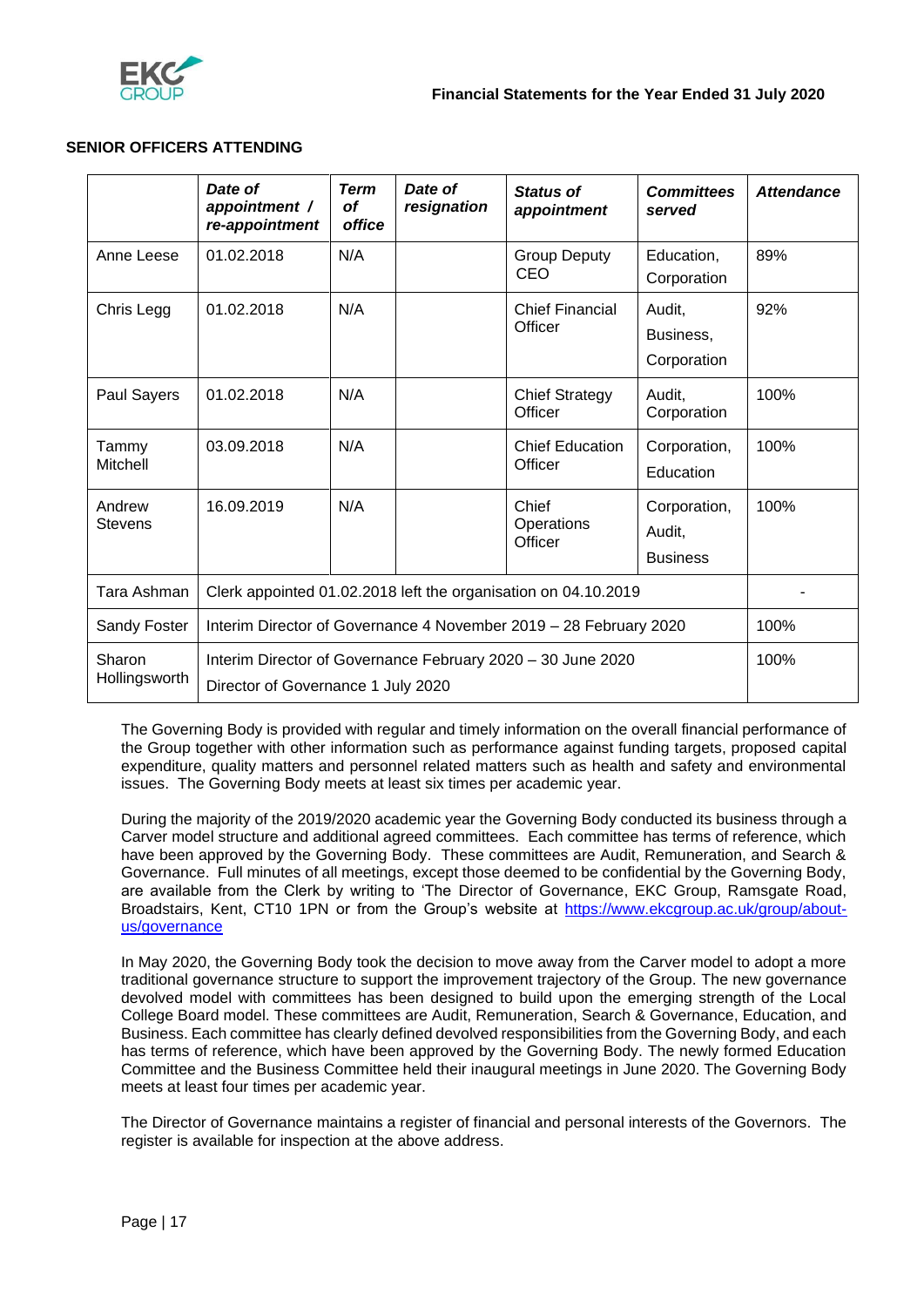

All Governors are able to take independent professional advice in furtherance of their duties at the Group's expense and have access to the Clerk to the Governing Body, who is responsible to the Board for ensuring that all applicable procedures and regulations are complied with. The appointment, evaluation and removal of the Clerk are matters for the Governing Body as a whole.

Formal agendas, papers and reports are supplied to Governors in a timely manner, prior to Board meetings. Briefings are also provided on an ad-hoc basis.

The Governing Body has a strong and independent non-executive element, and no individual or group dominates its decision-making process. The Governing Body considers that each of its non-executive members is independent of management and free from any business or other relationship that could materially interfere with the exercise of their independent judgement.

There is a clear division of responsibility in that the role of the Chair of the Governing Body and Group Chief Executive Officer of the Group are separate.

### **APPOINTMENTS TO THE GOVERNING BODY**

Any new appointments to the Governing Body are a matter for the consideration of the Governing Body as a whole. The Governing Body has a Search and Governance Committee, which is comprised of four members; the Chair of Search and Governance Committee, the Chair of the Governing Body, the Group Chief Executive Officer and one additional member from the Corporation. This Committee is responsible for the selection and nomination of any new members for the Governing Body's consideration, and ensuring that appropriate training is provided in accordance with a continuing review of the skills profile of the Governing Body.

Members of the Governing Body are appointed for a term of office not exceeding four years.

### **CORPORATION PERFORMANCE**

Governance at EKC Group is strong. The Governing Body plays a key role in challenging the senior management to ensure that the Group aims are achieved. Through the Carver model, the Governors are particularly focused on an holistic approach to governance and timely and accurate reporting ensures that Governors are able to challenge effectively. Through this model, the Board has been able to take considerable assurance that governance was robust and appropriately structured to support delivery of the strategic plan and continued improvements to EKC Group. The Governing Body has approved the move from the Carver model to a traditional committee structure in 2020.

The Board considers its individual performance over the year at the strategic events and through Governor self-evaluation and 1-to-1 meetings with the Chair. Further assurance is gained from both external parties (Ofsted visits) and the Group Performance Indicators (GPls), which are reported on a monthly basis. These indicators cover all aspects of the Group's operations including teaching and learning, student outcomes, satisfaction and leadership and management. The GPls form a sound basis from which managers and Governors can judge performance and progress. The annual and three-year targets are based on the most accurate comparative data from within and outside the sector (where appropriate) and targets are set to be both challenging but achievable.

### **REMUNERATION COMMITTEE**

Following adoption of the Senior Postholders Remuneration Code by formal resolution in March 2019, the EKC Group Remuneration Committee comprised three members; the Chair of the Remuneration Committee, the Chair of the Governing Body and one additional member from the Corporation. Since March 2019, the Group Chief Executive Officer has been a reporting Officer in line with the schedule of delegation for Senior Postholders, prior to this he was a member of the Committee. The Committee's responsibilities are to make recommendations to the Board on the remuneration and benefits of the Group Chief Executive Officer and Senior Postholders of the organisation.

Details of remuneration for the year ended 31 July 2020 are set out in note 7 to the financial statements.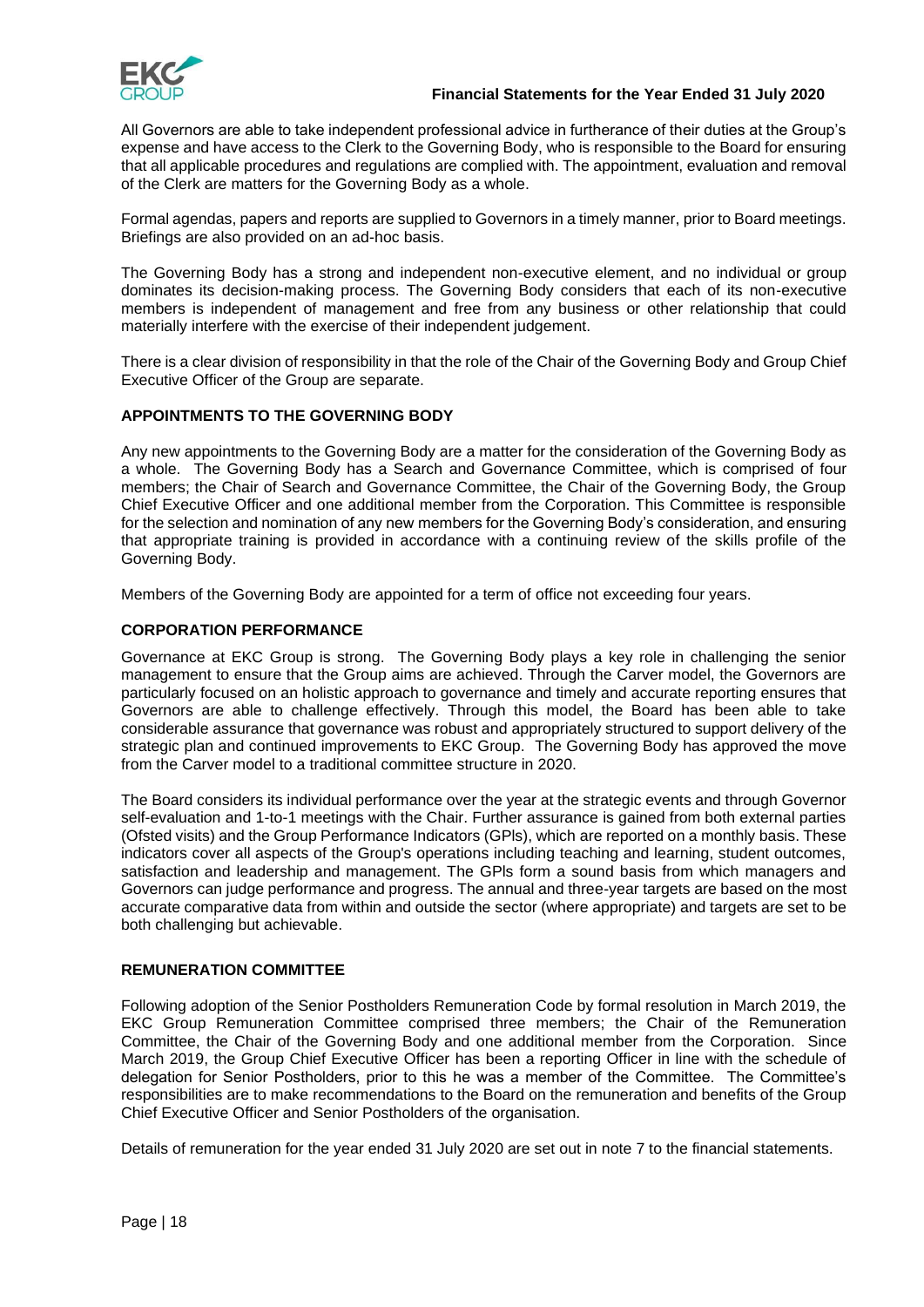

### **AUDIT COMMITTEE**

The Audit Committee comprises the Chair and three members of the Governing Body (excluding the Group Chief Executive Officer). The Committee operates in accordance with written terms of reference approved by the Governing Body. Its purpose is to advise the Governing Body on the adequacy and effectiveness of the Group's systems of internal control and its arrangements for risk management, control and governance processes.

The Audit Committee meets three times per year and provides a forum for reporting by the Group's financial statements auditors, who have access to the Committee for independent discussion, without the presence of management.

The Governing Body took the decision to manage the internal audit under the freedom and flexibilities of the Post16 Audit Code of Practice to procure a wider range of internal audit services, focused on addedvalue improvement reviews linked to key risks and new developments. The Audit Committee has responsibility for reviewing these reports.

The Committee also receives and considers reports from the main FE funding bodies as they affect the Group's business. Management are responsible for the implementation of agreed recommendations and internal audit undertake periodic follow up reviews to ensure recommendations have been implemented.

The Audit Committee also advises the Governing Body on the appointment of internal, regularity and financial statements auditors and their remuneration for both audit and non-audit work, as well as reporting annually to the Governing Body.

### **INTERNAL CONTROL**

### **Scope of responsibility**

The Governing Body is ultimately responsible for EKC Group's system of internal control and for reviewing its effectiveness. However, such a system is designed to manage rather than eliminate the risk of failure to achieve business objectives, and can provide only reasonable and not absolute assurance against material misstatement or loss.

The Governing Body has delegated the day-to-day responsibility to the Chief Executive Officer as Accounting Officer, for maintaining a sound system of internal control that supports the achievement of EKC Group policies, aims and objectives, whilst safeguarding the public funds and assets for which he is personally responsible, in accordance with the responsibilities assigned to him in the Financial Memorandum between the Group and the funding bodies. He is also responsible for reporting to the Governing Body any material weaknesses or breakdowns in internal control.

### **The purpose of the system of internal control**

The system of internal control is designed to manage risk to a reasonable level rather than to eliminate all risk of failure to achieve policies, aims and objectives; it can therefore only provide reasonable and not absolute assurance of effectiveness. The system of internal control is based on an ongoing process designed to identify and prioritise the risks to the achievement of EKC Group policies, aims and objectives, to evaluate the likelihood of those risks being realised and the impact should they being realised, and to manage them efficiently, effectively and economically. The system of internal control has been in place within EKC Group for the year ended 31 July 2020 and up to the date of approval of the annual report and financial statements. The system of internal control has been largely unaffected by the Covid-19 pandemic as IT systems have adequately and securely supported remote working with only minor inefficiencies evident due to connectivity speed issues.

### **Capacity to handle risk**

The Governing Body has reviewed the key risks to which EKC Group is exposed, together with the operating, financial and compliance controls that have been implemented to mitigate those risks. The Governing Body is of the view that there is a formal ongoing process for identifying, evaluating and managing EKC Group's significant risks that has been in place for the period ended 31 July 2020 and up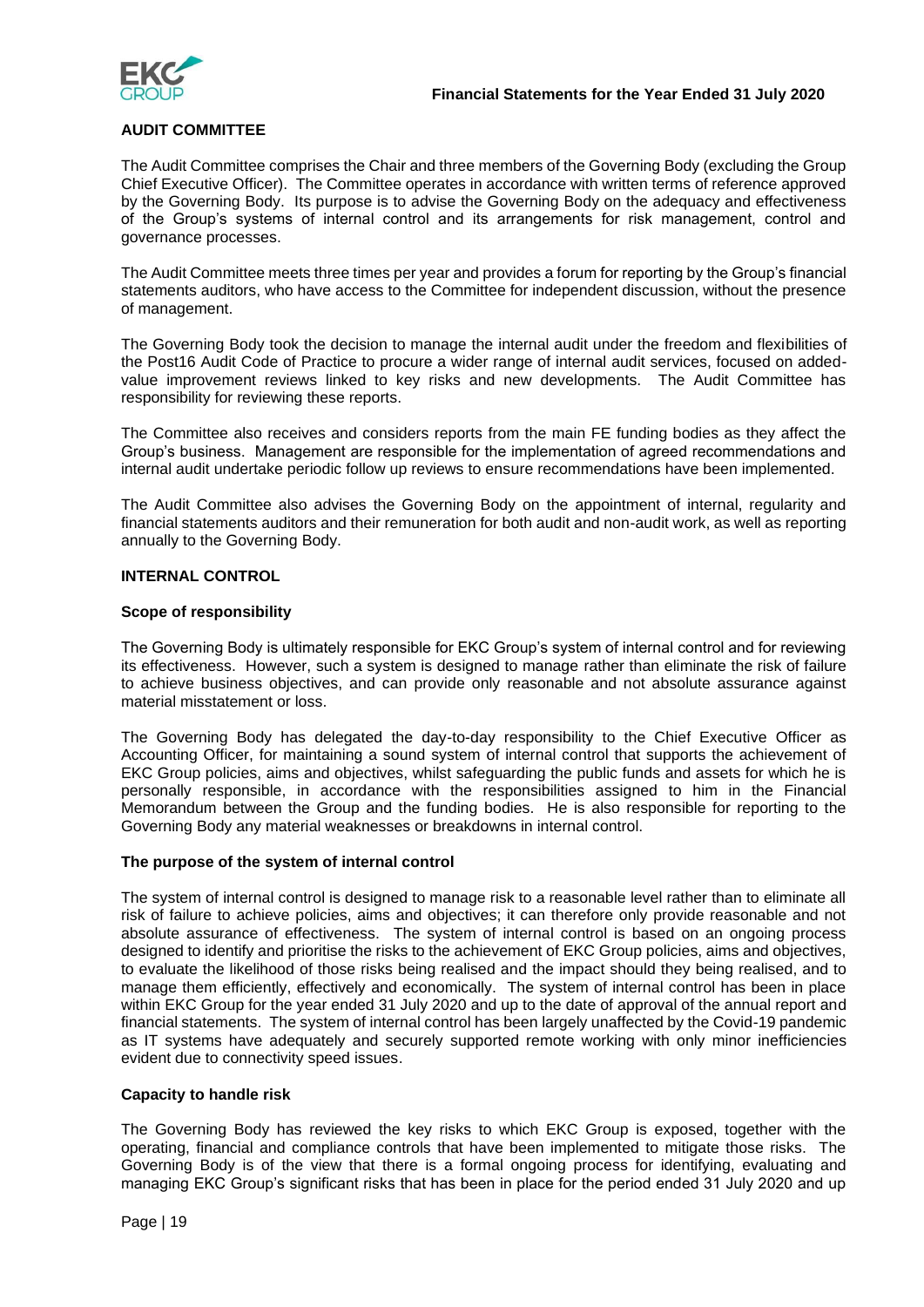

to the date of approval of the annual report and financial statements. This process is reviewed regularly by the Governing Body.

### **The risk and control framework**

The system of internal control is based on a framework of regular management information, administrative procedures including the segregation of duties, and a system of delegation and accountability. In particular, it includes:

- comprehensive budgeting systems with an annual budget, which is reviewed and agreed by the Governing Body;
- regular reviews by the Governing Body of periodic and annual financial reports which indicate financial performance against forecasts;
- setting targets to measure financial and other performance by use of Group Performance Indicators;
- clearly defined capital investment control guidelines; and
- the adoption of formal project management disciplines, where appropriate.

EKC Group has an internal audit service, supplemented by additional work provided by other industry practitioners, which operates in accordance with the requirements of the ESFA's Post-16 Audit Code of Practice. The scope of this work is informed by an analysis of the risks to which the Group is exposed. The analysis of risks and the internal audit plans are endorsed by the Governing Body on the recommendation of the Audit Committee. The Chair of the Audit Committee provides the Governing Body with a report on internal audit activities and will include the independent opinions on the adequacy and effectiveness of the Group's system of risk management, controls and governance processes.

### **Review of effectiveness**

As Accounting Officer, the Chief Executive Officer has responsibility for reviewing the effectiveness of the system of internal control. The Chief Executive Officer's review of the effectiveness of the system of internal control is informed by:

- the work of the internal auditors:
- the work of the Executive Team within EKC Group who have responsibility for the development and maintenance of the internal control framework; and
- comments made by EKC Group's financial statements auditors, the regularity auditors and the appointed funding auditors in their management letters and other reports.

The Chief Executive Officer has been advised on the implications of the results of his review of the effectiveness of the system of internal control by the Audit Committee which oversees the work of the internal auditor and other independent advisers and approves plans to address weaknesses and ensure continuous improvement of the control systems.

The Executive Team receives reports setting out key performance and risk indicators and considers possible control issues brought to their attention by early warning mechanisms, which are embedded within the departments and reinforced by risk awareness training. The Executive Team and the Audit Committee also receive regular reports from internal audit and other sources of assurance, which include recommendations for improvement.

The Audit Committee's role in this area is confined to a high-level review of the arrangements for internal control. The Governing Body's agenda includes a regular item for consideration of risk and control and receives reports thereon from the Executive Team and the Audit Committee. The emphasis is on obtaining the relevant degree of assurance and not merely reporting by exception.

Based on the advice of the Audit Committee and the Chief Executive Officer, the Governing Body is of the opinion that EKC Group has an adequate and effective framework for governance, risk management and control, and has fulfilled its statutory responsibility for "the effective and efficient use of resources, the solvency of the institution and the safeguarding of the assets".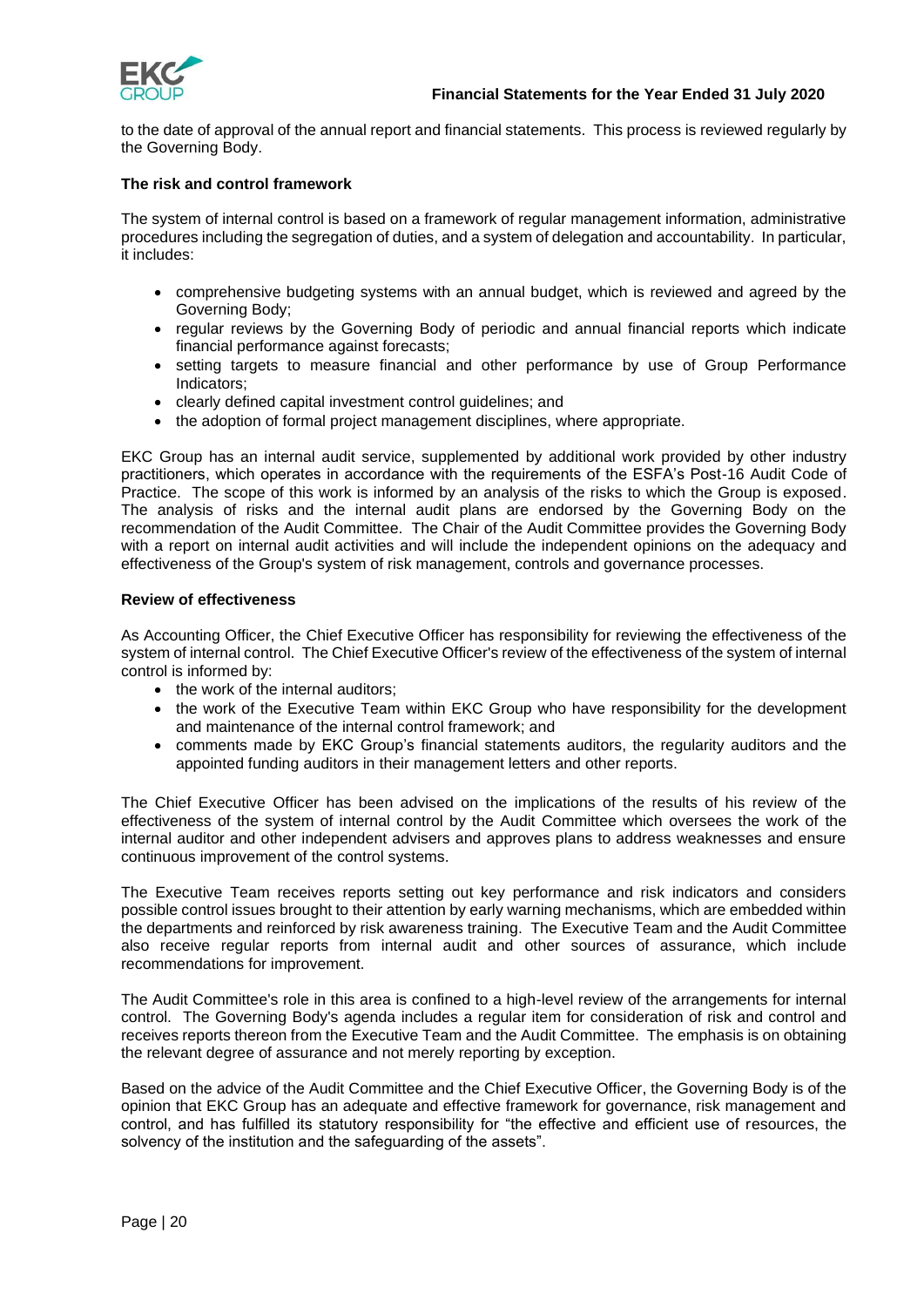

### **Risks faced by the EKC Group**

EKC Group has a Risk Management Policy and Procedures in place which describes how the corporation identifies, evaluates, and manages risk, including an impact and likelihood evaluation of key operational, financial, compliant, and other risks. The Policy outlines EKC Group's approach to risk management and internal control, the role of the Governing Body and Committees, the role of the Group's Risk, Audit and Compliance Committee and the role of senior management and staff across the Group.

### **Control weaknesses identified**

The internal auditors identified a weakness in the Group's systems whereby there was a lack of segregation of duties in the adding of new suppliers to the finance system. In response to this, the -Group policy now requires a second authorisation before suppliers can be paid, including an independent check of new suppliers' bank details. This check is embedded within the accounting system software and so cannot be circumvented. The Audit Committee is satisfied that the action taken is sufficient to address the control weakness.

### **Statement from the Audit Committee**

The Audit Committee has advised the Governing Body that the Group has an effective framework for governance and risk management in place. The Audit Committee believes the Corporation has effective internal controls in place.

The specific areas of work undertaken by the Audit Committee in 2019/20 and up to the date of the approval of the financial statements are:

- Data protection compliance audit
- Financial systems and controls
- Funding assurance audit

Approved by order of the members of the Governing Body on 15 December 2020 and signed on their behalf by:

Charles Buchanan Graham Razey

Car Cast

**Chair of Governors Chief Executive Officer**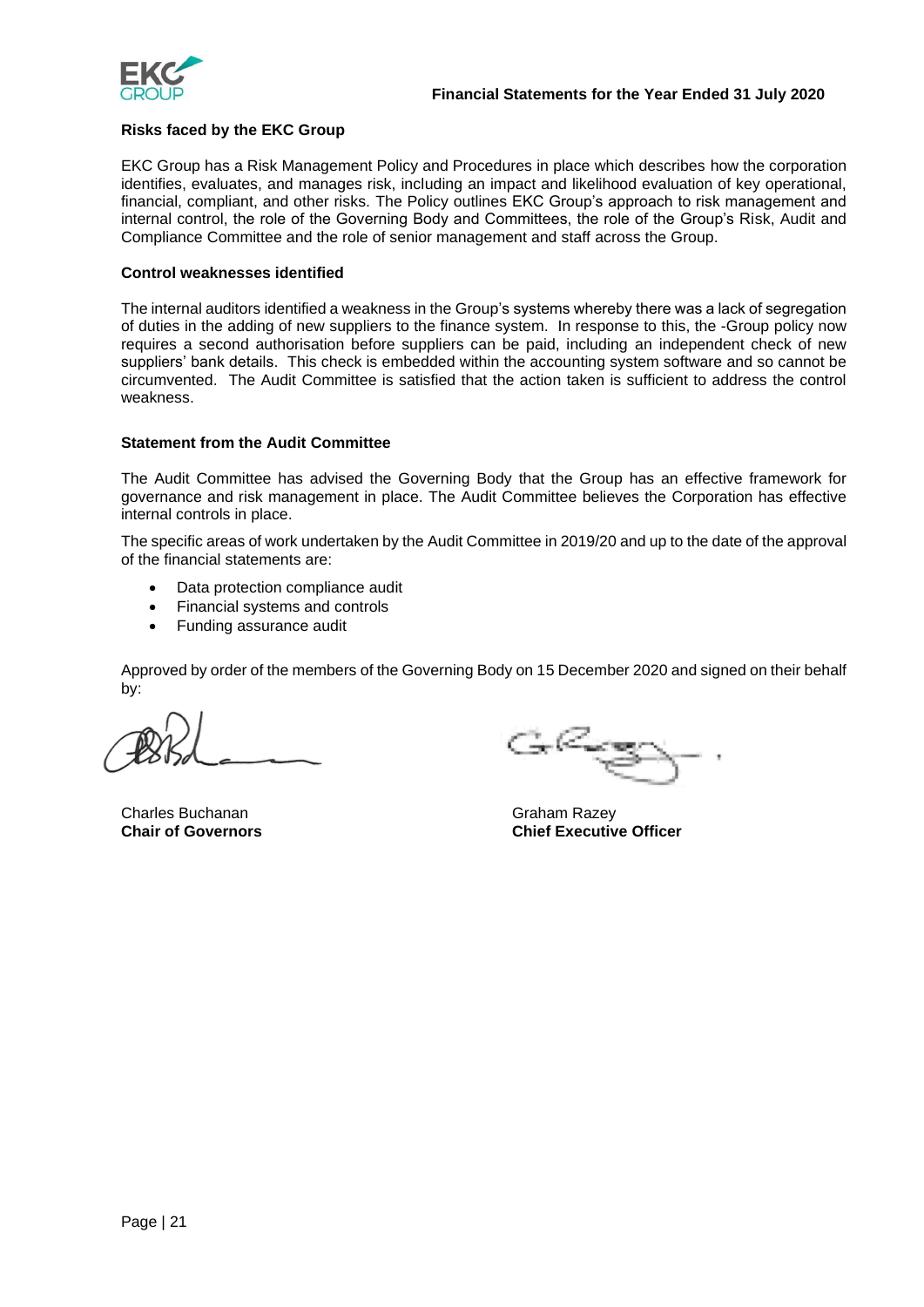

### **Governing Body's Statement on the Group's Regularity, Propriety and Compliance with Funding Body Terms and Conditions of Funding**

The Governing Body has considered its responsibility to notify the Education & Skills Funding Agency (ESFA) of material irregularity, impropriety and non-compliance with the terms and conditions of funding, under the Group's Financial Memorandum. As part of its consideration the Governing Body has had due regard to the requirements of the Financial Memorandum.

We confirm, on behalf of the Governing Body that, after due enquiry, and to the best of its knowledge, the Governing Body is able to identify any material irregular or improper use of funds by the Group, or material non-compliance with the terms and conditions of funding under the Group's Financial Memorandum.

We confirm that no instances of material irregularity, impropriety or funding non-compliance have been discovered to date and, if any instances are identified after the date of this statement, these will be notified to the ESFA.

Charles Buchanan Graham Razey 15 December 2020 15 December 2020

 $G_{\kappa}$ Cang

**Chair of Governors**<br>
15 December 2020<br>
15 December 2020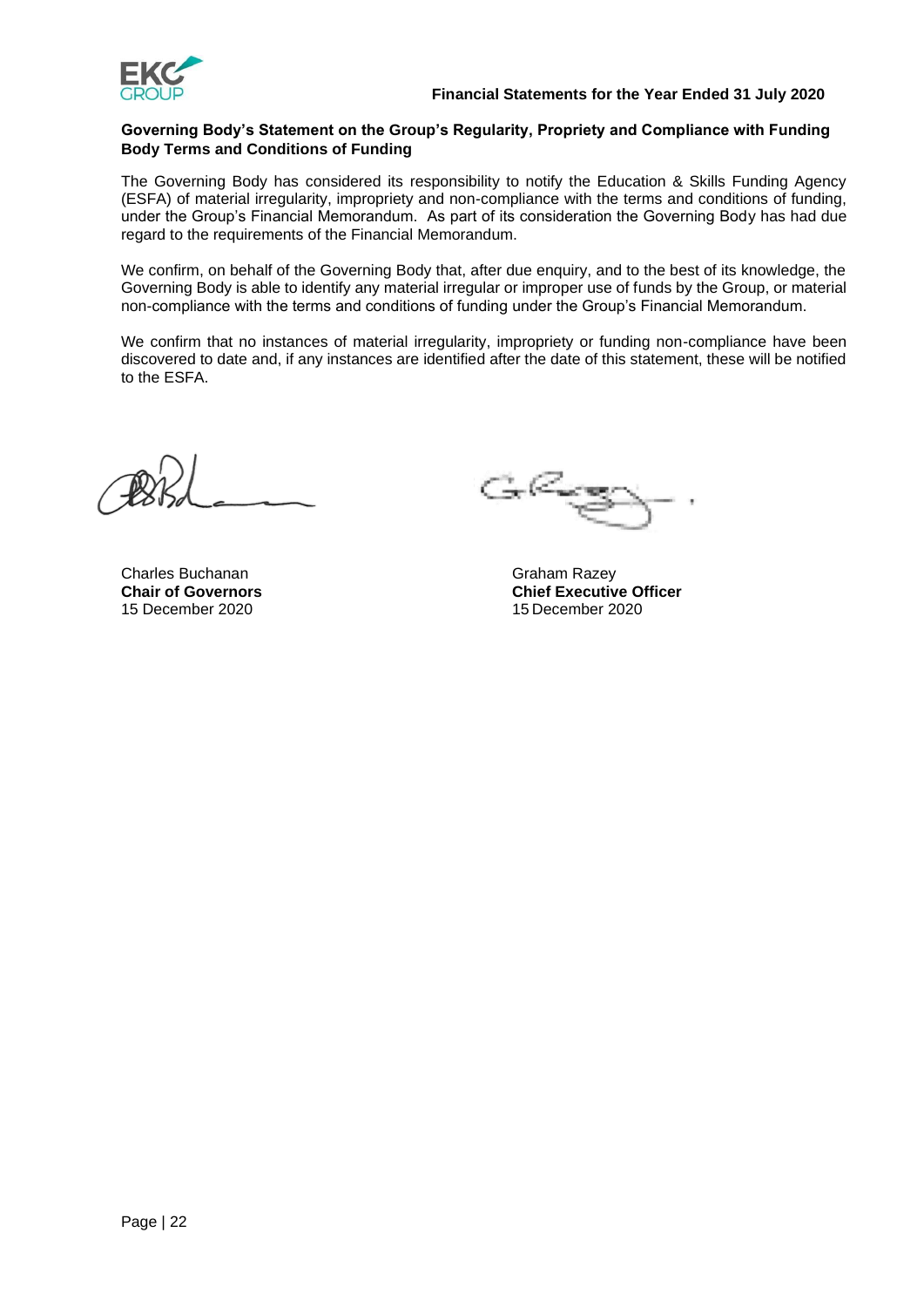

## **Statement of Responsibilities of the Members of the Governing Body**

The members of the Governing Body, as charity trustees, are required to present audited financial statements for each financial year.

Within the terms and conditions of the Group's grant funding agreements and contracts with ESFA, the Group – through its Chief Executive Officer as its Accounting Officer – is required to prepare financial statements and an operating and financial review for each financial year in accordance with the Statement of Recommended Practice – Accounting for Further and Higher Education, ESFA's college accounts direction and the UK's Generally Accepted Accounting Practice, and which give a true and fair view of the state of affairs of the Group and its surplus / deficit of income over expenditure for that period.

In preparing the financial statements, the Governing Body is required to:

- select suitable accounting policies and apply them consistently
- make judgements and estimates that are reasonable and prudent
- state whether applicable UK Accounting Standards have been followed, subject to any material departures disclosed and explained in the financial statements
- assess whether the corporation is a going concern, noting the key supporting assumptions qualifications or mitigating actions as appropriate
- prepare financial statements on the going concern basis, unless it is inappropriate to assume that the Group will continue in operation.

The Governing Body is also required to prepare a Strategic Report of the Governing Body which describes what it is trying to do and how it is going about it, including information about the legal and administrative status of the Group.

The Governing Body is responsible for keeping proper accounting records which disclose, with reasonable accuracy at any time, the financial position of the Group and which enable it to ensure that the financial statements are prepared in accordance with relevant legislation including the Further and Higher Education Act 1992 and Charities Act 2011, and relevant accounting standards. It is responsible for taking steps that are reasonably open to it to safeguard its assets and to prevent and detect fraud and other irregularities.

The Governing Body is responsible for the maintenance and integrity of the its website; the work carried out by auditors does not involve consideration of these matters and, accordingly, the auditors accept no responsibility for any changes that may have occurred to the financial statements since they were initially presented on the website. Legislation in the United Kingdom governing the preparation and dissemination of financial statements may differ from legislation in other jurisdictions.

Members of the Governing Body are responsible for ensuring that expenditure and income are applied for the purposes intended by Parliament and that the financial transactions conform to the authorities that govern them. In addition, they are responsible for ensuring that funds from the ESFA and any other public funds are used only in accordance with the ESFA's grant funding agreements and contracts and any other conditions that may be prescribed from time to time by the ESFA or any other public funder. Members of the Governing Body must ensure that there are appropriate financial and management controls in place to safeguard public and other funds and ensure they are used properly. In addition, members of the Governing Body are responsible for securing economical, efficient and effective management of the Group's resources and expenditure so that the benefits that should be derived from the application of public funds from the ESFA and other public bodies are not put at risk.

Approved by order of the members of the Governing Body on 15 December 2020 and signed on their behalf by:

Charles Buchanan **Chair of Governors**

Page | 23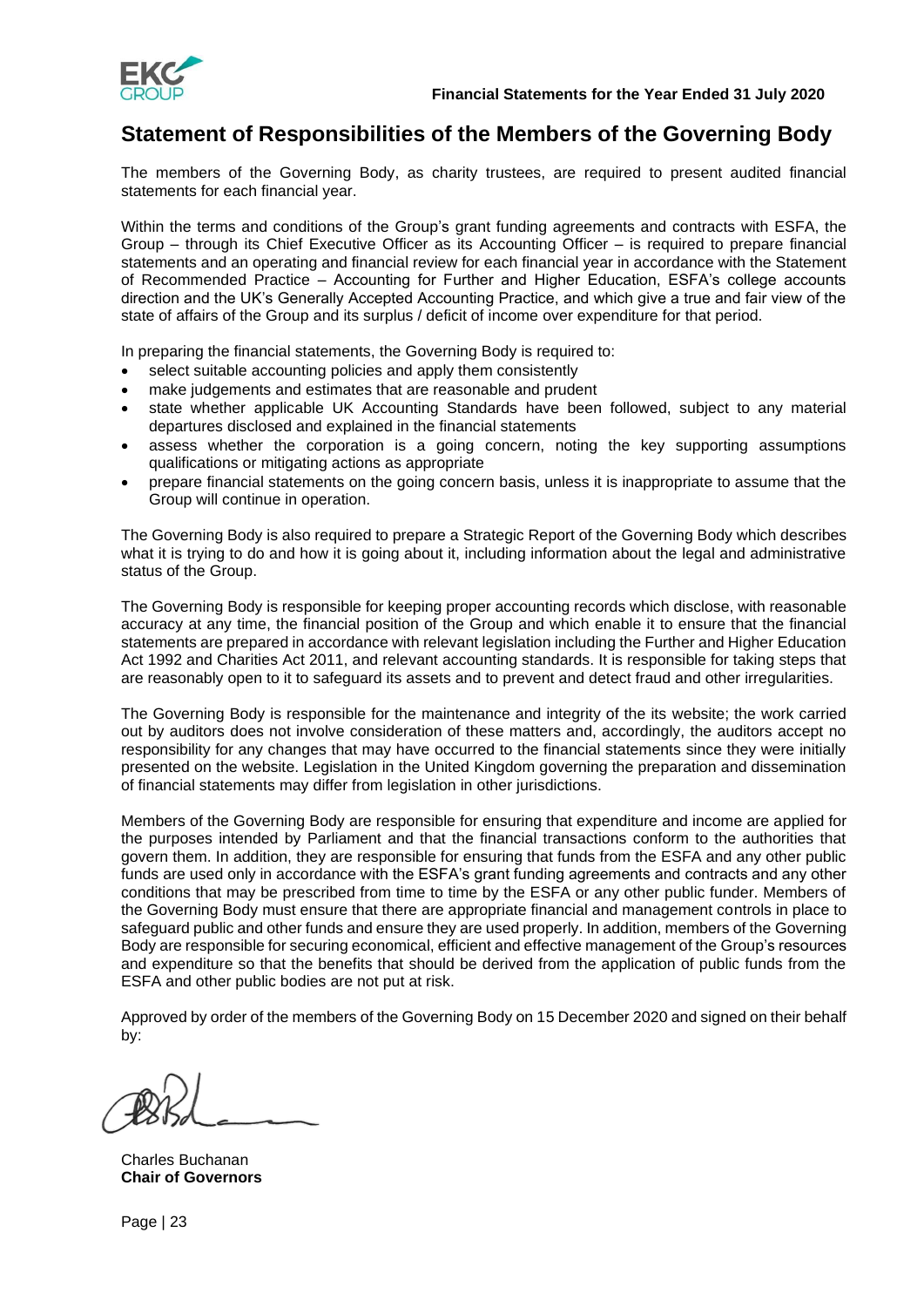

## **Independent auditor's report to the Governing Body of EKC Group**

### **Opinion**

We have audited the financial statements of EKC Group (the 'Group') for the year ended 31 July 2020 which comprise the statement of comprehensive income, the statement of changes in reserves, the balance sheet, the statement of cash flows, the principal accounting policies, and the notes to the financial statements. The financial reporting framework that has been applied in their preparation is applicable law and United Kingdom Accounting Standards, including Financial Reporting Standard 102 'The Financial Reporting Standard applicable in the UK and Republic of Ireland' (United Kingdom Generally Accepted Accounting Practice).

In our opinion:

- the financial statements give a true and fair view of the state of the Group's affairs as at 31 July 2020 and of its deficit of income over expenditure, comprehensive income and expenditure and changes in reserves and cash flows for the year then ended;
- the financial statements have been properly prepared in accordance with United Kingdom Generally Accepted Accounting Practice;
- in all material aspects, funds from whatever source administered by the Group for specific purposes have been properly applied only for those purposes for which they were received, and managed in accordance with relevant legislation;
- in all material respects, funds provided by the Office for Students (OfS), the Education and Skills Funding Agency and the Department for Education have been applied in accordance with the relevant terms and conditions; and
- The requirements of the OfS' Accounts Direction have been met.

We have nothing to report in respect of the following matter in relation to which the Office for Students requires us to report to you, if in our opinion:

• the Group's grant and fee income, as disclosed in note 2 to these financial statements has been materially misstated.

### **Basis for opinion**

We conducted our audit in accordance with International Standards on Auditing (UK) (ISAs (UK)) and applicable law. Our responsibilities under those standards are further described in the Auditor's responsibilities for the audit of the financial statements section of our report. We are independent of the Group in accordance with the ethical requirements that are relevant to our audit of the financial statements in the UK, including the FRC's Ethical Standard, and we have fulfilled our other ethical responsibilities in accordance with these requirements. We believe that the audit evidence we have obtained is sufficient and appropriate to provide a basis for our opinion.

### **Conclusions relating to going concern**

We have nothing to report in respect of the following matters in relation to which the ISAs (UK) require us to report to you where:

- the Governing Body's use of the going concern basis of accounting in the preparation of the financial statements is not appropriate; or
- the Governing Body has not disclosed in the financial statements any identified material uncertainties that may cast significant doubt about the Group's ability to continue to adopt the going concern basis of accounting for a period of at least twelve months from the date when the financial statements are authorised for issue.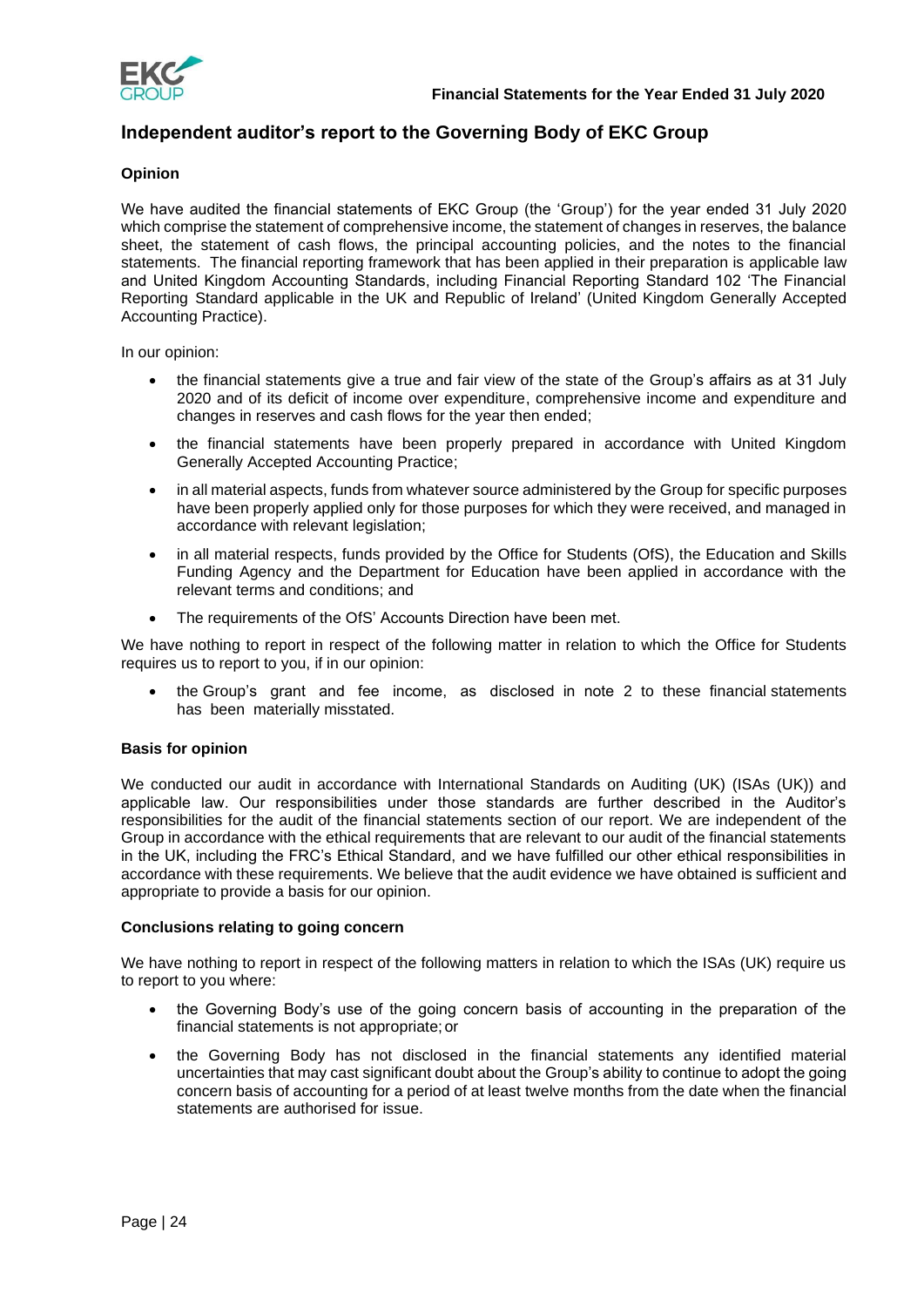

### **Other information**

The Governing Body is responsible for the other information. The other information comprises the information included in the annual Report and Financial Statements, other than the financial statements and our auditor's report thereon. Our opinion on the financial statements does not cover the other information and, except to the extent otherwise explicitly stated in our report, we do not express any form of assurance conclusion thereon.

In connection with our audit of the financial statements, our responsibility is to read the other information and, in doing so, consider whether the other information is materially inconsistent with the financial statements or our knowledge obtained in the audit or otherwise appears to be materially misstated. If we identify such material inconsistencies or apparent material misstatements, we are required to determine whether there is a material misstatement in the financial statements or a material misstatement of the other information. If, based on the work we have performed, we conclude that there is a material misstatement of this other information, we are required to report that fact.

We have nothing to report in this regard.

### **Matters on which we are required to report by exception**

We have nothing to report in respect of the following matters in relation to which the Post 16 Code of Practice issued by the Education and Skills Funding Agency requires us to report to you if, in our opinion:

- proper accounting records have not been kept; or
- the financial statements are not in agreement with the accounting records and returns; or
- we have not received all the information and explanations we require for our audit.

### **Responsibilities of the Governing Body**

As explained more fully in the statement of responsibilities of members of the Governing Body, the Governing Body is responsible for the preparation of the financial statements and for being satisfied that they give a true and fair view, and for such internal control as the Governing Body determines is necessary to enable the preparation of financial statements that are free from material misstatement, whether due to fraud or error.

In preparing the financial statements, the Governing Body is responsible for assessing the Group's ability to continue as a going concern, disclosing, as applicable, matters related to going concern and using the going concern basis of accounting unless the Governing Body either intends to liquidate the Group or to cease operations, or has no realistic alternative but to do so.

### **Auditor's responsibilities for the audit of the financial statements**

Our objectives are to obtain reasonable assurance about whether the financial statements as a whole are free from material misstatement, whether due to fraud or error, and to issue an auditor's report that includes our opinion. Reasonable assurance is a high level of assurance, but is not a guarantee that an audit conducted in accordance with ISAs (UK) will always detect a material misstatement when it exists. Misstatements can arise from fraud or error and are considered material if, individually or in the aggregate, they could reasonably be expected to influence the economic decisions of users taken on the basis of these financialstatements.

A further description of our responsibilities for the audit of the financial statements is located on the Financial Reporting Council's website at www.frc.org.uk/auditorsresponsibilities. This description forms part of our auditor's report.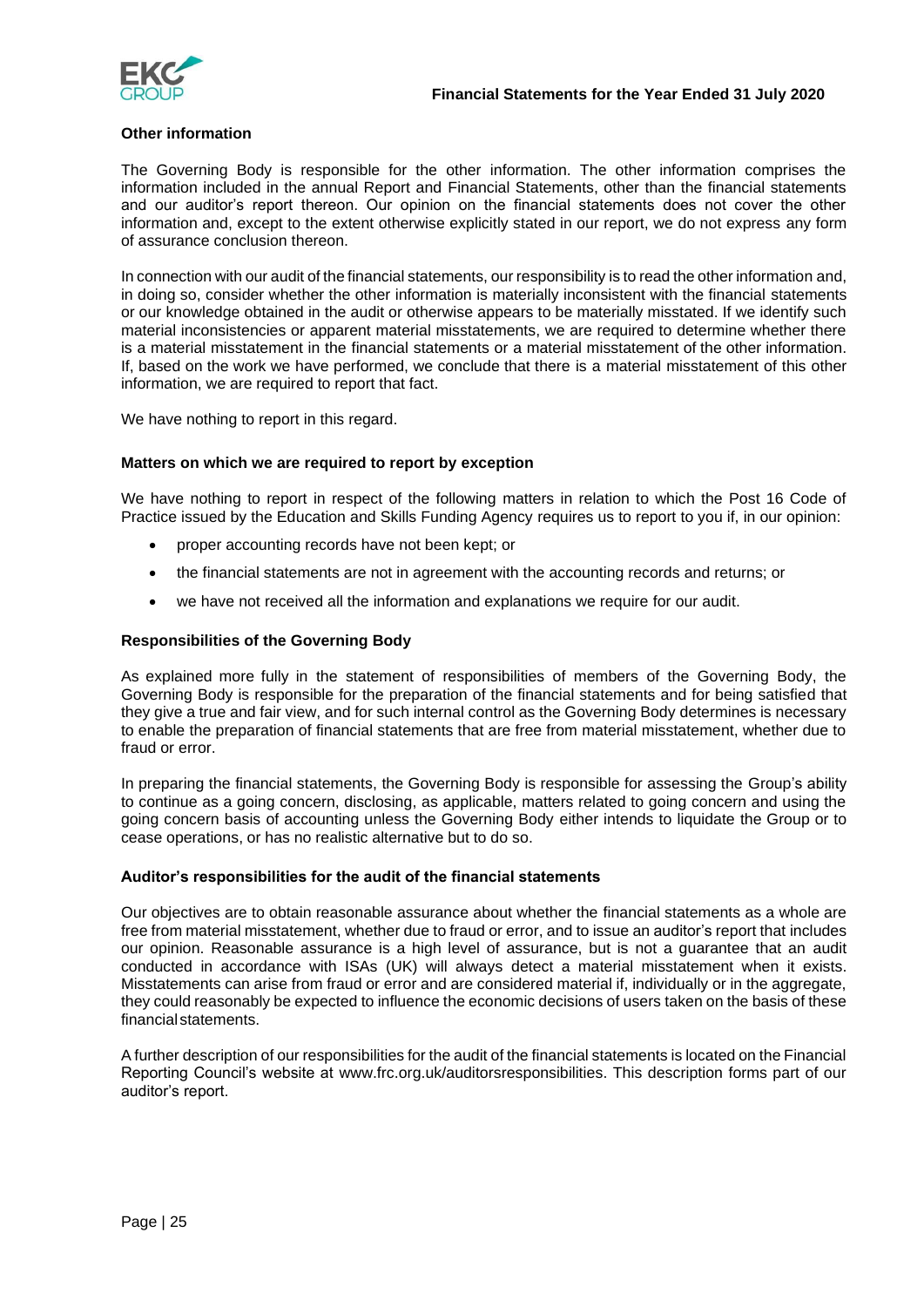

### **Use of our report**

This report is made solely to the Governing Body, as a body, in accordance with the Group's Articles of Government. Our audit work has been undertaken so that we might state to the Governing Body those matters we are required to state to them in an auditor's report and for no other purpose. To the fullest extent permitted by law, we do not accept or assume responsibility to anyone other than the Group and the Governing Body as a body, for our audit work, for this report, or for the opinions we have formed.

Betacht Lhut

Date: 7 January 2021

Buzzacott LLP Statutory Auditor 130 Wood Street London EC2V 6DL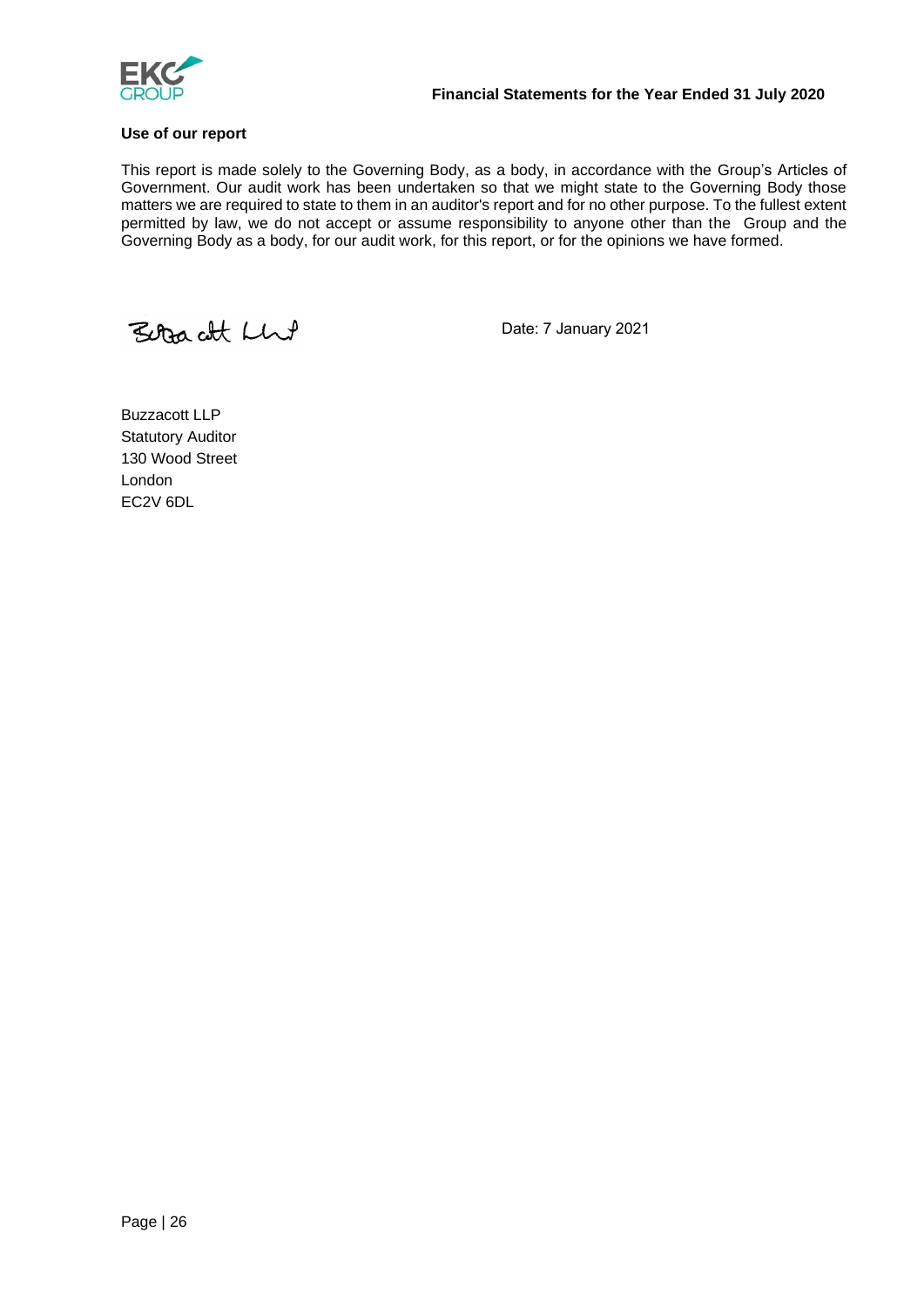

## **Reporting Accountant's Assurance Report on Regularity**

### **To: The Governing Body EKC Group and Secretary of State for Education acting through the Education and Skills Funding Agency ("the ESFA")**

In accordance with the terms of our engagement letter dated 13 May 2019 and further to the requirements of the financial memorandum with the ESFA, we have carried out an engagement to obtain limited assurance about whether anything has come to our attention that would suggest that, in all material respects, the expenditure disbursed and income received by EKC Group during the period 1 August 2019 to 31 July 2020 have not been applied to the purposes identified by Parliament and the financial transactions do not conform to the authorities which govern them.

The framework that has been applied is set out in the Post-16 Audit Code of Practice ("the Code") issued by the ESFA. In line with this framework, our work has specifically not considered income received from the main funding grants generated through the Individualised Learner Record (ILR) returns, for which the ESFA has other assurance arrangements in place.

This report is made solely to the Governing Body of EKC Group and the ESFA in accordance with the terms of our engagement letter. Our work has been undertaken so that we might state to the Governing Body of EKC Group and the ESFA those matters we are required to state in a report and for no other purpose. To the fullest extent permitted by law, we do not accept or assume responsibility to anyone other than the Governing Body of EKC Group and the ESFA for our work, for this report, or for the conclusion we have formed.

### **Respective responsibilities of EKC Group and the reporting accountant**

The Governing Body of EKC Group is responsible, under the requirements of the Further & Higher Education Act 1992, subsequent legislation and related regulations and guidance, for ensuring that expenditure disbursed and income received is applied for the purposes intended by Parliament and the financial transactions conform to the authorities which govern them.

Our responsibilities for this engagement are established in the United Kingdom by our profession's ethical guidance and are to obtain limited assurance and report in accordance with our engagement letter and the requirements of the Code. We report to you whether anything has come to our attention in carrying out our work which suggests that in all material respects, expenditure disbursed and income received during the period 1 August 2019 to 31 July 2020 have not been applied to purposes intended by Parliament of that the financial transactions do not conform to the authorities that govern them.

### **Approach**

We conducted our engagement in accordance with the Code issued by the ESFA. We performed a limited assurance engagement as defined in that framework.

The objective of a limited assurance engagement is to perform such procedures as to obtain information and explanations in order to provide us with sufficient appropriate evidence to express a negative conclusion on regularity.

A limited assurance engagement is more limited in scope than a reasonable assurance engagement and consequently does not enable us to obtain assurance that we would become aware of all significant matters that might be identified in a reasonable assurance engagement. Accordingly, we do not express a positive opinion.

Our engagement includes examination, on a test basis, of evidence relevant to the regularity of the Group's income and expenditure.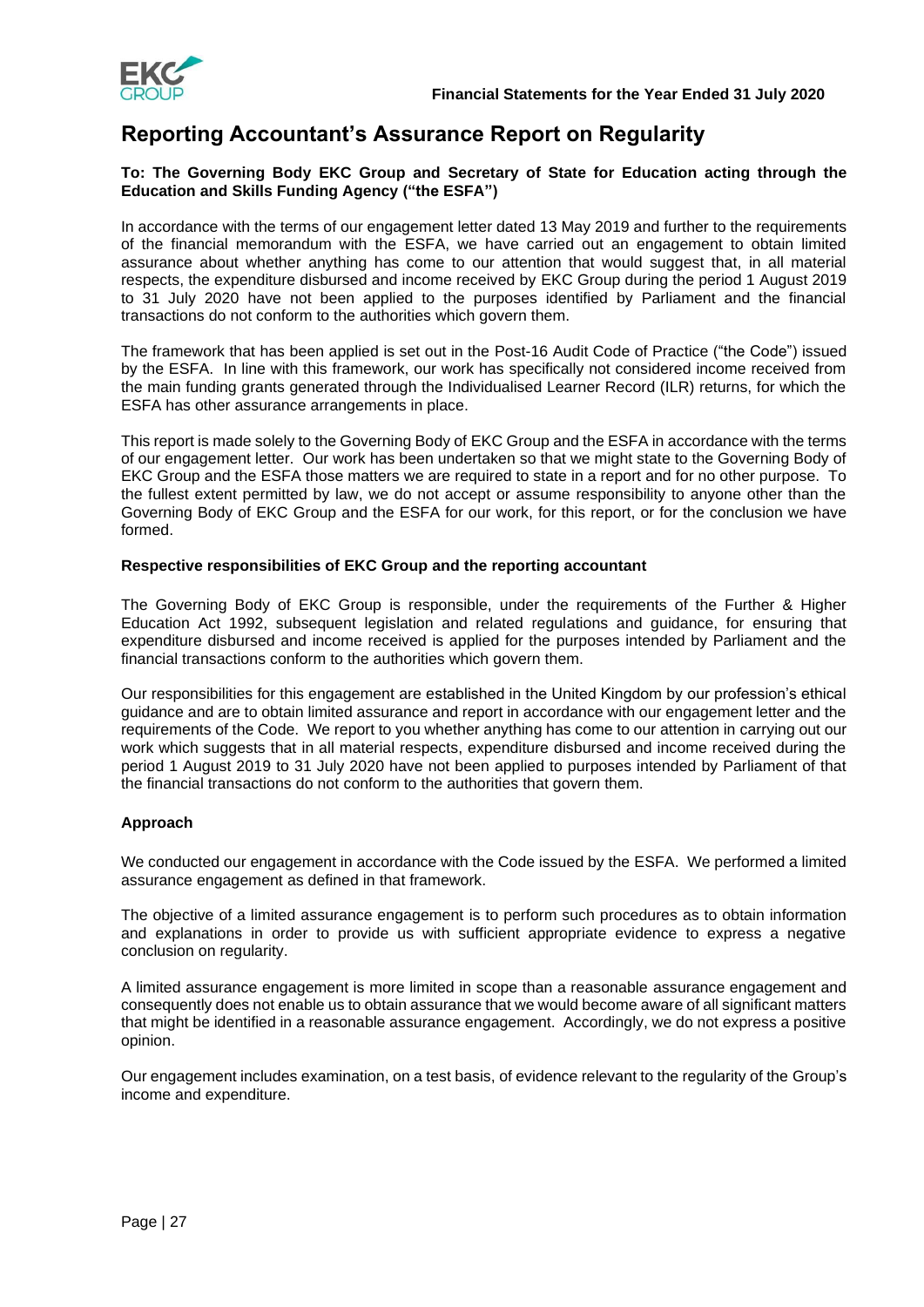

The work undertaken to draw to our conclusion includes:

- An assessment of the risk of material irregularity and impropriety across all of the Group's activities;
- Further testing and review of self-assessment questionnaire including enquiry, identification of control processes and examination of supporting evidence across all areas identified as well as additional verification work where considered necessary; and
- Consideration of evidence obtained through the work detailed above and the work completed as part of our financial statements audit in order to support the regularity conclusion.

### **Conclusion**

In the course of our work, nothing has come to our attention which suggests that in all material respects, the expenditure disbursed and income received during the period 1 August 2019 to 31 July 2020 has not been applied to purposes intended by Parliament and the financial transactions do not conform to the authorities which govern them.

Betracht Llut

Date: 7 January 2021

Buzzacott LLP Chartered Accountants and Registered Auditors 130 Wood Street London EC2V 6DL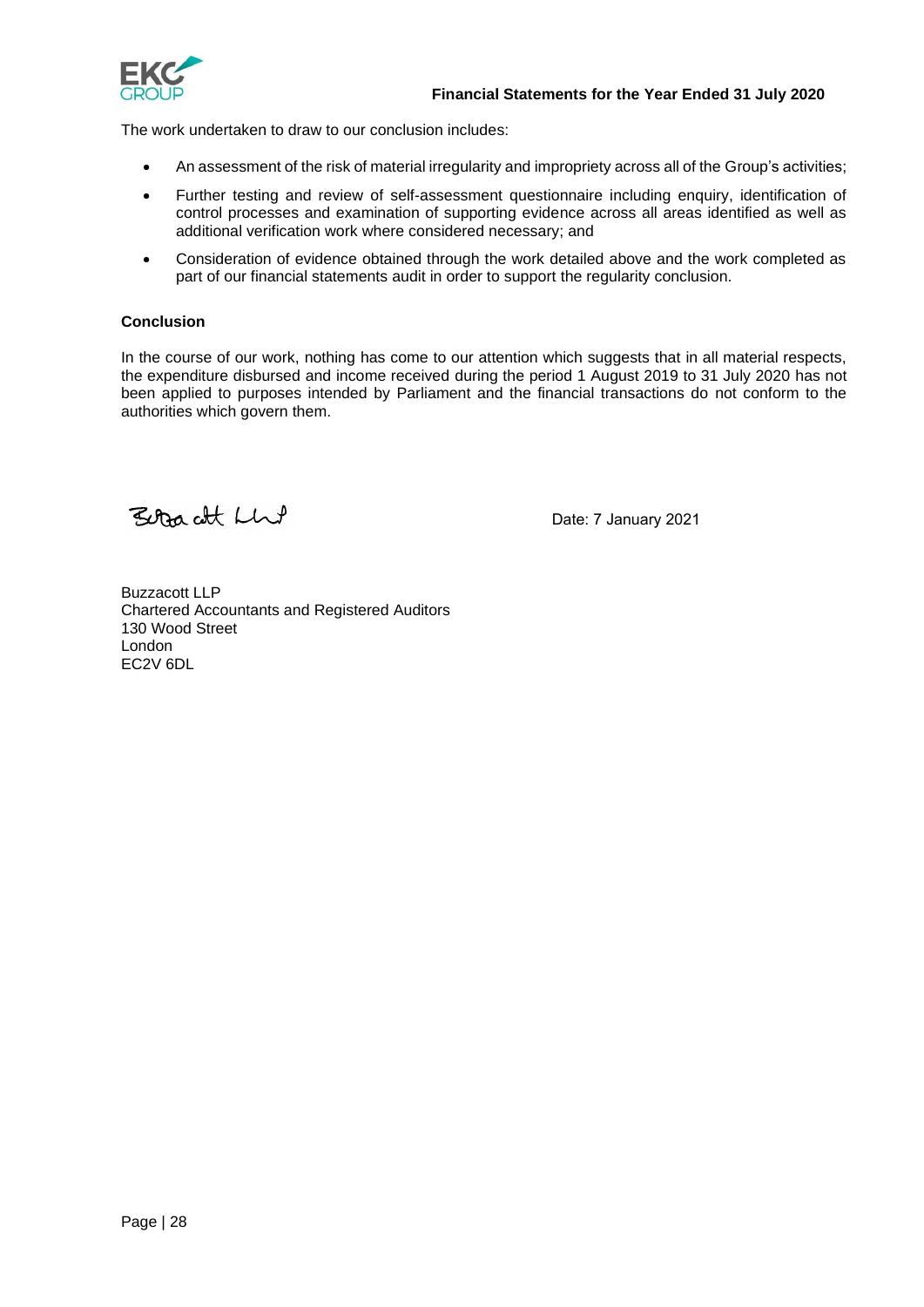

# Statement of Comprehensive Income

|                                                                                   | <b>Notes</b>            | Year ended<br>31 July 2020<br>£'000 | Year ended<br>31 July 2019<br>£'000 |
|-----------------------------------------------------------------------------------|-------------------------|-------------------------------------|-------------------------------------|
| <b>INCOME</b>                                                                     |                         |                                     |                                     |
| Funding body grants                                                               | $\overline{2}$          | 45,277                              | 43,907                              |
| Tuition fees and education contracts                                              | 3                       | 6,027                               | 5,611                               |
| Other grants and contracts                                                        | $\overline{\mathbf{4}}$ | 840                                 | 310                                 |
| Other income                                                                      | 5                       | 2,833                               | 4,216                               |
| Endowment and investment income                                                   | 6                       | 2                                   | 2                                   |
| <b>Total income</b>                                                               |                         | 54,979                              | 54,046                              |
| <b>EXPENDITURE</b>                                                                |                         |                                     |                                     |
| Staff costs                                                                       | $\overline{7}$          | 40,022                              | 36,595                              |
| Fundamental restructuring costs                                                   | $\overline{7}$          | 119                                 | 65                                  |
| Other operating expenses                                                          | 8                       | 11,535                              | 12,960                              |
| Depreciation                                                                      | 10                      | 4,619                               | 4,418                               |
| Interest and other finance costs                                                  | 9                       | 1,056                               | 1,044                               |
| <b>Total expenditure</b>                                                          |                         | 57,351                              | 55,082                              |
| Deficit before other gains and losses                                             |                         | (2, 372)                            | (1,036)                             |
| Gain/(Loss) on disposal of assets                                                 |                         | 5                                   | (553)                               |
| Deficit for the year                                                              |                         | (2, 367)                            | (1, 589)                            |
| Gain on fair value of assets and liabilities acquired from<br><b>Hadlow Group</b> | 10 <sub>8</sub><br>19   | 15,898                              |                                     |
| Actuarial loss in respect of pensions schemes                                     | 19                      | (17, 551)                           | (4, 567)                            |
| Total Comprehensive Expenditure for the year                                      |                         | (4,020)                             | (6, 156)                            |
| Represented by:<br><b>Unrestricted Comprehensive Expenditure</b>                  |                         | (4,020)                             | (6, 156)                            |

The Statement of Comprehensive Income is in respect of continuing activities.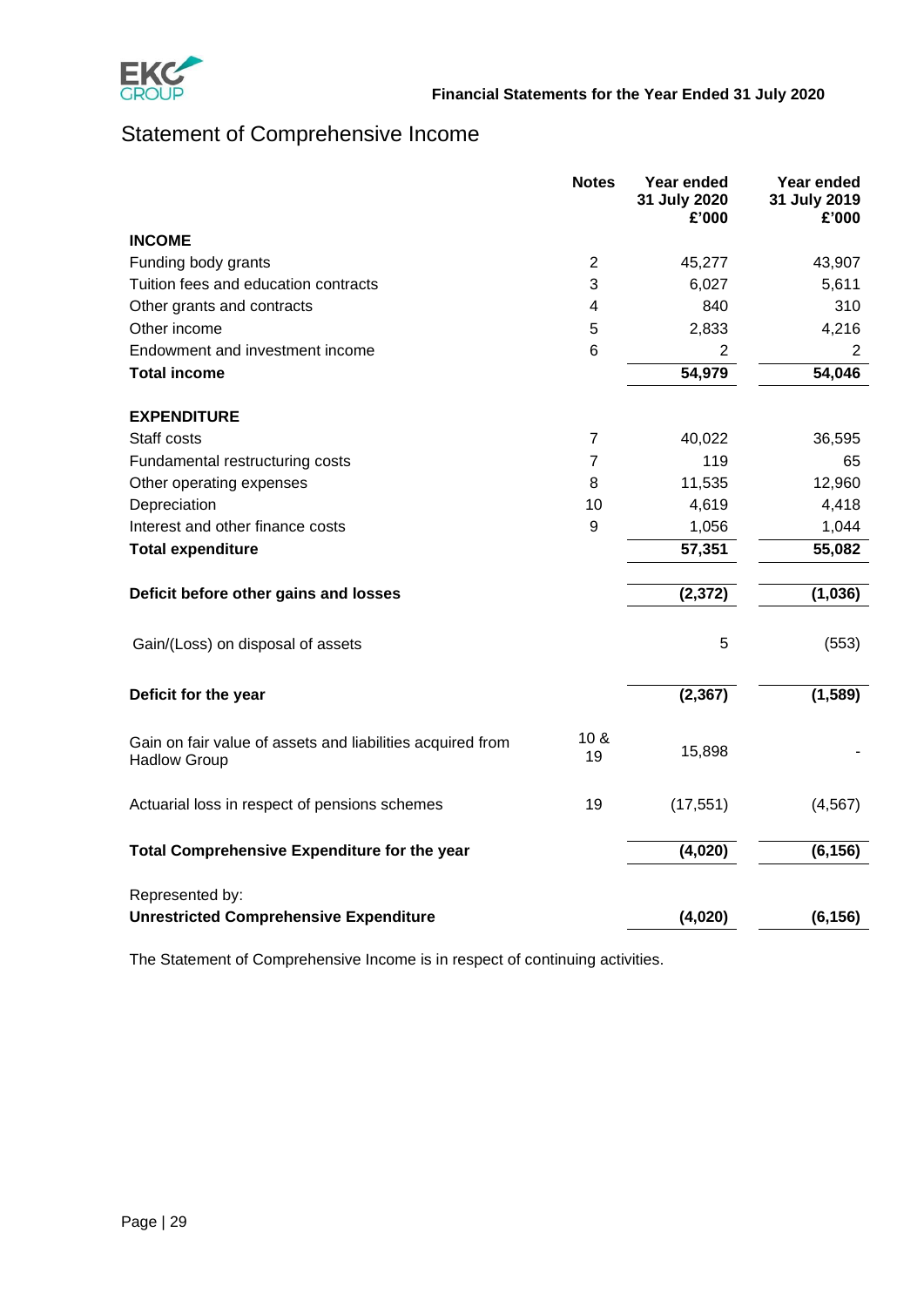

# Statement of Changes in Reserves

|                                                                      | Income and<br>expenditure<br>account | <b>Revaluation</b><br>reserve | <b>Total</b> |
|----------------------------------------------------------------------|--------------------------------------|-------------------------------|--------------|
|                                                                      | £'000                                | £'000                         | £'000        |
| Balance at 31 July 2018                                              | 66,332                               | 3,544                         | 69,876       |
| Deficit from the income and expenditure account                      | (1,589)                              |                               | (1,589)      |
| Actuarial loss in respect of pension schemes (note 19)               | (4, 567)                             |                               | (4, 567)     |
| Transfers between revaluation and income and<br>expenditure reserves | 161                                  | (161)                         |              |
| Total comprehensive expenditure for the year                         | (5,995)                              | (161)                         | (6, 156)     |
| Balance at 31 July 2019                                              | 60,337                               | 3,383                         | 63,720       |
| Deficit from the income and expenditure account                      | (2, 367)                             |                               | (2, 367)     |
| Tangible fixed assets transferred from Hadlow Group<br>(note $10$ )  | 19,664                               |                               | 19,664       |
| Net pension liabilities transferred from Hadlow Group<br>(note 19)   | (3,766)                              |                               | (3,766)      |
| Actuarial loss in respect of pension schemes (note 19)               | (17, 551)                            |                               | (17, 551)    |
| Transfers between revaluation and income and<br>expenditure reserves | 161                                  | (161)                         |              |
| Total comprehensive expenditure for the year                         | (3,859)                              | (161)                         | (4,020)      |
| Balance at 31 July 2020                                              | 56,478                               | 3,222                         | 59,700       |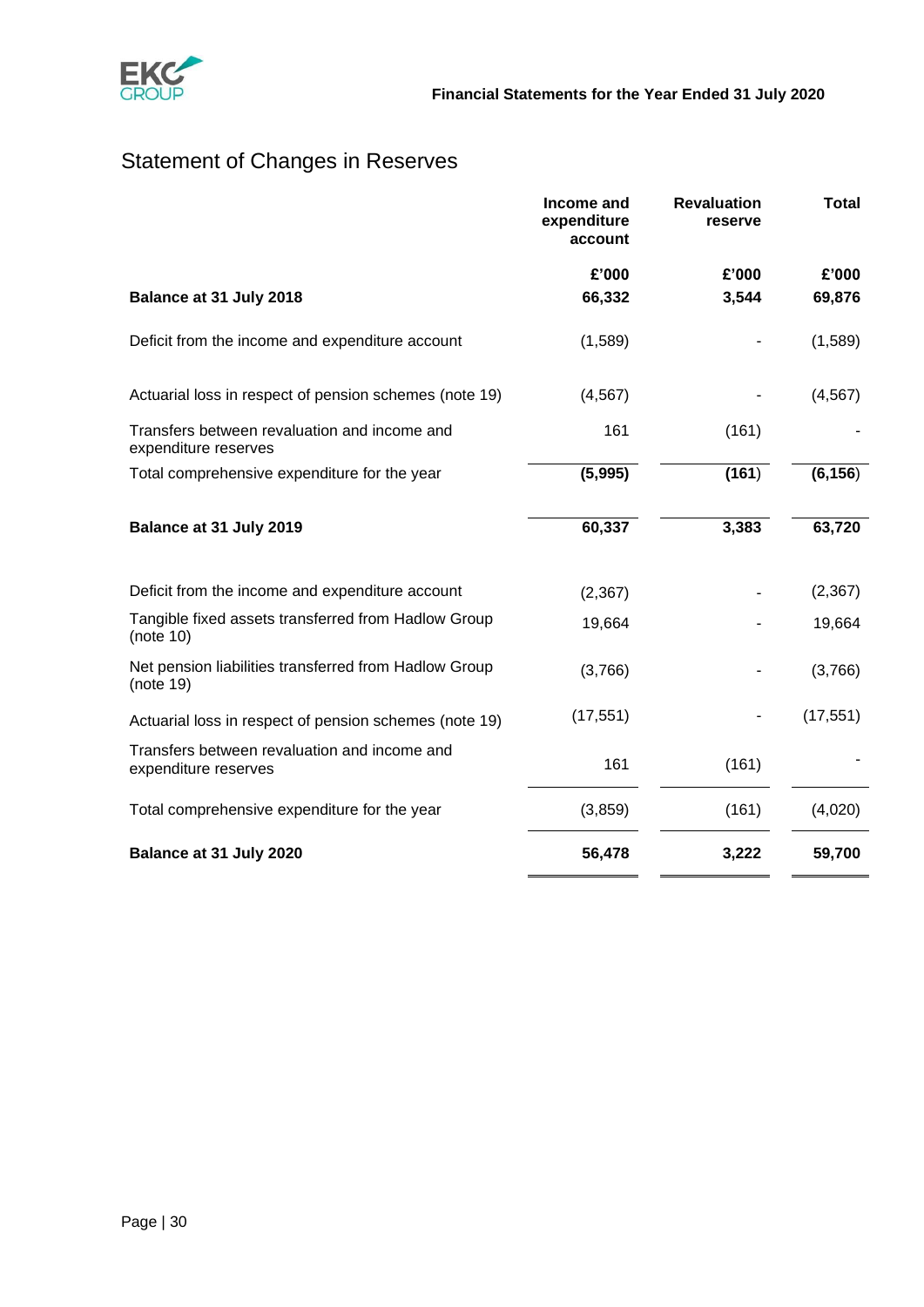

## Balance sheet as at 31 July

|                                                          | <b>Notes</b> | 2020      | 2019      |
|----------------------------------------------------------|--------------|-----------|-----------|
|                                                          |              | £'000     | £'000     |
| <b>Non-current assets</b>                                |              |           |           |
| Tangible fixed assets                                    | 10           | 173,837   | 156,809   |
|                                                          |              | 173,837   | 156,809   |
| <b>Current assets</b>                                    |              |           |           |
| <b>Stocks</b>                                            |              | 24        | 55        |
| Trade and other receivables                              | 11           | 1,891     | 1,758     |
| Cash and cash equivalents                                | 16           | 4,785     | 1,788     |
|                                                          |              | 6,700     | 3,601     |
| Creditors - amounts falling due within one year          | 12           | (7,590)   | (6,669)   |
| <b>Net current liabilities</b>                           |              | (890)     | (3,068)   |
| <b>Total assets less current liabilities</b>             |              | 172,947   | 153,741   |
| Creditors - amounts falling due after more than one year | 13           | (57, 384) | (59, 509) |
| <b>Provisions</b>                                        |              |           |           |
| Defined benefit obligations                              | 19           | (55, 302) | (29, 963) |
| Other provisions                                         | 15           | (561)     | (549)     |
| <b>Total net assets</b>                                  |              | 59,700    | 63,720    |
| <b>Unrestricted Reserves</b>                             |              |           |           |
| Income and expenditure account                           |              | 56,478    | 60,337    |
| Revaluation reserve                                      |              | 3,222     | 3,383     |
| <b>Total unrestricted reserves</b>                       |              | 59,700    | 63,720    |

The financial statements on pages 29 to 48 were approved and authorised for issue by the Governing Body on 15 December 2020 and were signed on its behalf on that date by:

Charles Buchanan Graham Razey

GRgg

**Chair of Governors Chief Executive Officer**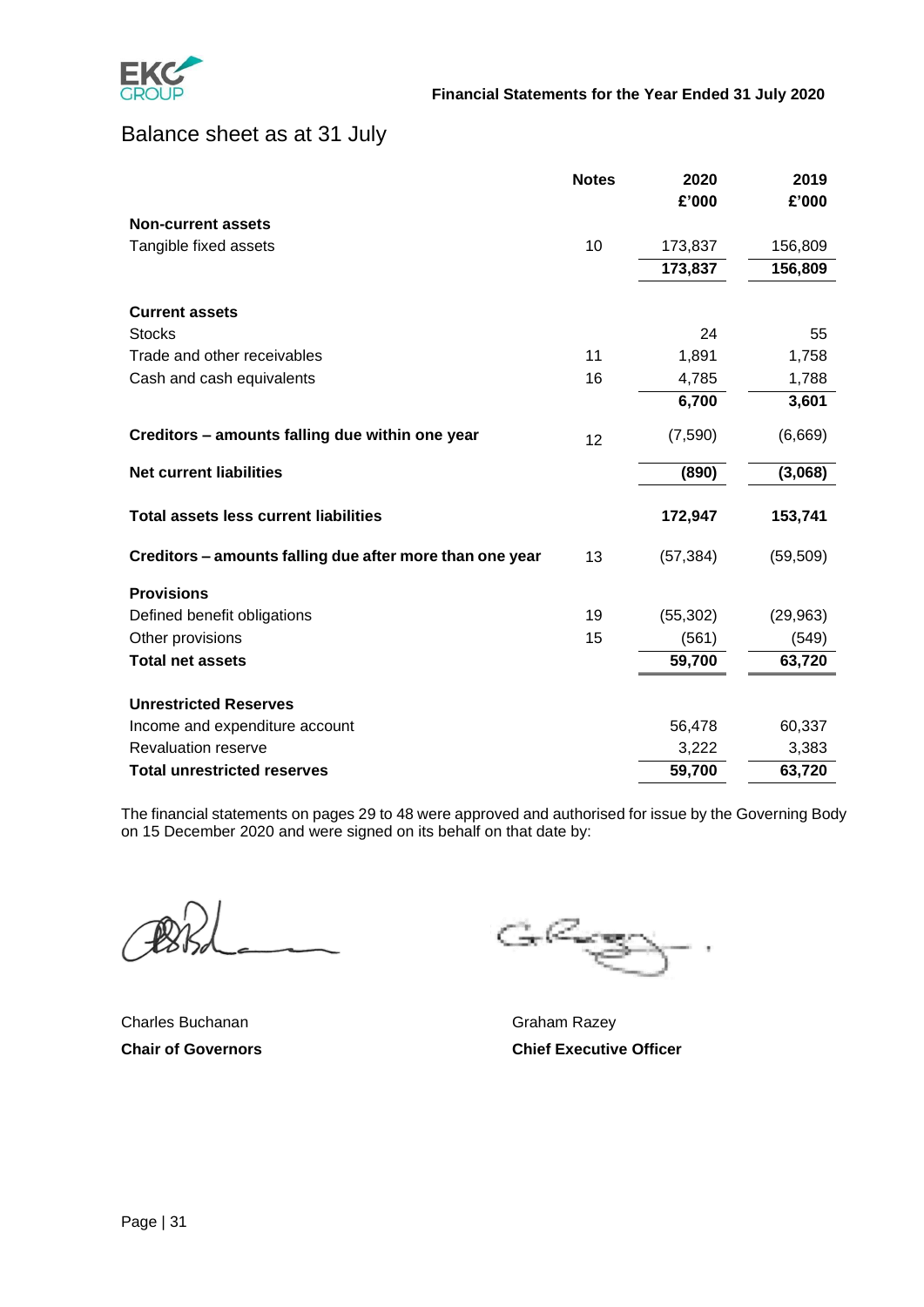

# **Statement of Cash Flows**

|                                                      | <b>Notes</b> | 2020           | 2019           |
|------------------------------------------------------|--------------|----------------|----------------|
|                                                      |              | £'000          | £'000          |
| Cash flow from operating activities                  |              |                |                |
| Deficit for the year                                 | 10           | (2, 367)       | (1,589)        |
| Adjustment for non-cash items                        |              |                |                |
| Depreciation                                         |              | 4,619          | 4,418          |
| Decrease/(increase) in stocks                        |              | 31             | (27)           |
| (Increase)/decrease in debtors                       | 11           | (133)          | 95             |
| Increase/(decrease) in creditors due within one year | 12           | 941            | (972)          |
| Decrease in creditors due after one year             | 13           | (1,091)        | (1,749)        |
| Increase in provisions                               | 15           | 12             | 185            |
| Pensions costs less contributions payable            | 19           | 4,022          | 3,214          |
| Adjustment for investing or financing activities     |              |                |                |
| Investment income                                    | 6            | (2)            | (2)            |
| Interest payable                                     | 9            | 424            | 484            |
| Loss on sale of fixed assets                         |              | (5)            | 569            |
| Net cash flow from operating activities              |              | 6,451          | 4,626          |
| Cash flows from investing activities                 |              |                |                |
| Proceeds from sale of fixed assets                   |              | 5              | 4              |
| Investment income                                    | 6            | $\overline{2}$ | $\overline{2}$ |
| Payments made to acquire fixed assets                | 10           | (1,983)        | (2,031)        |
|                                                      |              | (1,976)        | (2,025)        |
| <b>Cash flows from financing activities</b>          |              |                |                |
| Interest paid                                        | 9            | (424)          | (484)          |
| Repayments of amounts borrowed                       | 14           | (1,054)        | (937)          |
|                                                      |              | (1, 478)       | (1, 421)       |
| Increase in cash and cash equivalents in the year    |              | 2,997          | 1,180          |
| Cash and cash equivalents at 1 August 2019           | 16           | 1,788          | 608            |
|                                                      |              |                |                |
| Cash and cash equivalents at 31 July 2020            | 16           | 4,785          | 1,788          |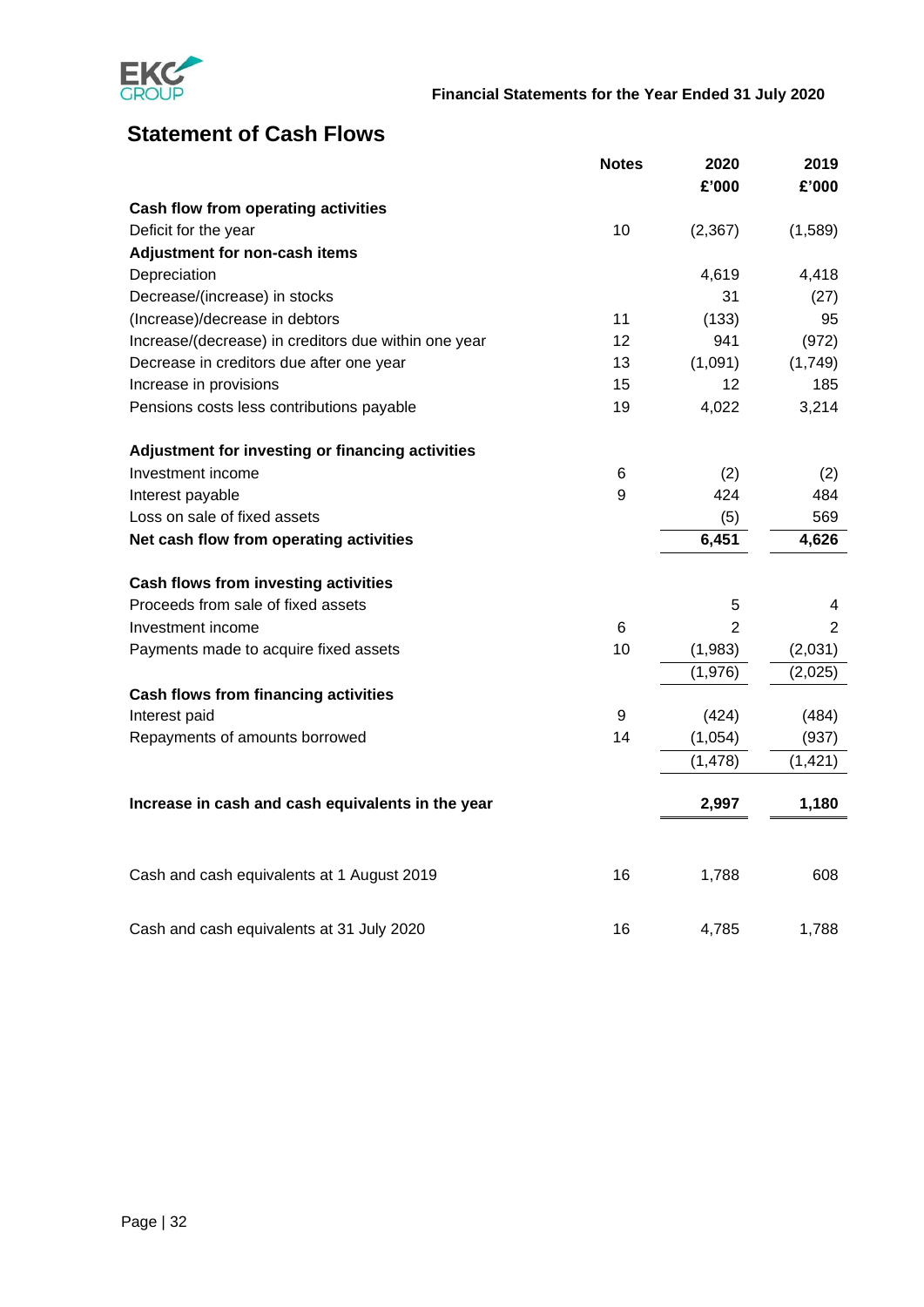

## **Notes to the Accounts**

### **1. Statement of accounting policies and estimation techniques**

The following accounting policies have been applied consistently in dealing with items which are considered material in relation to the financial statements.

### **Basis of preparation**

These financial statements have been prepared in accordance with the Statement of Recommended Practice: Accounting for Further and Higher Education 2015 (the 2015 FE HE SORP), the ESFA's College Accounts Direction for 2019 to 2020 and in accordance with Financial Reporting Standard 102 – "The Financial Reporting Standard applicable in the United Kingdom and Republic of Ireland" (FRS 102). The Group is a public benefit entity and has therefore applied the relevant public benefit requirements of FRS 102.

The preparation of financial statements in compliance with FRS 102 requires the use of certain critical accounting estimates. It also requires management to exercise judgement in applying the Group's accounting policies.

### **Basis of accounting**

The financial statements are prepared in accordance with the historical cost convention as modified by the use of previous valuations as deemed cost on 1 August 2014, 1 February 2018 and 1 April 2020 for certain non-current assets, due to the transfer in of assets from other colleges on these dates.

### **Going concern**

The financial statements have been prepared on a going concern basis. The Group continues to deliver a strong EBITDA of 9.5%, significantly above sector norms, the Group still maintains a significant operating cash inflow and has therefore been able to improve the current ratio to above 1.2:1 through this healthy cash generation.

The Group has prepared a financial plan, including a cash-flow forecast, which shows that the Group will be able to meet its debts as they fall due, can deliver a positive EBITDA position in every year of the plan and can maintain a satisfactory level of cash throughout. It should also be noted that the level of EBITDA that the Group continues to deliver is maintained at significantly ahead of sector norms. It is therefore appropriate for these financial statements to be prepared on a going concern basis.

### **Recognition of income**

Government revenue grants include funding body recurrent grants and other grants and are accounted for under the accrual model as permitted by FRS 102. Funding body recurrent grants are measured in line with best estimates for the period of what is receivable and depend on the income stream involved. Any under or over achievement for the Adult Education Budget is adjusted for and reflected in the level of recurrent grant recognised in the income and expenditure account. The final grant income is normally determined with the conclusion of the year end reconciliation process with the funding body following the year end, and the results of any funding audits. 16-18 learner responsive funding is not normally subject to reconciliation and is therefore not subject to contract adjustments.

Grants (including research grants) from non-government sources are recognised in income when the Group is entitled to the income and performance related conditions have been met. Income received in advance of performance-related conditions being met is recognised as deferred income within creditors on the balance sheet and released to income as the conditions are met.

Government capital grants are capitalised, held as deferred income and recognised in income over the expected useful life of the asset, under the accrual model as permitted by FRS 102. Other nongovernmental capital grants are recognised in income when the Group is entitled to the funds subject to any performance-related conditions being met.

Income from tuition fees is recognised in the period in which it is received and includes all fees payable by students or their sponsors.

All income from short-term deposits is credited to the income and expenditure account in the period in which it is earned on a receivable basis.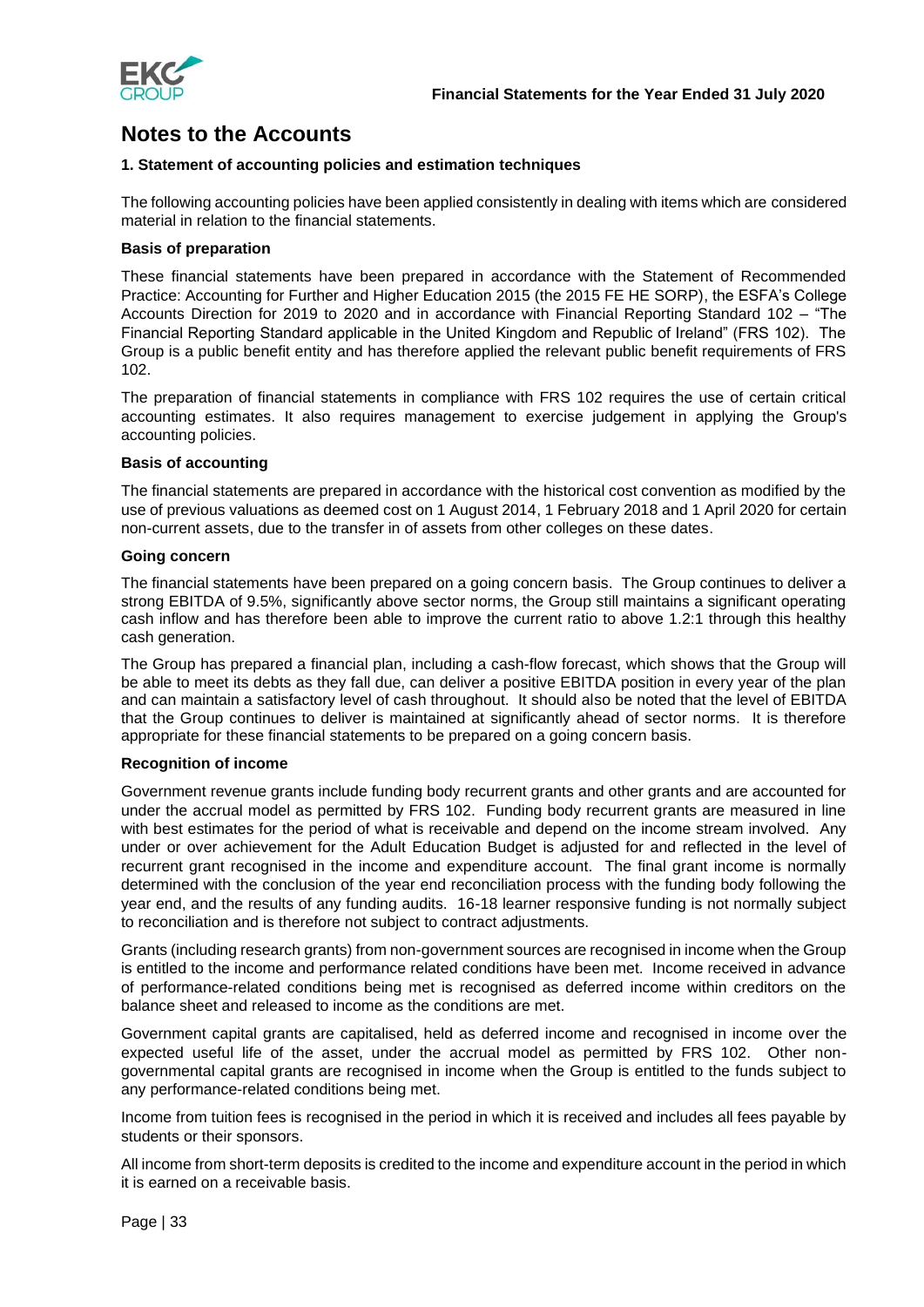

### **Accounting for post-employment benefits**

Post-employment benefits to employees of the Group are principally provided by the Teachers' Pension Scheme (TPS) and the Local Government Pension Scheme (LGPS). These are defined benefit plans, which are externally funded and contracted out of the State Second Pension.

The TPS is an unfunded scheme. Contributions to the TPS are calculated to spread the cost of pensions over employees' working lives with the Group in such a way that the pension cost is a substantially level percentage of current and future pensionable payroll. The contributions are determined by qualified actuaries based on valuations using a prospective benefit method. The TPS is a multi-employer scheme and there is insufficient information available to use defined benefit accounting. The TPS is therefore treated as a defined contribution plan and the contributions recognised as an expense in the income statement in the periods during which services are rendered by employees.

The LGPS is a funded scheme. The assets of the LGPS are measured using closing fair values. LGPS liabilities are measured using the projected unit credit method and discounted at the current rate of return on a high-quality corporate bond of equivalent term and currency to the liabilities. The actuarial valuations are obtained at least triennially and are updated at each balance sheet date. The amounts charged to operating surplus are the current service costs and the costs of scheme introductions, benefit changes, settlements and curtailments. They are included as part of staff costs, as incurred. Net interest on the net defined benefit liability is also recognised in the Statement of Comprehensive Income and comprises the interest cost on the defined benefit obligation and interest income on the scheme assets, calculated by multiplying the fair value of the scheme assets at the beginning of the period by the rate used to discount the benefit obligations. The difference between the interest income on the scheme assets and the actual return on the scheme assets is recognised in interest and other finance costs.

Actuarial gains and losses are recognised immediately in actuarial recognised gains and losses.

### **Short term employment benefits**

Short term employment benefits such as salaries and compensated absences (holiday pay) are recognised as an expense in the year in which the employees render service to the Group. Any unused benefits are accrued and measured as the additional amount the Group expects to pay because of the unused entitlement.

### **Enhanced Pensions**

The actual cost of any enhanced on-going pension to a former member of staff is paid by a college annually. An estimate of the expected future cost of any enhancement to the ongoing pension of a former member of staff is charged in full to the Group's income in the year that the member of staff retires. In subsequent years, a charge is made to provisions in the balance sheet using the enhanced pension spreadsheet provided by the funding bodies.

### **Non-current Assets - Tangible fixed assets**

Tangible fixed assets are stated at cost less accumulated depreciation and accumulated impairment losses.

Assets acquired through merger are recognised at fair value as at the date of acquisition.

### *Land and buildings*

Land and buildings inherited from the Local Education Authority are stated in the balance sheet at valuation based on depreciated replacement cost as the open market value for existing use is not readily obtainable. The associated credit is included in the revaluation reserve. The difference between depreciation charged on the historic cost of assets and the actual charge for the year calculated on the revalued amount is released to the income and expenditure account on an annual basis.

Building improvements made since 1994 are included in the balance sheet at cost. Freehold land is not depreciated as it is considered to have an infinite useful life. Freehold buildings are depreciated over their expected useful economic life to the Group of between 40 and 60 years.

Where land and buildings are acquired with the aid of specific grants, they are capitalised and depreciated as above. The related grants are credited to a deferred income account within creditors, and are released to the income and expenditure account over the expected useful economic life of the related asset on a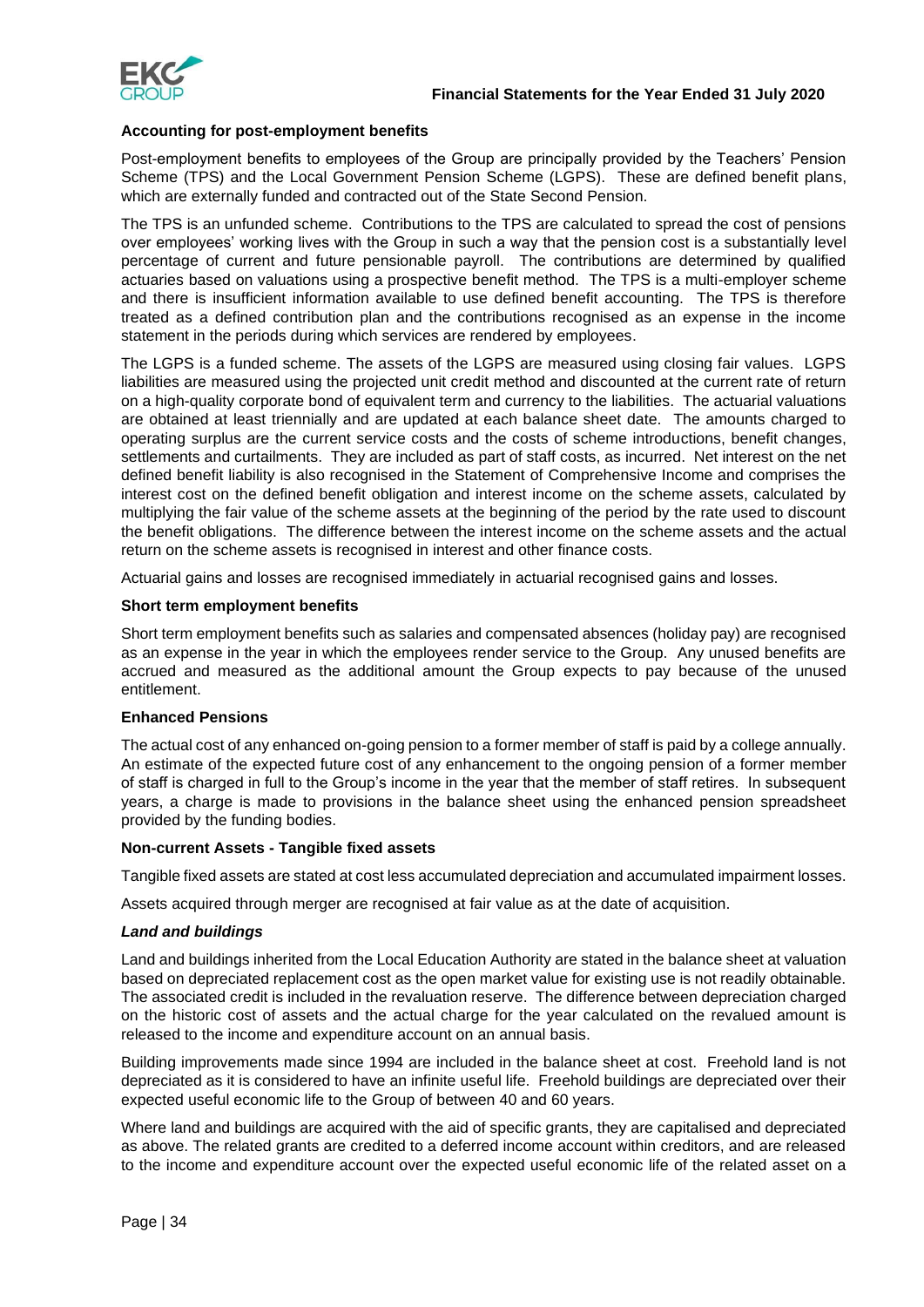

systematic basis consistent with the depreciation policy. The deferred income is allocated between creditors due within one year and those due after more than one year.

A review for impairment of a fixed asset is carried out if events or changes in circumstances indicate that the carrying amount of any fixed asset may not be recoverable.

On adoption of FRS 102, the Group followed the transitional provision to retain the book value of land and buildings, as deemed cost but not to adopt a policy of revaluations of these properties in the future.

### *Assets under construction*

Assets under construction are accounted for at cost, based on the value of architects' certificates and other direct costs, incurred to 31 July. They are not depreciated until they are brought into use.

### *Equipment*

Equipment costing less than £2,000 per individual item is recognised as expenditure in the period of acquisition. All other equipment is capitalised at cost.

Capitalised equipment is depreciated on a straight-line basis over its remaining useful economic life as follows:

- General Equipment 7 years
- IT Equipment 3-5 years

### **Borrowing costs**

Borrowing costs are recognised as expenditure in the period in which they are incurred.

### **Leased assets**

Costs in respect of operating leases are charged on a straight-line basis over the lease term to the Statement of Comprehensive Income. Any lease premiums or incentives relating to leases signed after 1 August 2014 are spread over the minimum lease term. The Group has taken advantage of the transitional exemptions in FRS 102 and has retained the policy of spreading lease premiums and incentives to the date of the first market rent review for leases signed before 1 August 2014.

#### **Inventories**

Inventories are stated at the lower of their cost and net realisable value, being selling price less costs to complete and sell. Where necessary, provision is made for obsolete, slow-moving and defective items.

#### **Cash and cash equivalents**

Cash includes cash in hand, deposits repayable on demand and overdrafts. Deposits are repayable on demand if they are in practice available within 24 hours without penalty.

Cash equivalents are short term, highly liquid investments that are readily convertible to known amounts of cash with insignificant risk of change in value. An investment qualifies as a cash equivalent when it has maturity of 3 months or less from the date of acquisition.

#### **Financial liabilities and equity**

Financial liabilities and equity are classified per the substance of the financial instrument's contractual obligations, rather than the financial instrument's legal form.

All loans, investments and short-term deposits held by the Group are classified as basic financial instruments in accordance with FRS 102. These instruments are initially recorded at the transaction price less any transaction costs (historical cost). FRS 102 requires that basic financial instruments are subsequently measured at amortised cost, however the Group has calculated that the difference between the historical cost and amortised cost basis is not material and so these financial instruments are stated on the balance sheet at historical cost. Loans and investments that are payable or receivable within one year are not discounted.

### **Taxation**

The Group is considered to pass the tests set out in Paragraph 1 Schedule 6 Finance Act 2010 and therefore it meets the definition of a charitable company for UK corporation tax purposes. Accordingly, the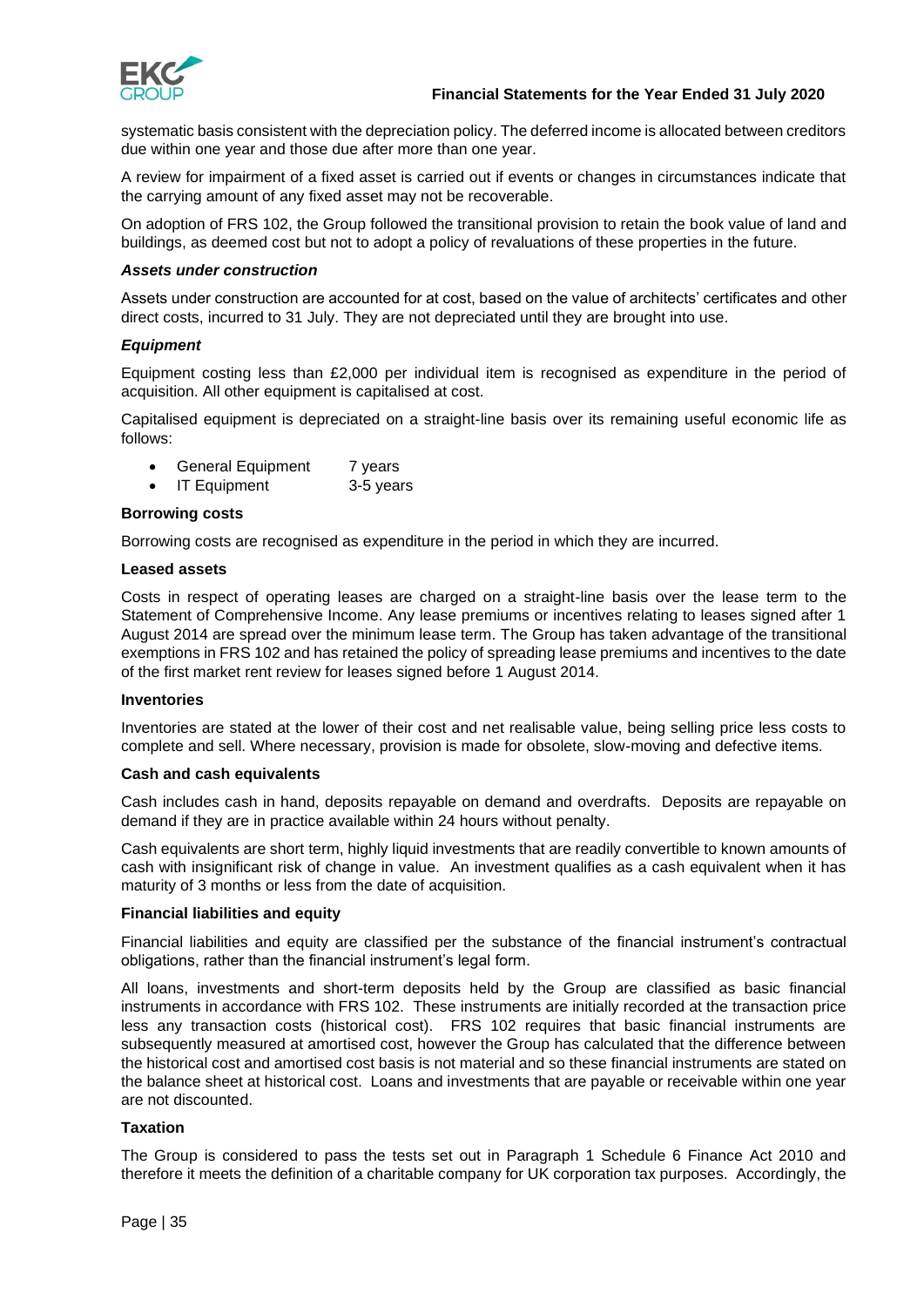

### **Financial Statements for the Year Ended 31 July 2020**

Group is potentially exempt from taxation in respect of income or capital gains received within categories covered by sections 478-488 of the Corporation Tax Act 2010 or Section 256 of the Taxation of Chargeable Gains Act 1992, to the extent that such income or gains are applied exclusively to charitable purposes.

The Group is partially exempt in respect of Value Added Tax (VAT), so that it can only recover a minor element of the VAT charged on its inputs. Irrecoverable VAT on inputs is included in the costs of such inputs and added to the cost of tangible fixed assets, where the inputs themselves are tangible fixed assets.

### **Provisions and contingent liabilities**

Provisions are recognised when the Group has a present legal or constructive obligation because of a past event, it is probable that a transfer of economic benefit will be required to settle the obligation and a reliable estimate can be made of the amount of the obligation.

Where the effect of the time value of money is material, the amount expected to be required to settle the obligation is recognised at present value using a pre-tax discount rate. The unwinding of the discount is recognised as a finance cost in the Statement of Comprehensive Income in the period it arises.

A contingent liability arises from a past event that gives the Group a possible obligation whose existence will only be confirmed by the occurrence or otherwise of uncertain future events not wholly within the control of the Group. Contingent liabilities also arise in circumstances where a provision would otherwise be made but either it is not probable that an outflow of resources will be required, or the amount of the obligation cannot be measured reliably.

Contingent liabilities are not recognised in the balance sheet but are disclosed in the notes to the financial statements.

### **Agency arrangements**

The Group acts as an agent in the collection and payment of certain discretionary support funds. Related payments received from the funding bodies, where the Group is exposed to minimal risk or enjoys minimal economic benefit related to the transaction. These amounts and subsequent disbursements to students are excluded from the Income and Expenditure Account of the Group and are shown separately in Note 21, except for the 5 per cent of the total grant received which is available to the Group to cover administration costs relating to those funds.

### **Judgements in applying accounting policies and key sources of estimation uncertainty**

In preparing these financial statements, management have made the following judgements:

- Determine whether leases entered into by the Group either as a lessor or a lessee are operating or finance leases. These decisions depend on an assessment of whether the risks and rewards of ownership have been transferred from the lessor to the lessee on a lease by lease basis.
- Determine whether there are indicators of impairment of the Group's tangible assets. Factors taken into consideration in reaching such a decision include the economic viability and expected future financial performance of the asset and where it is a component of a larger cash-generating unit, the viability and expected future performance of that unit.
- Determine the appropriateness of preparing the financial statements on a going concern basis.

*Other key sources of estimation uncertainty*

### *Tangible fixed assets*

Tangible fixed assets are depreciated over their useful economic lives taking into account residual values, where appropriate. The actual lives of the assets and residual values are assessed annually and may vary depending on a number of factors. In re-assessing asset lives, factors such as technological innovation and maintenance programmes are taken into account. Residual value assessments consider issues such as future market conditions, the remaining life of the asset and projected disposal values. Valuation estimates used in the financial statements, particularly with respect to the fair value of tangible fixed assets are subject to a greater degree of uncertainty. In providing their valuation of properties transferred from the Hadlow Group as at 1 April 2020, the chartered surveyors reported that as a result of the Covid-19 pandemic, market activity is being impacted in many sectors. As at the valuation date less weight can be attached to previous market evidence for comparison purposes. The valuation is therefore reported on the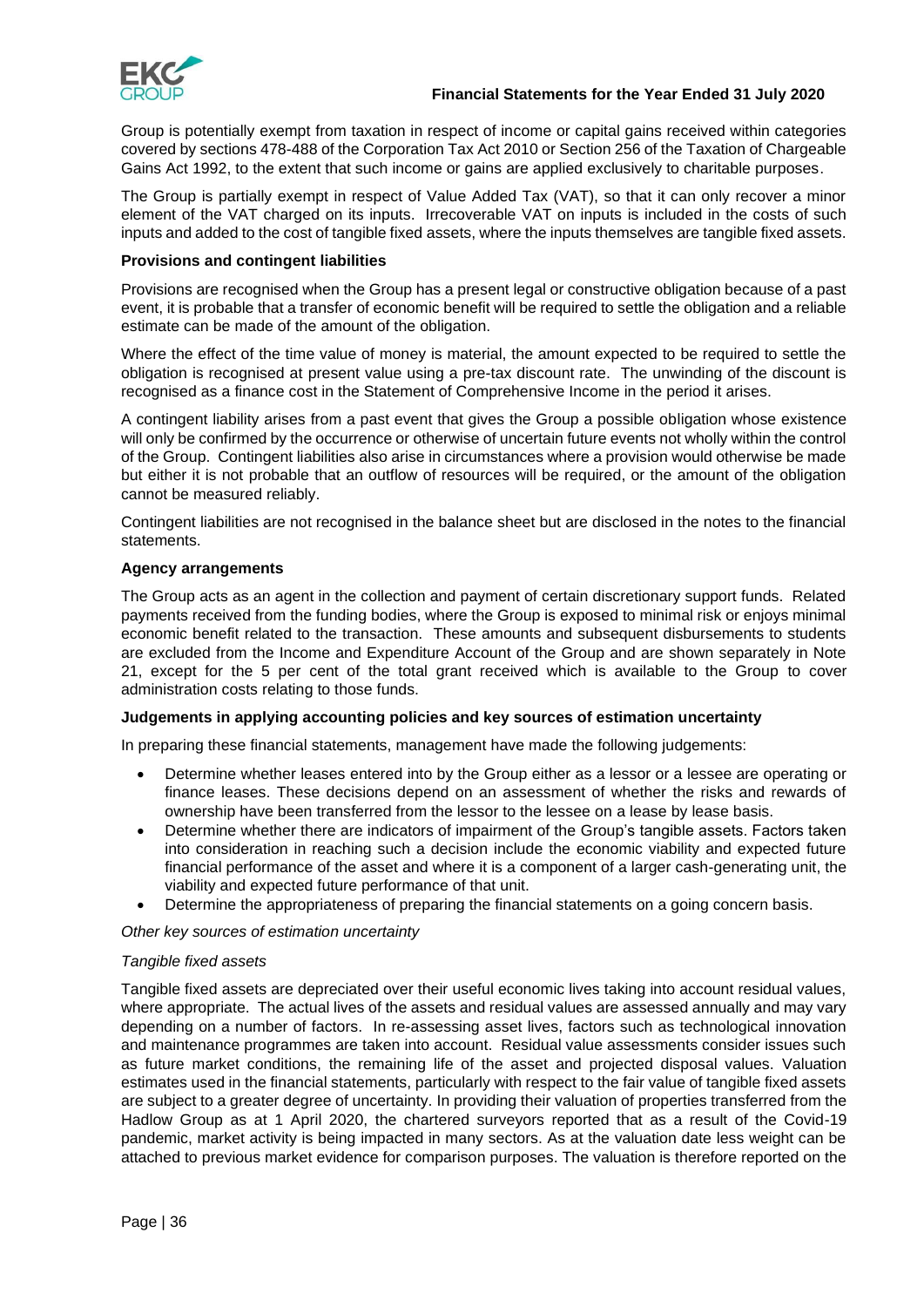

basis of 'material valuation uncertainty' in accordance with RICS guidance. Consequently, less certainty and a higher degree of caution - should be attached to the valuation than would normally be the case.

### *Local Government Pension Scheme*

The present value of the Local Government Pension Scheme defined benefit liability depends on a number of factors that are determined on an actuarial basis using a variety of assumptions. The assumptions used in determining the net cost (income) for pensions include the discount rate. Any changes in these assumptions, which are disclosed in note 19, will impact the carrying amount of the pension liability. Furthermore, a roll forward approach which projects results from the latest full actuarial valuation performed at 31 March 2019 has been used by the actuary in valuing the pensions liability at 31 July 2020. Any differences between the figures derived from the roll forward approach and a full actuarial valuation would impact on the carrying amount of the pension liability.

| $\mathbf 2$<br><b>Funding body grants</b>    | Year ended<br>31 July 2020<br>£'000    | Year ended<br>31 July 2019<br>£'000    |
|----------------------------------------------|----------------------------------------|----------------------------------------|
| <b>Recurrent grants</b>                      |                                        |                                        |
| Education and Skills Funding Agency - adult  | 9,870                                  | 10,383                                 |
| Education and Skills Funding Agency - 16 -18 | 30,520                                 | 29,482                                 |
| <b>Office for Students</b>                   | 182                                    | 149                                    |
| <b>Specific grants</b>                       |                                        |                                        |
| <b>Education and Skills Funding Agency</b>   | 3,027                                  | 2,091                                  |
| Releases of government capital grants        | 1,678                                  | 1,802                                  |
| Total                                        | 45,277                                 | 43,907                                 |
| 3<br>Tuition fees and education contracts    | Year ended<br>31 July<br>2020<br>£'000 | Year ended<br>31 July<br>2019<br>£'000 |
| Adult education fees                         | 798                                    | 707                                    |
| Apprenticeship fees and contracts            | 50                                     | 115                                    |
| Fees for HE loan supported courses           | 606                                    | 1,057                                  |
| Fees for FE loan supported courses           | 1,073                                  | 812                                    |
| <b>Total tuition fees</b>                    | 2,527                                  | 2,691                                  |
| <b>Education contracts</b>                   | 3,500                                  | 2,920                                  |
| <b>Total</b>                                 | 6,027                                  | 5,611                                  |
| Other grants and contracts<br>4              | Year ended<br>31 July 2020<br>£'000    | Year ended<br>31 July 2019<br>£'000    |
| Other grants and contracts                   | 713                                    | 310                                    |
| Coronavirus job retention scheme             | 127                                    |                                        |
| <b>Total</b>                                 | 840                                    | 310                                    |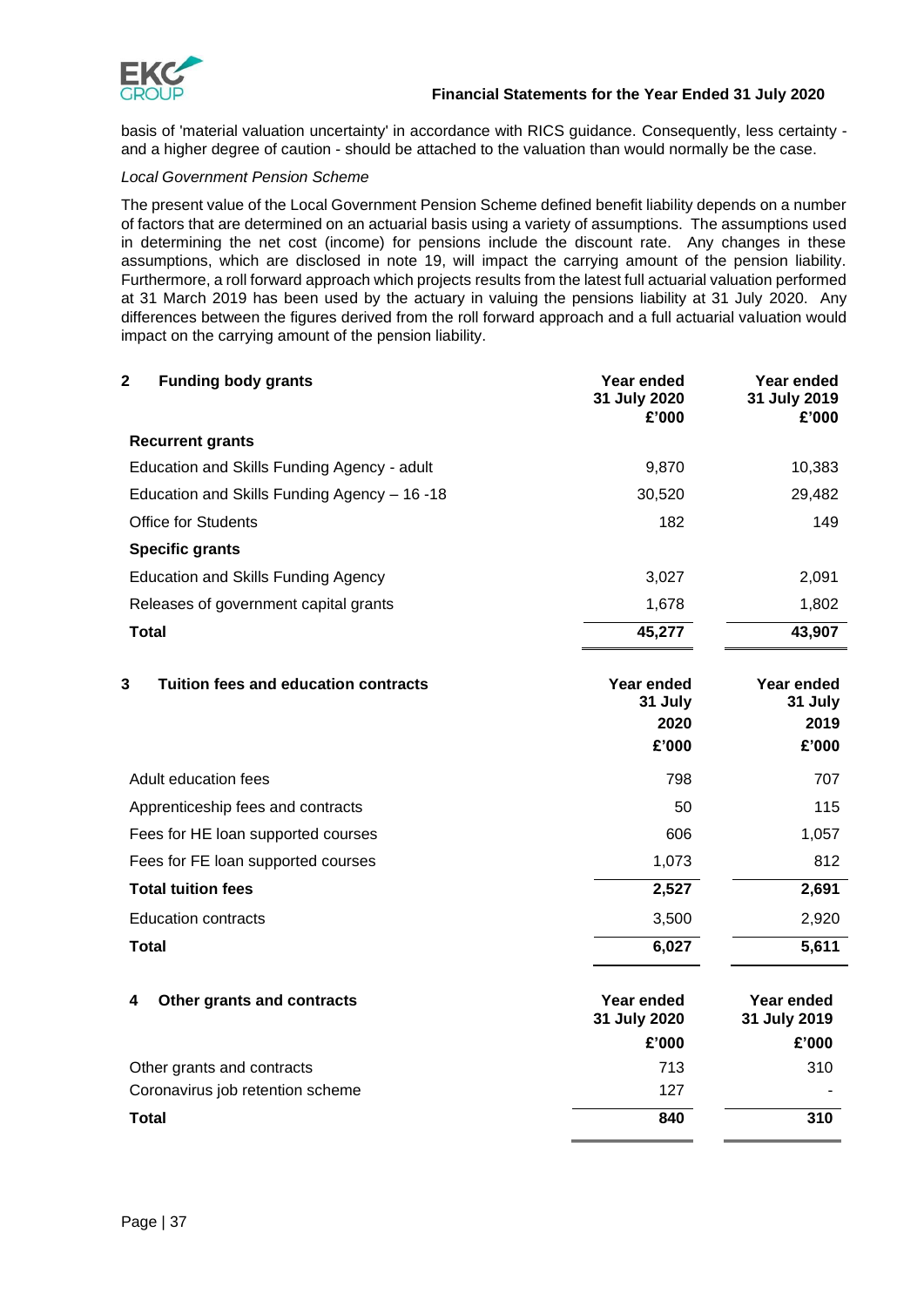

The Group furloughed some of the commercial staff under the government's Coronavirus Job Retention Scheme. The funding received of £127,000 relates to staff costs which are included within the staff costs note below as appropriate.

| Other income<br>5                  | Year ended<br>31 July 2020 | Year ended<br>31 July 2019 |
|------------------------------------|----------------------------|----------------------------|
|                                    | £'000                      | £'000                      |
| Catering and residences            | 752                        | 1,189                      |
| Other income generating activities | 2,081                      | 3,027                      |
| <b>Total</b>                       | 2,833                      | 4,216                      |
| <b>Investment income</b><br>6      | Year ended<br>31 July 2020 | Year ended<br>31 July 2019 |
|                                    | £'000                      | £'000                      |
| Other interest receivable          | $\overline{2}$             | 2                          |
| <b>Total</b>                       | $\overline{2}$             | $\mathbf{2}$               |

### **7 Staff costs**

The average number of persons (including key management personnel) employed by the Group during the year was:

|                                               | 2020   | 2019   |
|-----------------------------------------------|--------|--------|
|                                               | No.    | No.    |
| Teaching staff                                | 911    | 870    |
| Non-teaching staff                            | 472    | 463    |
|                                               | 1,383  | 1,333  |
| Staff costs for the above persons             |        |        |
|                                               | 2020   | 2019   |
|                                               | £'000  | £'000  |
| Wages and salaries                            | 29,196 | 27,692 |
| Social security costs                         | 2,417  | 2,253  |
| Other pension costs (note 19)                 | 8,308  | 6,429  |
| Payroll sub total                             | 39,921 | 36,374 |
| Contracted out staffing services              | 101    | 221    |
|                                               | 40,022 | 36,595 |
| Fundamental restructuring costs - contractual | 119    | 65     |
| <b>Total Staff costs</b>                      | 40,141 | 36,660 |

### **Key management personnel**

Key management personnel are those persons having authority and responsibility for planning, directing and controlling the activities of the Group and are represented by the College Executive Team which comprises the CEO, Deputy CEO, Chief Finance Officer, Chief Strategy Officer, Chief Education Officer, Chief Operating Officer and the Director of Governance.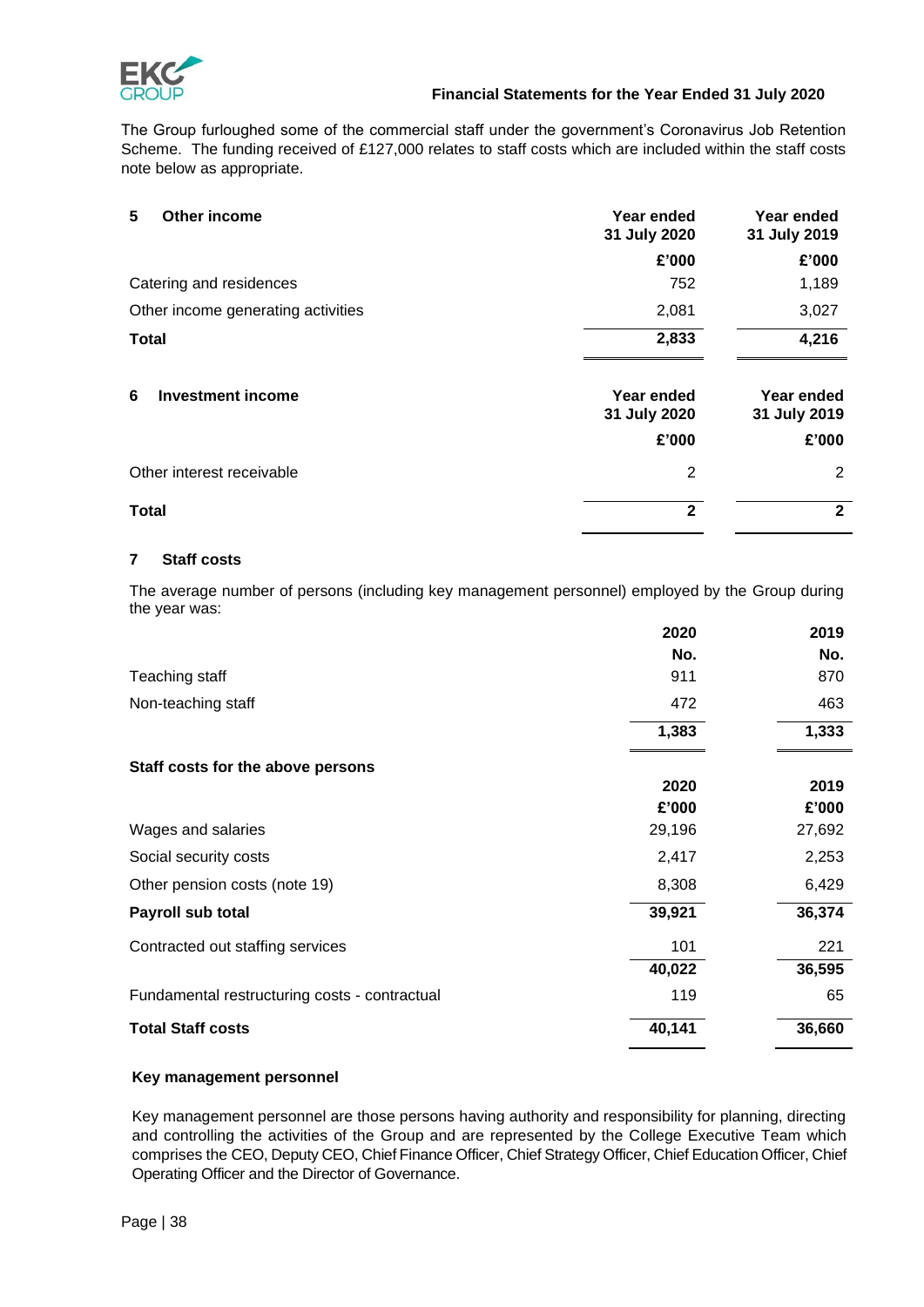

### **Emoluments of key management personnel, Chief Executive Officer and other higher paid staff**

|                                                               | 2020 | 2019 |
|---------------------------------------------------------------|------|------|
|                                                               | No.  | No.  |
| The number of key management personnel including the CEO was: |      |      |

The number of key management personnel and other staff who received annual emoluments, excluding pension contributions and employer's national insurance but including benefits in kind, in the following ranges was:

|                           | Key management<br>personnel |      | Other staff |      |
|---------------------------|-----------------------------|------|-------------|------|
|                           | 2020                        | 2019 | 2020        | 2019 |
|                           | No.                         | No.  | No.         | No.  |
| £45,001 to £50,000 p.a.   |                             |      | N/A         | N/A  |
| £50,001 to £55,000 p.a.   |                             |      | N/A         | N/A  |
| £60,001 to £65,000 p.a.   |                             |      |             | 5    |
| £65,001 to £70,000 p.a.   |                             |      |             |      |
| £70,001 to £75,000 p.a.   |                             |      |             | 4    |
| £80,001 to £85,000 p.a.   |                             |      |             |      |
| £85,001 to £90,000 p.a.   |                             |      |             |      |
| £95,001 to £100,000 p.a.  |                             |      |             |      |
| £100,001 to £105,000 p.a. |                             |      |             |      |
| £110,001 to £115,000 p.a. |                             |      |             |      |
| £130,001 to £135,000 p.a. |                             |      |             |      |
| £165,001 to £170,000 p.a. |                             |      |             |      |
| £170,001 to £175,000 p.a. |                             |      |             |      |
|                           |                             |      | 14          |      |

There are two other staff, who had they worked a full year, would have fallen into the 'other staff' categories in the brackets of £60,001 to £65,000 and £70,001 to £75,000.

Key management personnel compensation is made up as follows:

|                                           | 2020  | 2019  |
|-------------------------------------------|-------|-------|
|                                           | £'000 | £'000 |
| <b>Salaries</b>                           | 747   | 647   |
| <b>Employers National Insurance</b>       | 94    | 83    |
| Benefits in kind                          | 4     | 5     |
|                                           | 845   | 735   |
| Pension contributions                     | 126   | 101   |
| Total key management personnel emoluments | 971   | 836   |

There were no amounts due to key management personnel that were waived in the year, nor any salary sacrifice arrangements in place.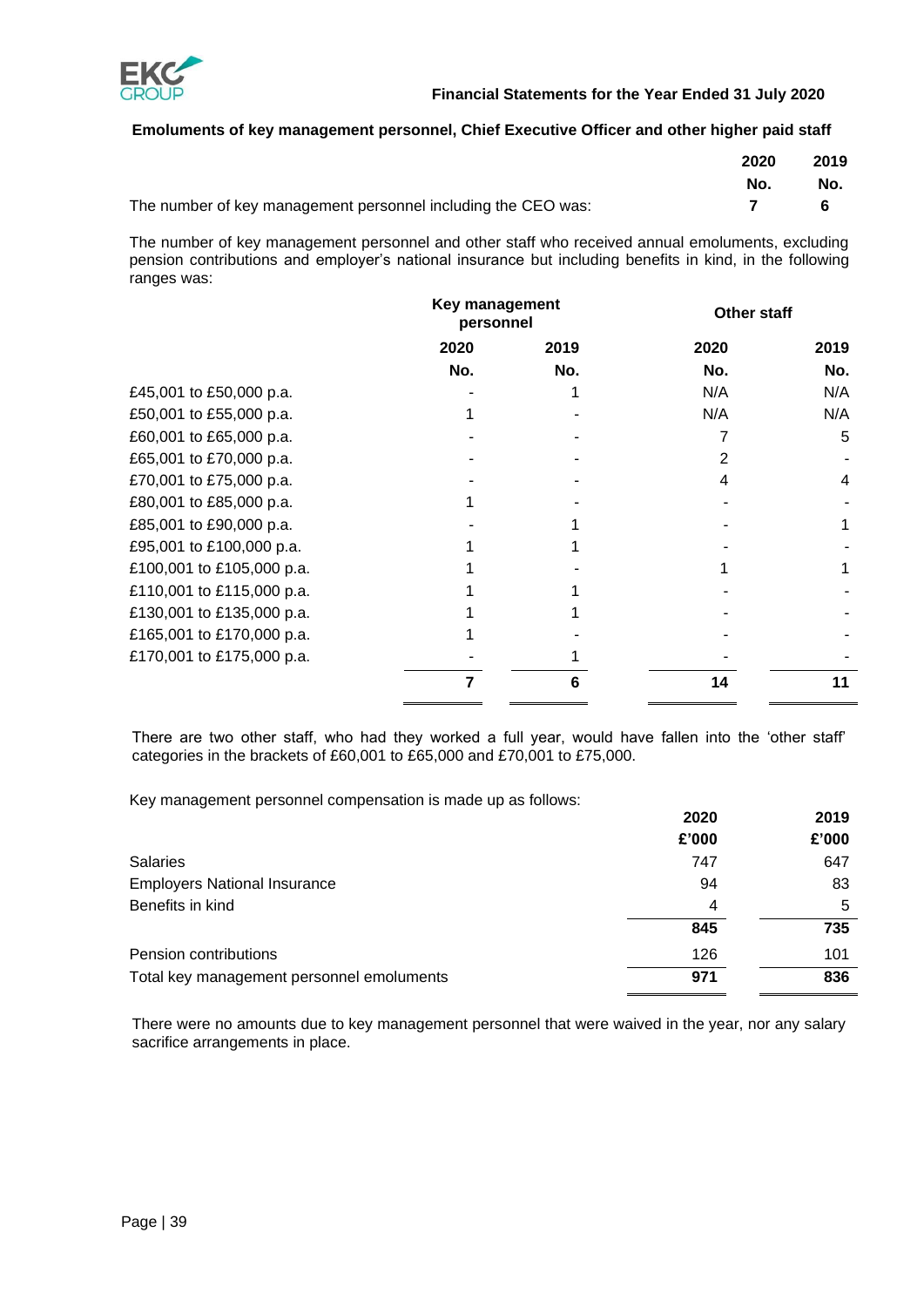

### **Financial Statements for the Year Ended 31 July 2020**

The above compensation includes amounts payable to the Chief Executive Officer (who is also the highest paid officer) of:

|                       | 2020  | 2019  |
|-----------------------|-------|-------|
|                       | £'000 | £'000 |
| <b>Salaries</b>       | 169   | 174   |
| Benefits in kind      | 1     |       |
|                       | 170   | 175   |
| Pension contributions | 39    | 29    |

The Governing Body adopted the Association of College's Senior Staff Remuneration Code in July 2019 and assesses pay in line with its principles.

The remuneration package of key management staff, including the Chief Executive Officer, is subject to annual review by the Remuneration Committee of the governing body who justify the remuneration by taking into account the value delivered, sector benchmarking and the context in which the Group is operating.

The members of the Governing Body, other than the Chair of the Governing Body, who received a salary of £20,000 for the year, the Chief Executive Officer and the Staff Governor did not receive any payment from the Group other than the reimbursement of travel and subsistence expenses incurred in the course of their duties. Benefits in kind relate to the provision of health insurance.

### **Relationship of Chief Executive Officer pay and remuneration expressed as a multiple**

|                                                                   | 2020          | 2019          |
|-------------------------------------------------------------------|---------------|---------------|
| CEO's basic salary as a multiple of the median of all staff       | 6.8           | 6.5           |
| CEO's total remuneration as a multiple of the median of all staff | 7.4           | 7.2           |
| Other operating expenses<br>8                                     | 2020<br>£'000 | 2019<br>£'000 |
| Teaching costs                                                    | 2,179         | 2,792         |
| Non-teaching costs                                                | 6,029         | 6,583         |
| Premises costs                                                    | 3,327         | 3,585         |
| <b>Total</b>                                                      | 11,535        | 12,960        |
| Other operating expenses include:                                 | 2020<br>£'000 | 2019<br>£'000 |
| Auditors' remuneration:                                           |               |               |
| Financial statements audit                                        | 32            | 27            |
| Other services provided by the external auditors                  | 16            | 29            |
| Internal audit                                                    | 13            | 25            |
| Hire of assets under operating leases                             | 166           | 299           |
| Interest and other finance costs<br>9                             | 2020          | 2019          |
|                                                                   | £'000         | £'000         |
| On bank loans, overdrafts and other loans:                        | 424           | 484           |
| Net interest on defined pension liability (note 19)               | 632           | 560           |
| <b>Total</b>                                                      | 1,056         | 1,044         |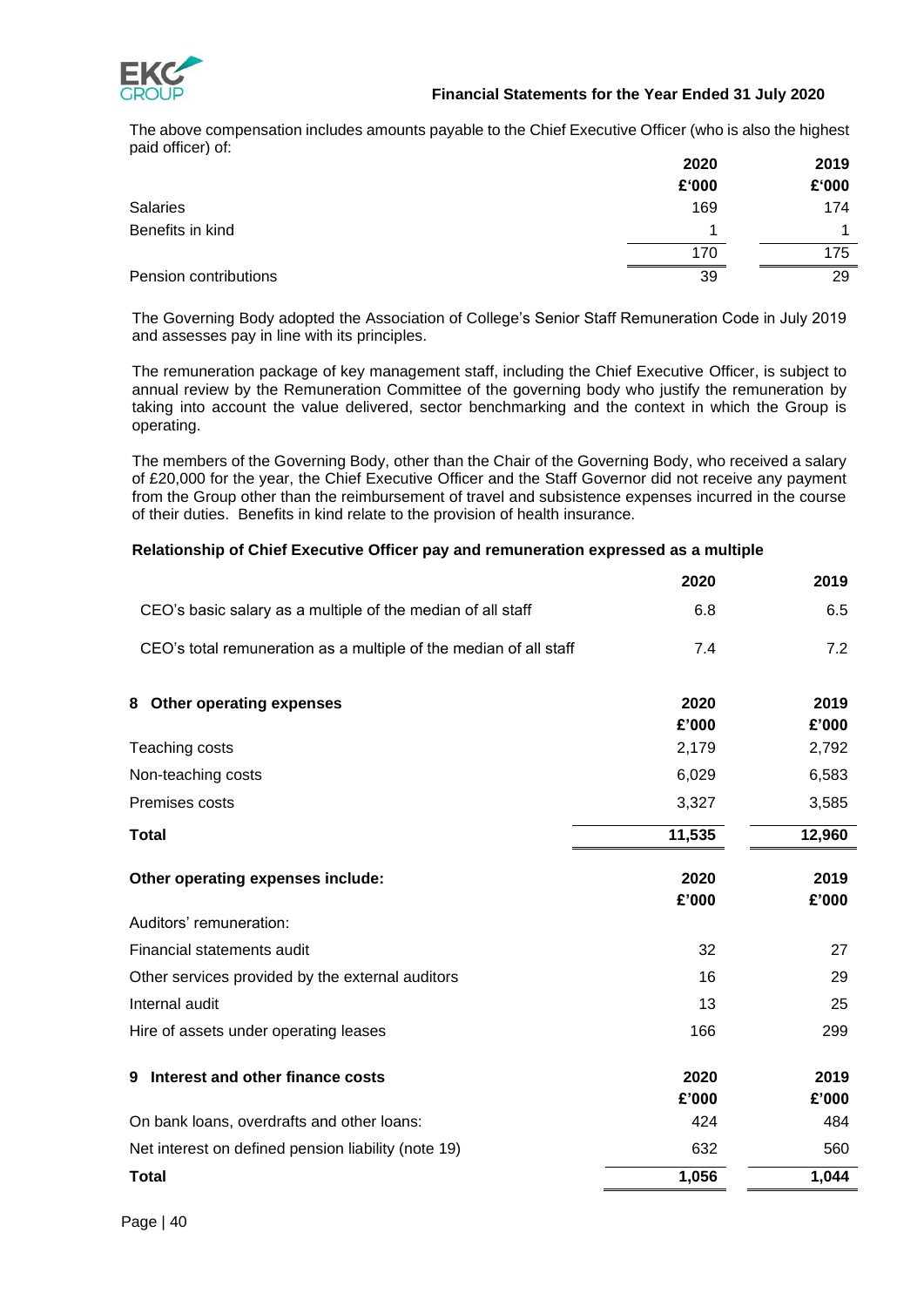

### **10 Tangible fixed assets**

|                                   | Land and<br>buildings | <b>Equipment</b> | Assets in the<br>course of<br>construction | <b>Total</b> |
|-----------------------------------|-----------------------|------------------|--------------------------------------------|--------------|
| <b>Cost or valuation</b>          | £'000                 | £'000            | £'000                                      | £'000        |
| At 1 August 2019                  | 165,584               | 16,749           | 316                                        | 182,649      |
| <b>Transfers</b>                  |                       | 215              | (215)                                      |              |
| <b>Transfer from Hadlow Group</b> | 19,610                | 54               |                                            | 19,664       |
| Disposals                         |                       | (78)             |                                            | (78)         |
| Additions                         |                       | 1,192            | 791                                        | 1,983        |
| At 31 July 2020                   | 185,194               | 18,132           | 892                                        | 204,218      |
| <b>Depreciation</b>               |                       |                  |                                            |              |
| At 1 August 2019                  | 15,838                | 10,002           |                                            | 25,840       |
| Charge for the year               | 3,198                 | 1,421            |                                            | 4,619        |
| Charge on disposal                |                       | (78)             |                                            | (78)         |
| At 31 July 2020                   | 19,036                | 11,345           | $\blacksquare$                             | 30,381       |
| Net book value at 31 July 2020    | 166,158               | 6,787            | 892                                        | 173,837      |
| Net book value at 31 July 2019    | 149,746               | 6,747            | 316                                        | 156,809      |

Land and buildings were valued in 1994 at depreciated replacement cost by a firm of independent chartered surveyors. Other tangible fixed assets inherited from the LEA at incorporation have been valued by the Group on a depreciated replacement cost basis with the assistance of independent professional advice. Fixed assets transferred from K College on 1 August 2014, fixed assets transferred from Canterbury College on 1 February 2018 and fixed assets transferred from Hadlow Group on 1 April 2020 were valued by a firm of independent chartered surveyors on a depreciated replacement cost basis in order to assess the fair value at the point of transferring the assets into the Group. These assets have been transferred in at fair value and then used as deemed cost. See the accounting policy on key sources of estimation uncertainty in respect to tangible fixed assets for more detail on the valuation as at 1 April 2020.

The Department for Education holds a charge over property at Folkestone College in relation to £5,000,000 of the restructuring grant received for the merger of East Kent College and Canterbury College in February 2018.

Ashford Borough Council holds a charge over the Cumming House property in Ashford in relation to the first £950,000 of net sale proceeds for a period of 25 years from the date of transfer (1 April 2020).

The education administrators of the Corporation of West Kent and Ashford College hold a charge over the Ashford College sites and the education administrators of the Corporation of Hadlow College hold a charge over the Spring Lane, Canterbury site, both for a period of 40 years from the date of transfer (1 April 2020).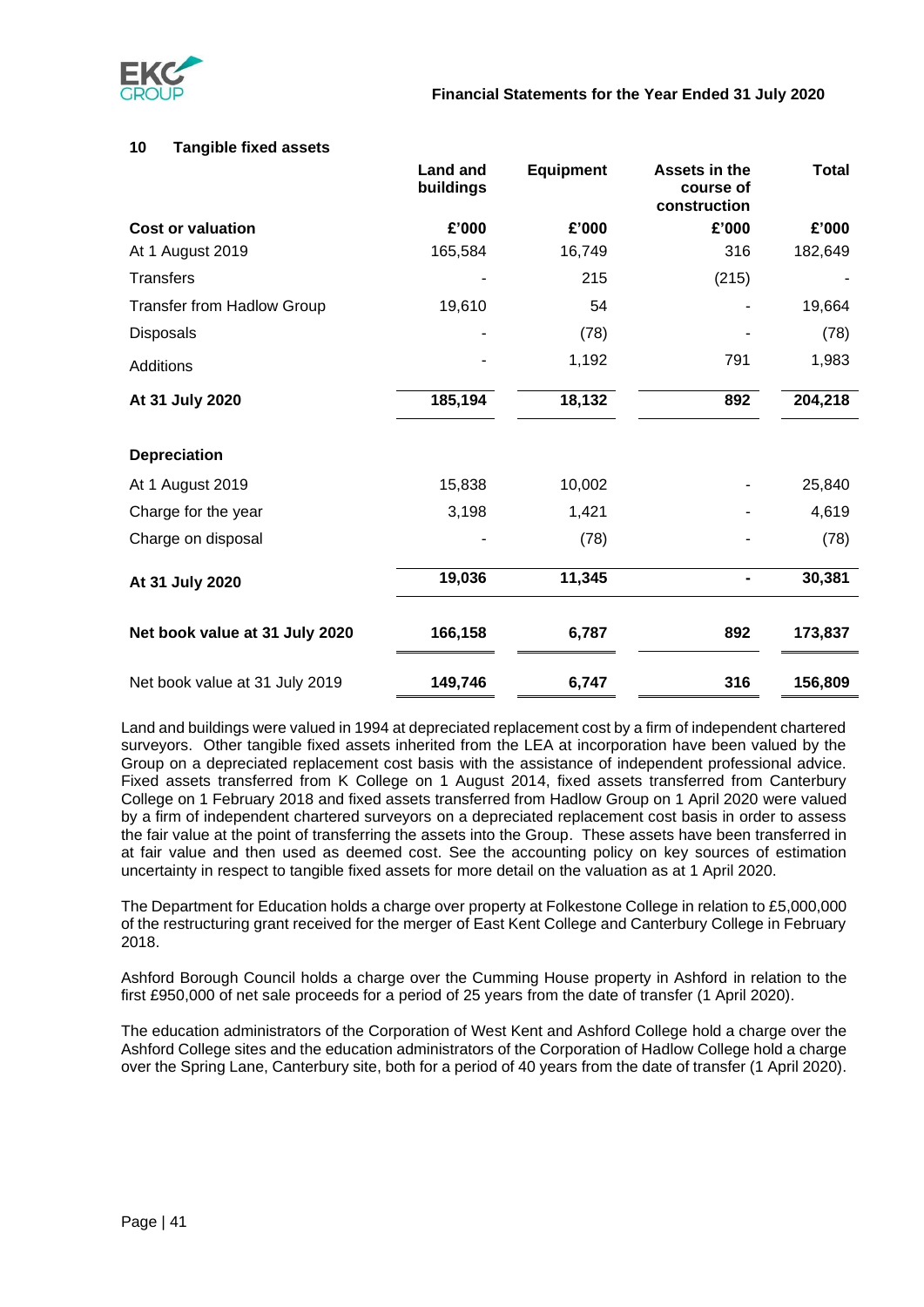

| 11           | <b>Trade and other receivables</b>                  |        |        |
|--------------|-----------------------------------------------------|--------|--------|
|              |                                                     | 2020   | 2019   |
|              |                                                     | £'000  | £'000  |
|              | Amounts falling due within one year:                |        |        |
|              | Trade receivables                                   | 435    | 309    |
|              | Prepayments and accrued income                      | 1,187  | 961    |
|              | Amounts owed by the ESFA                            | 269    | 488    |
| <b>Total</b> |                                                     | 1,891  | 1,758  |
| 12           | Creditors: amounts falling due within one year      |        |        |
|              |                                                     | 2020   | 2019   |
|              |                                                     | £'000  | £'000  |
|              | Bank loans and overdrafts (note 14)                 | 1,034  | 1,054  |
|              | Trade payables                                      | 503    | 238    |
|              | Other taxation and social security                  | 614    | 544    |
|              | Accruals and deferred income                        | 3,053  | 2,689  |
|              | Employee holiday pay                                | 379    | 463    |
|              | Deferred income - government capital grants         | 1,686  | 1,673  |
|              | Amounts owed to the ESFA                            | 321    | 8      |
| <b>Total</b> |                                                     | 7,590  | 6,669  |
| 13           | Creditors: amounts falling due after one year       |        |        |
|              |                                                     | 2020   | 2019   |
|              |                                                     | £'000  | £'000  |
|              | Bank loans (note 14)                                | 11,648 | 12,682 |
|              | Deferred income - government capital grants         | 45,736 | 46,827 |
| <b>Total</b> |                                                     | 57,384 | 59,509 |
|              | 14 Maturity of debt                                 |        |        |
|              | <b>Bank loans and overdrafts</b>                    |        |        |
|              | Bank loans and overdrafts are repayable as follows: | 2020   | 2019   |
|              |                                                     | £'000  | £'000  |
|              | In one year or less                                 | 1,034  | 1,054  |
|              | Between one and two years                           | 1,257  | 1,034  |
|              | Between two and five years                          | 8,675  | 9,790  |
|              | In five years or more                               | 1,716  | 1,858  |
| <b>Total</b> |                                                     | 12,682 | 13,736 |

Bank loans and overdrafts at fixed and variable interest rates of between 2.86% and 4.73% repayable by instalments falling due between 1 August 2017 and 31 August 2028 and are secured over the Canterbury College estate.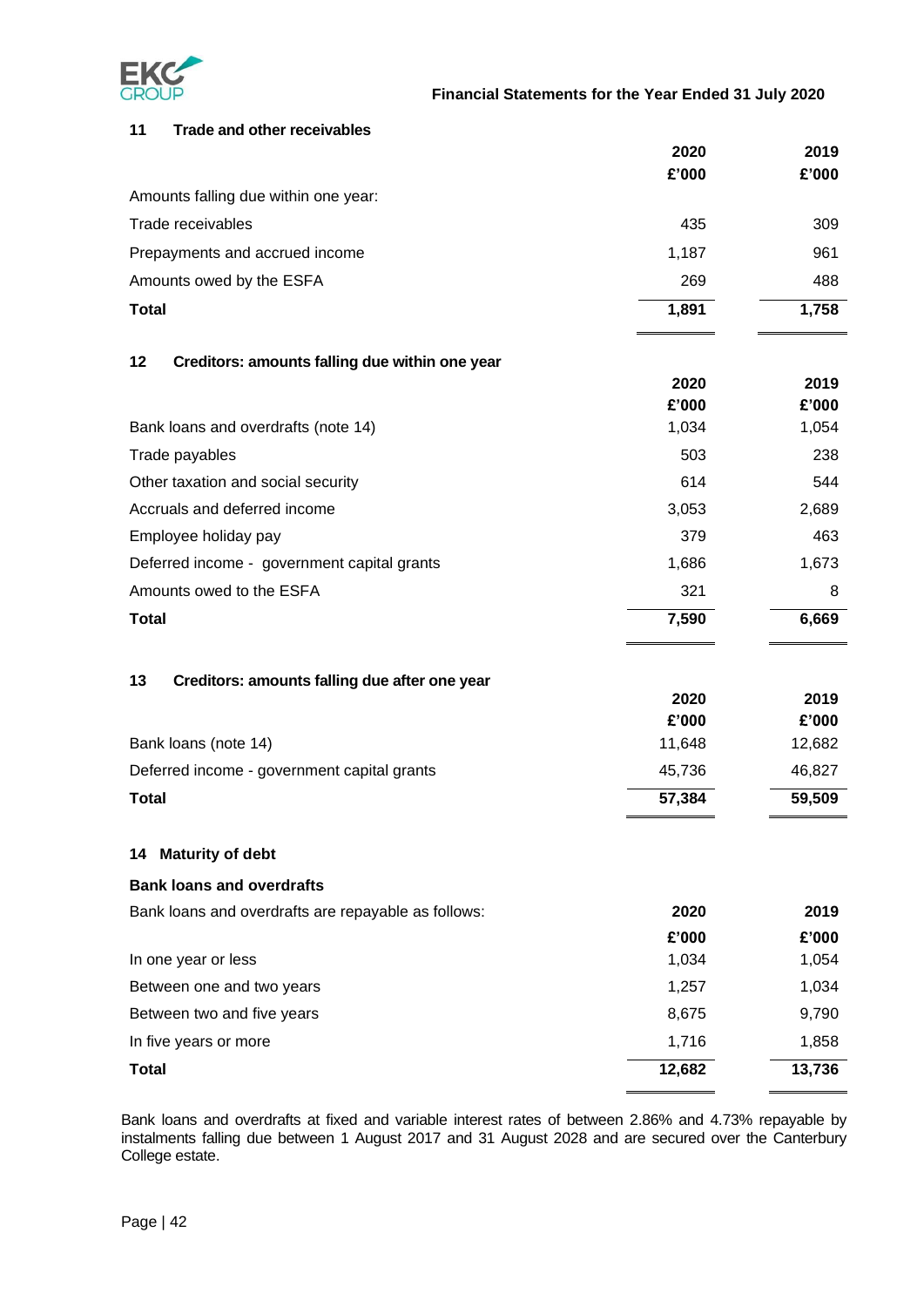

### **Financial Statements for the Year Ended 31 July 2020**

### **15 Provisions**

|                               | <b>Defined</b><br>benefit<br>obligations | <b>Enhanced</b><br>pensions | Total  |
|-------------------------------|------------------------------------------|-----------------------------|--------|
|                               | £'000                                    | £'000                       | £'000  |
| At 1 August 2019              | 29.963                                   | 549                         | 30,512 |
| Net expenditure in the period | 25,339                                   | 12                          | 25,351 |
| At 31 July 2020               | 55,302                                   | 561                         | 55,863 |

Defined benefit obligations relate to the liabilities under the Group's membership of the Local Government Pension Scheme. Further details are given in Note 19.

. The enhanced pension provision relates to the cost of staff who have already left the Group's employ and commitments for reorganisation costs from which the Group cannot reasonably withdraw at the balance sheet date. This provision has been recalculated in accordance with guidance issued by the funding bodies.

The principal assumptions for this calculation are:

|                            |                               | 2020          | 2019                  |
|----------------------------|-------------------------------|---------------|-----------------------|
| Price inflation            |                               | 2.20%         | 2.20%                 |
| Discount rate              |                               | 1.30%         | 2.00%                 |
| Movement in net debt<br>16 |                               |               |                       |
|                            | At 1<br><b>August</b><br>2019 | Cash<br>flows | At 31<br>July<br>2020 |
|                            | £'000                         | £'000         | £'000                 |
| Cash and cash equivalents  | 1,788                         | 2,997         | 4,785                 |
| <b>Bank loans</b>          | (13, 736)                     | 1,054         | (12,682)              |
| <b>Total Net Debt</b>      | (11, 948)                     | 4,051         | (7, 897)              |

### **17 Capital and other commitments**

|                                       | 2020  | 2019  |
|---------------------------------------|-------|-------|
|                                       | £'000 | £'000 |
| Commitments contracted for at 31 July | 643   | 570   |

### **18 Lease obligations**

At 31 July, the Group had minimum lease payments under non-cancellable operating leases as follows:

| Future minimum lease payments due                    | 2020<br>£'000 | 2019<br>£'000 |
|------------------------------------------------------|---------------|---------------|
| <b>Land and buildings</b><br>Not later than one year | 87            | 69            |
| Later than one year and not later than five years    | 120           | 76            |
| Later than five years                                | 26            |               |
|                                                      | 233           | 145           |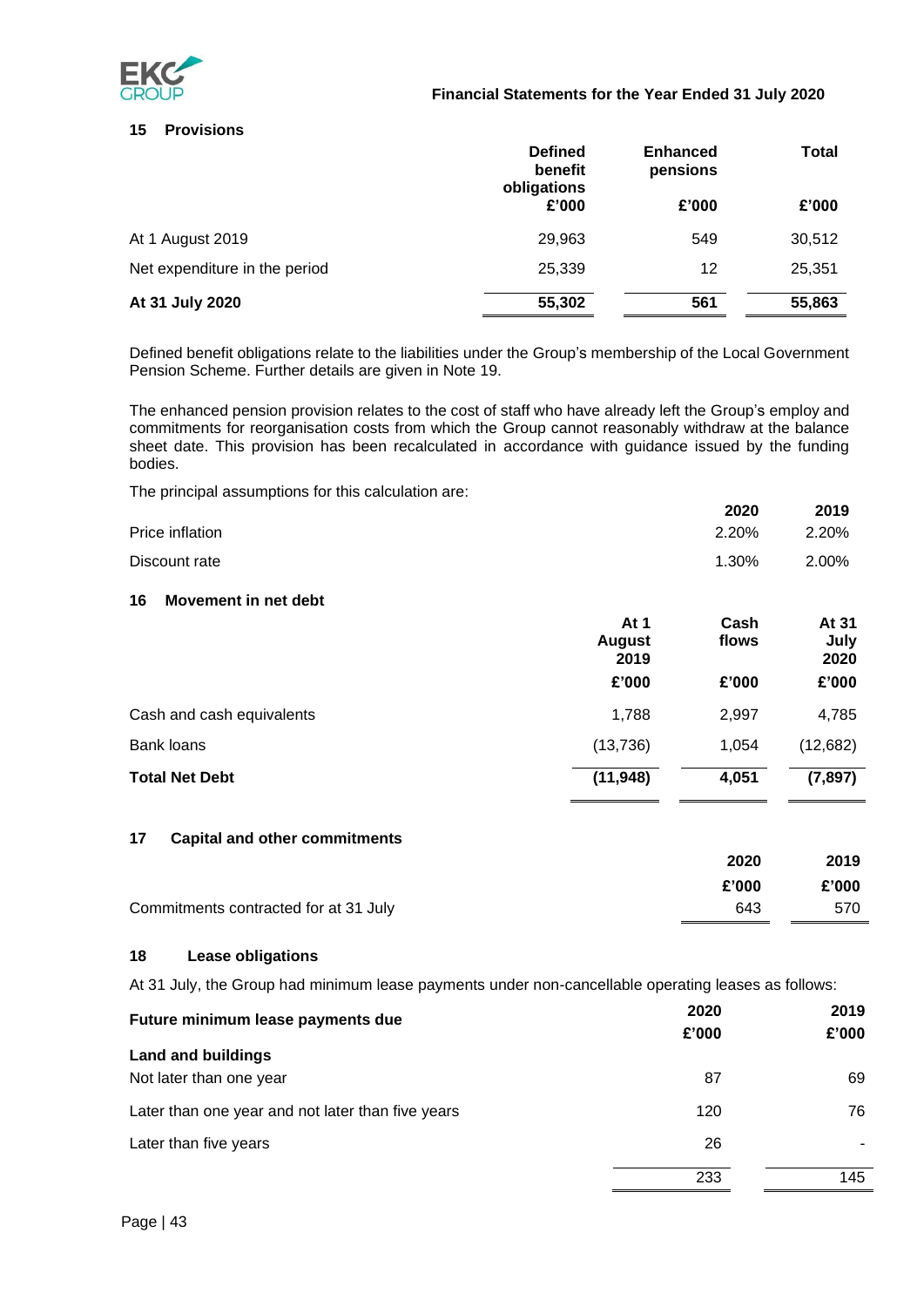

### **Other**

| Not later than one year                           | 78  | 86  |
|---------------------------------------------------|-----|-----|
| Later than one year and not later than five years | 147 | 195 |
|                                                   | 225 | 281 |
| Total lease payments due                          | 458 | 426 |

### **19 Defined benefit obligations**

The Group's employees belong to two principal post-employment benefit plans: the Teachers' Pension Scheme England and Wales (TPS) for academic and related staff; and the Local Government Pension Scheme (LGPS) for non-teaching staff, which is managed by Kent County Council**.** Both are multi-employer defined-benefit plans.

The pension costs are assessed in accordance with the advice of independent qualified actuaries. The latest formal actuarial valuation of the TPS was 31 March 2016 and of the LGPS 31 March 2019.

| Total pension cost for the year                       |       | 2020<br>£000 |       | 2019<br>£'000 |
|-------------------------------------------------------|-------|--------------|-------|---------------|
| Teachers' Pension Scheme: contributions paid          |       | 2,801        |       | 1,845         |
| <b>Local Government Pension Scheme:</b>               |       |              |       |               |
| Contributions paid                                    | 2,157 |              | 1,961 |               |
| FRS 102 (28) charge                                   | 3,350 |              | 2,623 |               |
| Charge to the Statement of Comprehensive Income       |       | 5,507        |       | 4,584         |
| <b>Total Pension Cost for Year within staff costs</b> |       | 8.308        |       | 6.429         |

Contributions amounting to £354,000 (2019: £229,000) were payable to the scheme at 31 July 2020 and are included within creditors.

### **Teachers' Pension Scheme**

The Teachers' Pension Scheme (TPS) is a statutory, contributory, defined benefit scheme, governed by the Teachers' Pension Scheme Regulations 2014. These regulations apply to teachers in schools, colleges and other educational establishments. Membership is automatic for teachers and lecturers at eligible institutions. Teachers and lecturers are able to opt out of the TPS.

The TPS is an unfunded scheme and members contribute on a 'pay as you go' basis – these contributions, along with those made by employers, are credited to the Exchequer under arrangements governed by the above Act. Retirement and other pension benefits are paid by public funds provided by Parliament.

Under the definitions set out in FRS 102 (28.11), the TPS is a multi-employer pension plan. The Group is unable to identify its share of the underlying assets and liabilities of the plan.

Accordingly, the Group has taken advantage of the exemption in FRS 102 and has accounted for its contributions to the scheme as if it were a defined-contribution plan. The Group has set out above the information available on the plan and the implications for the Group from the anticipated contribution rates.

The valuation of the TPS is carried out in line with regulations made under the Public Service Pension Act 2013. Valuations credit the teachers' pension account with a real rate of return assuming funds are invested in notional investments that produce that real rate of return.

The latest actuarial review of the TPS was carried out as at 31 March 2016. The valuation report was published by the Department for Education (the Department) in April 2019. The valuation reported total scheme liabilities (pensions currently in payment and the estimated cost of future benefits) for service to the effective date of £218 billion, and notional assets (estimated future contributions together with the notional investments held at the valuation date) of £198 billion giving a notional past service deficit of £22 billion.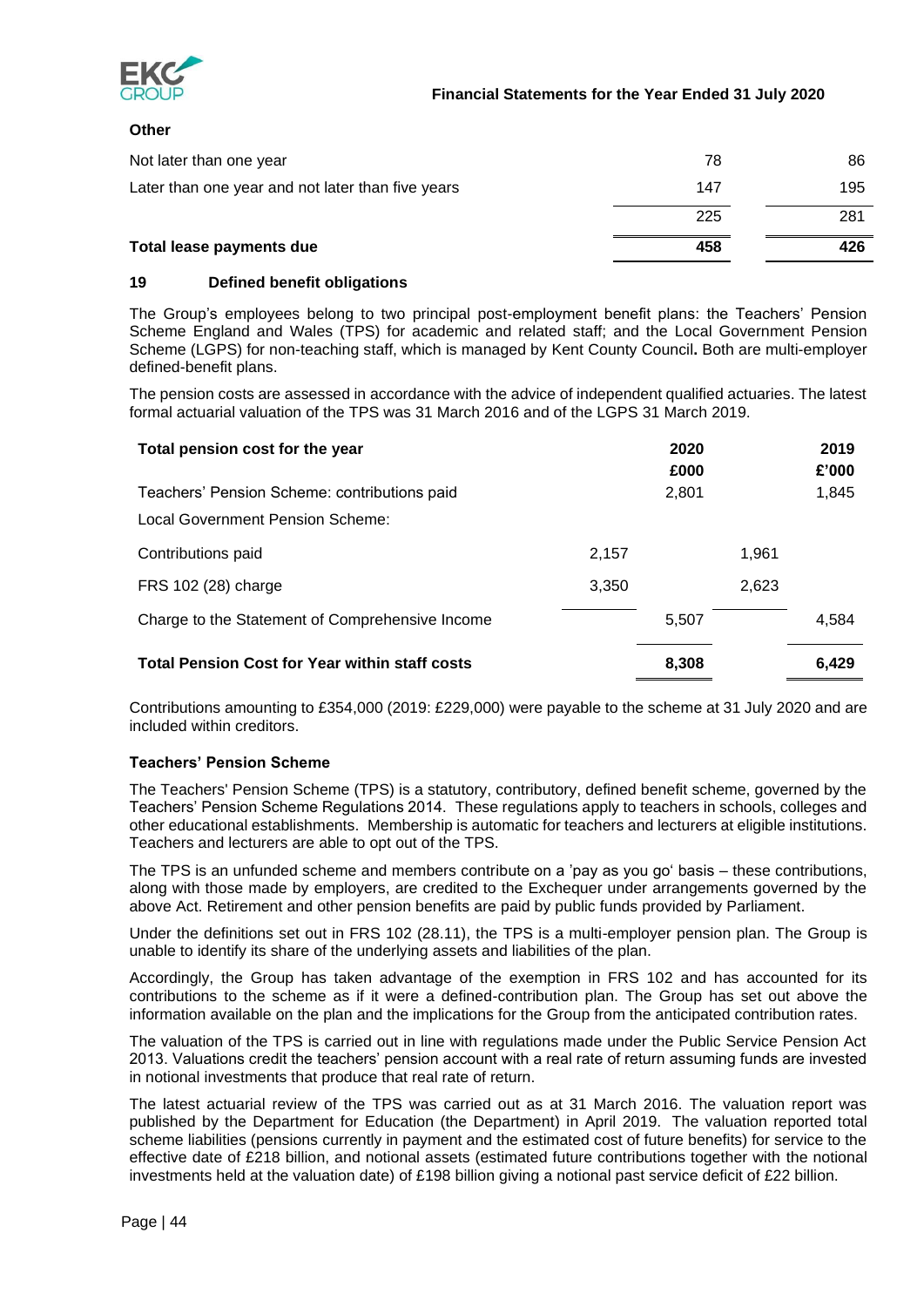

### **Financial Statements for the Year Ended 31 July 2020**

As a result of the valuation, new employer contribution rates were set at 23.68% of pensionable pay from September 2019 onwards (compared to 16.48% during 2018/19). DfE has agreed to pay a teacher pension employer contribution grant to cover the additional costs during the 2019-20 academic year.

A full copy of the valuation report and supporting documentation can be found on the Teachers' Pension Scheme website.

The pension costs paid to TPS in the year amounted to £2,801,000 (2018/19: £1,845,000).

### **Local Government Pension Scheme**

The LGPS is a funded defined-benefit plan, with the assets held in separate funds administered by Kent County Council Local Authority . The total contribution made for the year ended 31 July 2020 was £3,033,000, of which employer's contributions totalled £2,157,000 and employees' contributions totalled £868,000. The agreed contribution rates for future years are 16.2% for employers to March 2021, 17.3% April 2021 to March 2022 and 18.4% April 2022 to March 2023 and range from 5.5% to 12.5% cent for employees, depending on salary.

### **Principal Actuarial Assumptions**

The following information is based upon a full actuarial valuation of the fund at 31 March 2019 updated to 31 July 2020 by a qualified independent actuary.

|                                      | At 31 July<br>2020 | At 31 July<br>2019 |
|--------------------------------------|--------------------|--------------------|
| Rate of increase in salaries         | 2.20%              | 2.35%              |
| Future pensions increases            | 2.20%              | 2.35%              |
| Discount rate for scheme liabilities | 1.40%              | 2.10%              |
| Inflation assumption (CPI)           | 2.20%              | 2.35%              |

The current mortality assumptions include sufficient allowance for future improvements in mortality rates. The assumed life expectations on retirement age 65 are:

|                                                                                | At 31 July<br>2020                      | At 31 July<br>2019                      |
|--------------------------------------------------------------------------------|-----------------------------------------|-----------------------------------------|
|                                                                                | years                                   | years                                   |
| <b>Retiring today</b>                                                          |                                         |                                         |
| Males                                                                          | 21.80                                   | 22.00                                   |
| Females                                                                        | 23.80                                   | 24.00                                   |
| <b>Retiring in 20 years</b>                                                    |                                         |                                         |
| Males                                                                          | 23.20                                   | 23.70                                   |
| Females                                                                        | 25.20                                   | 25.80                                   |
| The Group's share of the assets in the plan at the balance<br>sheet date were: | <b>Fair Value</b><br>at 31 July<br>2020 | <b>Fair Value</b><br>at 31 July<br>2019 |
|                                                                                | £'000                                   | £'000                                   |
| Equity instruments                                                             | 56,198                                  | 49,528                                  |
| Gilts                                                                          | 583                                     | 520                                     |
| <b>Bonds</b>                                                                   | 11,203                                  | 6,554                                   |
| Property                                                                       | 9,533                                   | 8,472                                   |
| Cash                                                                           | 2,642                                   | 1,941                                   |
| <b>Target Ratio Portfolio</b>                                                  | 6,605                                   | 5,645                                   |
| Total fair value of plan assets                                                | 86,764                                  | 72,660                                  |
| Actual return on plan assets                                                   | 3,327                                   | 3,288                                   |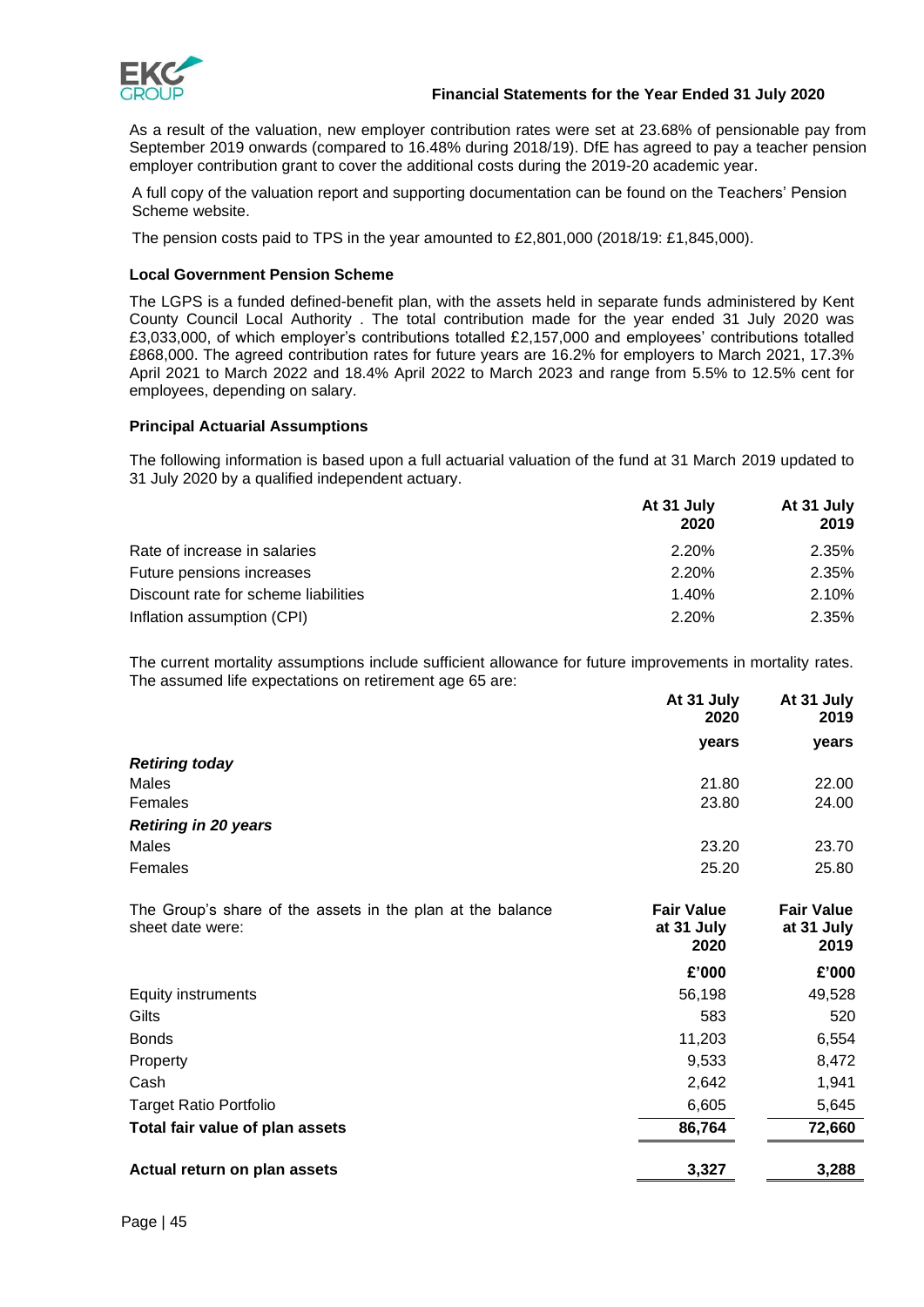

**The amount included in the balance sheet in respect of the defined benefit pension plan and enhanced pensions benefits is as follows:**

|                                       | 2020       | 2019       |
|---------------------------------------|------------|------------|
|                                       | £'000      | £'000      |
| Fair value of plan assets             | 86.764     | 72,660     |
| Present value of plan liabilities     | (142, 039) | (102, 598) |
| Present value of unfunded liabilities | (27)       | (25)       |
| Net pensions liability (Note 15)      | (55, 302)  | (29, 963)  |

**Amounts recognised in the Statement of Comprehensive Income in respect of the plan are as follows: 2020 2019**

|                                                                         | ZUZU<br>£'000 | 20 I Y<br>£'000 |
|-------------------------------------------------------------------------|---------------|-----------------|
| Amounts included in staff costs                                         |               |                 |
| Current service cost                                                    | 9,319         | 4,783           |
| Past service cost                                                       |               | 51              |
| <b>Total</b>                                                            |               |                 |
|                                                                         | 9,319         | 4,834           |
| Amount recognised in Other Comprehensive Income                         |               |                 |
|                                                                         | 2020          | 2019            |
|                                                                         | £'000         | £'000           |
| Return on pension plan assets                                           | 1,729         | 1,467           |
| Changes in assumptions underlying the present value of plan liabilities | (19, 280)     | (6,034)         |
| Amount recognised in Other Comprehensive Income                         | (17, 551)     | (4, 567)        |
| Movement in net defined liability during year                           |               |                 |
|                                                                         | 2020          | 2019            |
|                                                                         | £'000         | £'000           |
| Net defined benefit liability in scheme at 1 August                     | (29, 963)     | (22, 182)       |
| Movement in year:                                                       |               |                 |
| Current service cost                                                    | (5, 553)      | (4, 732)        |
| <b>Employer contributions</b>                                           | 2,201         | 2,157           |
| Administration expenses                                                 | (40)          | (31)            |
| Past service cost                                                       |               | (51)            |
| Unfunded pension payments                                               | 2             | 3               |
| Net interest on the defined liability                                   | (632)         | (560)           |
| <b>Actuarial loss</b>                                                   | (17, 551)     | (4, 567)        |
| Net liabilities transferred from Hadlow Group                           | (3,766)       |                 |
| Net defined benefit liability at 31 July                                | (55, 302)     | (29, 963)       |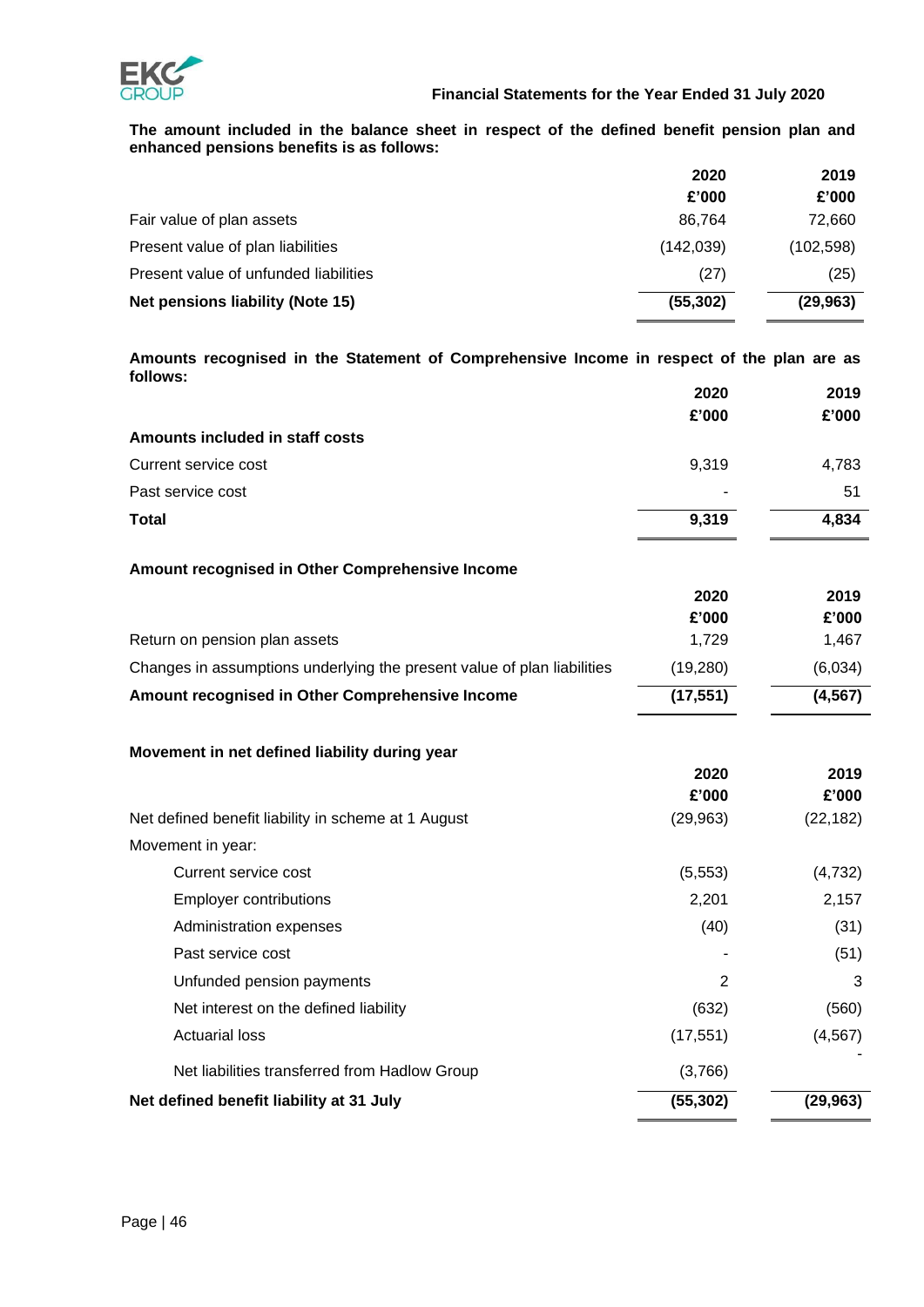

### **Asset and Liability Reconciliation**

| Changes in the present value of defined benefit obligations | 2020    | 2019    |
|-------------------------------------------------------------|---------|---------|
|                                                             | £'000   | £'000   |
| Defined benefit obligations at 1 August                     | 102,623 | 90,246  |
| <b>Current Service cost</b>                                 | 5,553   | 4,732   |
| Interest cost                                               | 2,230   | 2,381   |
| Contributions by Scheme participants                        | 872     | 801     |
| Experience gains and losses on defined benefit obligations  | 5,646   |         |
| Changes in financial assumptions                            | 14,739  | 6,034   |
| Liabilities transferred from Hadlow Group                   | 12,123  |         |
| Estimated benefits paid                                     | (1,718) | (1,619) |
| Unfunded pension payments                                   | (2)     | (3)     |
| <b>Curtailments and settlements</b>                         |         | 51      |
| Defined benefit obligations at 31 July                      | 142,066 | 102,623 |
| Changes in fair value of plan assets                        | 2020    | 2019    |
|                                                             | £'000   | £'000   |
| Fair value of plan assets at 1 August                       | 72,660  | 68,064  |
| Interest on plan assets                                     | 1,598   | 1,821   |
| Return on plan assets                                       | 1,729   | 1,467   |
| <b>Actuarial Gains/Losses</b>                               | 1,105   |         |
| <b>Employer contributions</b>                               | 2,203   | 2,160   |
| Administration expenses                                     | (40)    | (31)    |
| Contributions by Scheme participants                        | 872     | 801     |
| Assets transferred from Hadlow Group                        | 8,357   |         |
| Estimated benefits paid                                     | (1,720) | (1,622) |
| Fair value of plan assets at 31 July                        | 86,764  | 72,660  |

### **20 Related party transactions**

Due to the nature of the Group's operations and the composition of the Governing Body being drawn from local public and private sector organisations, it is inevitable that transactions will take place with organisations in which a member of the Governing Body may have an interest. All transactions involving such organisations are conducted at arm's length and in accordance with the Group's financial regulations and normal procurement procedures.

The total expenses paid to or on behalf of the Governors during the year was £1,390; 7 governors (2019: £2,058; 7 governors). This represents travel and subsistence expenses and other out of pocket expenses incurred in attending Governor meetings and charity events in their official capacity. No Governor, other than the Chair of the Governing Body has received any remuneration or waived payments from the Group during the year (2019: None). The annual remuneration of the Chair of the Governing Body is £20,000 (2019 - £20,000).

The Group has provided financial investment to the EKC Schools Trust during the year amount to £125,000.